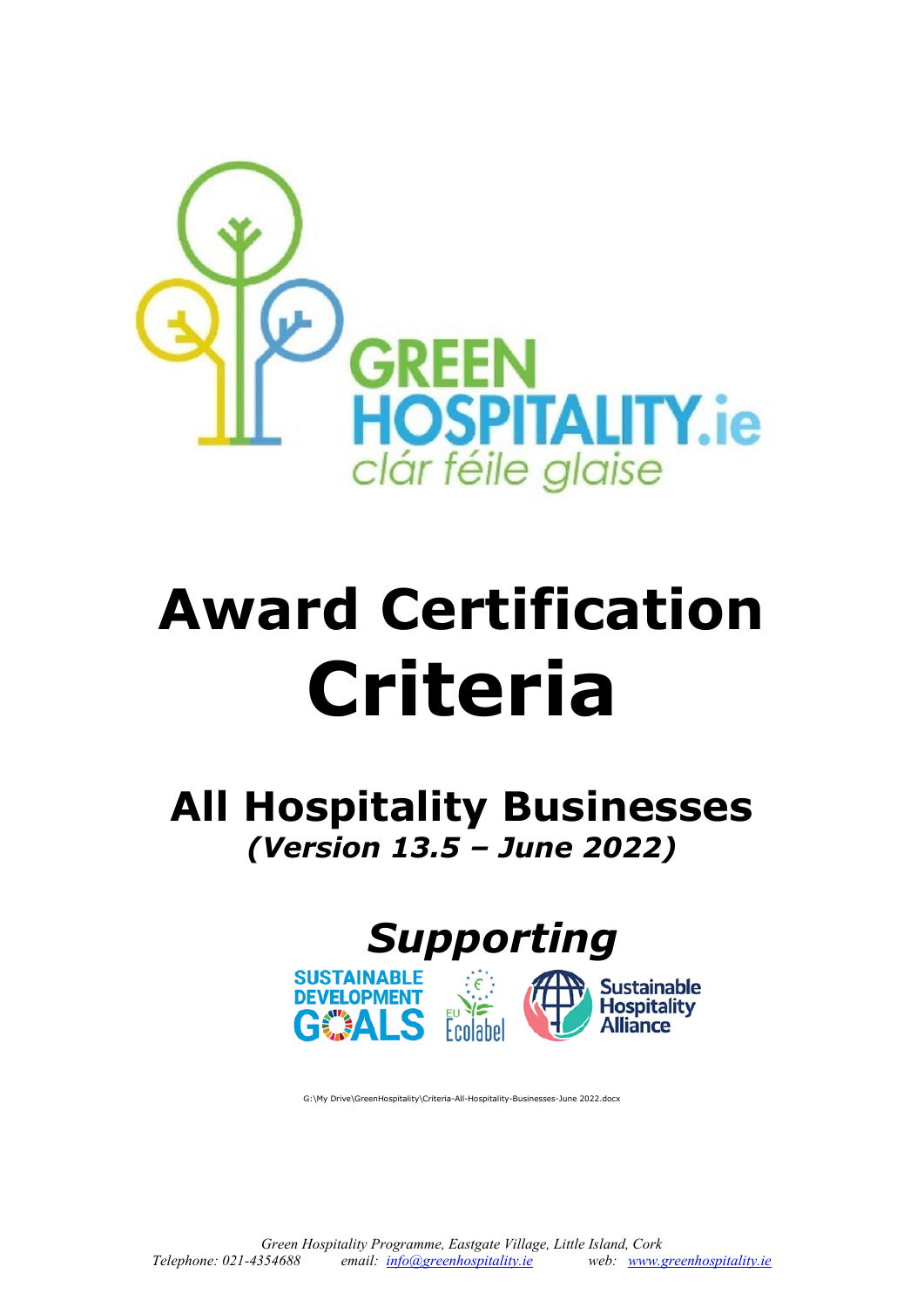

The **Green Hospitality Awards** are environmental and sustainability certification awards designed to support hospitality and tourism businesses implement an environmental and sustainability management programme and which also enable them to promote these credentials to customers and stakeholders. The programme is designed for larger tourism business, mainly hotels, and those with annual utility expenditure in excess of €75-100,000.

The awards programme supports the **UN Sustainable Development Goals** (UN SDG's), is fully aligned with the **Global Sustainable Tourism Council** Criteria (GSTC) and uses **the Sustainable Hospitality Alliance**  (SHA) measurement methodologies for Energy, Carbon, Water and Waste

The **Eco-Label Award** is our entry level programme which focuses on implementing an environmental management system within the business and provides a strong platform for adding additional environmental good practices.

The **Silver and Gold Awards** require additional implementation of environmental criteria, both mandatory and optional, which embeds a deeper environmental process within the business.

The **Platinum Award** combines Best Practice Environmental Management along with wider Sustainability Actions, is aligned with the GSTC Criteria, and delivers a broad Sustainability Award.

The **Green Hospitality Awards are Type 1 Eco-Labels**, based on lifecycle analysis that are third-party audited.

#### **Small Hospitality Businesses**

*Our Eco-Friendly Business GREENMark* - smaller hospitality and tourism businesses, who are not part of a recognised certification or sustainability programme, who wish to be recognised for their environmental and sustainable activities but do not wish to go down the certification route, can be listed on the GreenTravel.ie website by achieving the Eco-Friendly Business GREENMark - a light Eco-Label *(contact [info@greenhospitality.ie](mailto:info@greenhospitality.ie) for more information or find more details on the GreenHospitality.ie website)* 

This version has been updated **June 2022**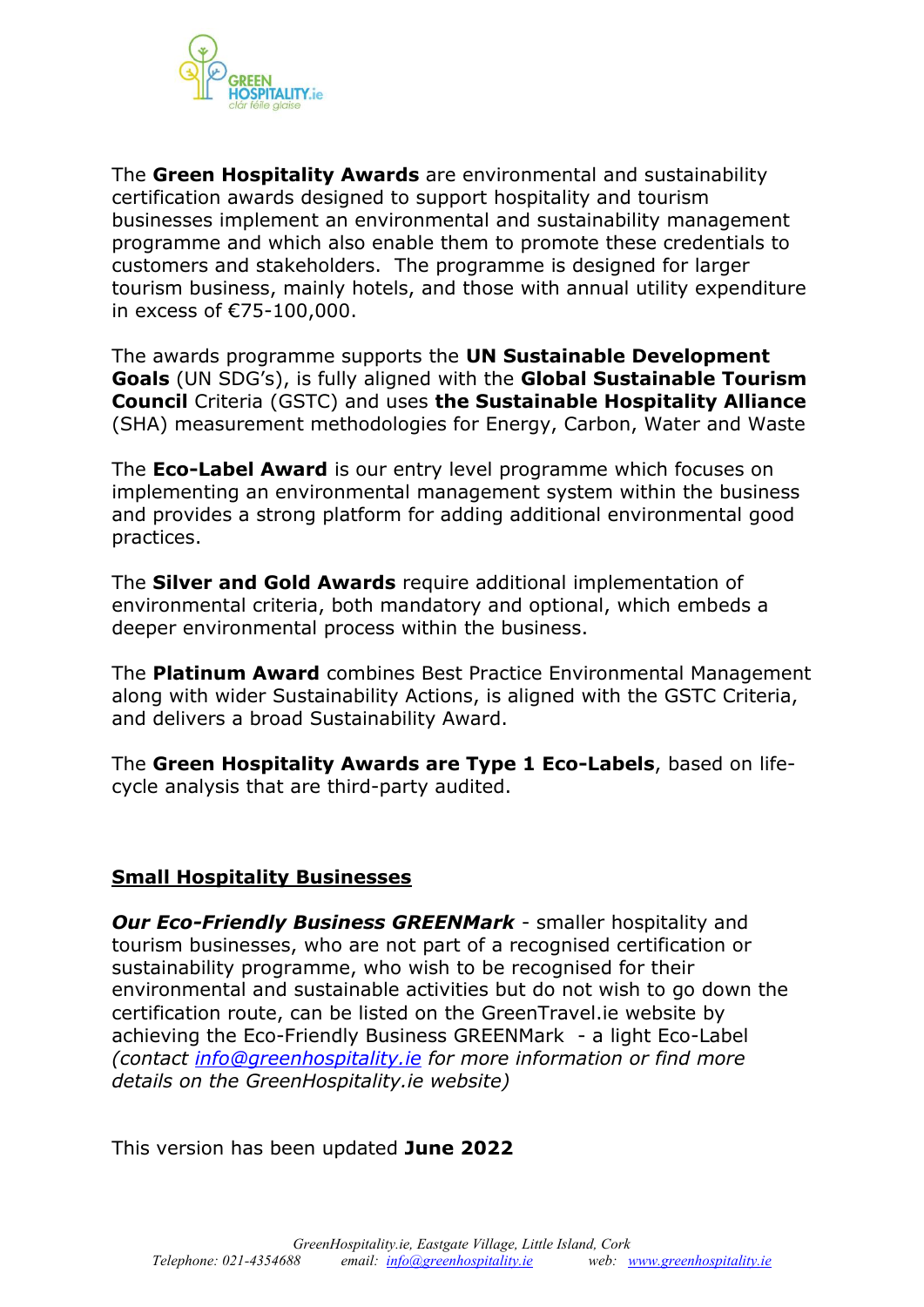

# **Global Standards – Our Alignments**



The Sustainable Development Goals are a universal call to action to end poverty, protect the planet and improve the lives and prospects of everyone, everywhere. The 17 Goals were adopted by all UN Member States in 2015, as part of the 2030 Agenda for Sustainable Development which set out a 15-year plan to achieve the Goals.

We have identified the SDG's our criteria support, where applicable, and encourage members to communicate this to their stakeholders. Tourism businesses generally focus on Goals 6, 7, 11, 12, 13, 14 & 15



The Sustainable Hospitality Alliance brings together engaged hospitality companies and uses the collective power of the industry to deliver impact locally and on a global scale.

The SHA have produced 3 tools to deliver a worldwide consistent methodology to measure a hotels environmental impact for Carbon/ Energy, Water and Waste. GHP members receive benchmarking tools that follow these methodologies.



The EU Ecolabel is the official European Union voluntary label for environmental excellence. Established in 1992 and recognised across Europe and worldwide, the EU Ecolabel certifies products with a guaranteed, independently-verified low environmental impact

The Green Hospitality Awards are aligned with the EU Ecolabel criteria, particularly the Eco-Label, Silver and Gold Awards



The Global Sustainable Tourism Council® (GSTC) establishes and manages global standards for sustainable travel and tourism, known as the GSTC

They are arranged in four pillars: (A) Sustainable management; (B) Socioeconomic impacts; (C) Cultural impacts; and (D) Environmental impacts. Since tourism destinations each have their own culture, environment, customs, and laws, the Criteria are designed to be adapted to local conditions and supplemented by additional criteria for the specific location and activity.

The Green Hospitality Awards are aligned with these Criteria with the Eco-Label, Silver & Gold Awards primarily delivering on the Environmental Pillar and the Platinum Award focusing on the other 3 pillars.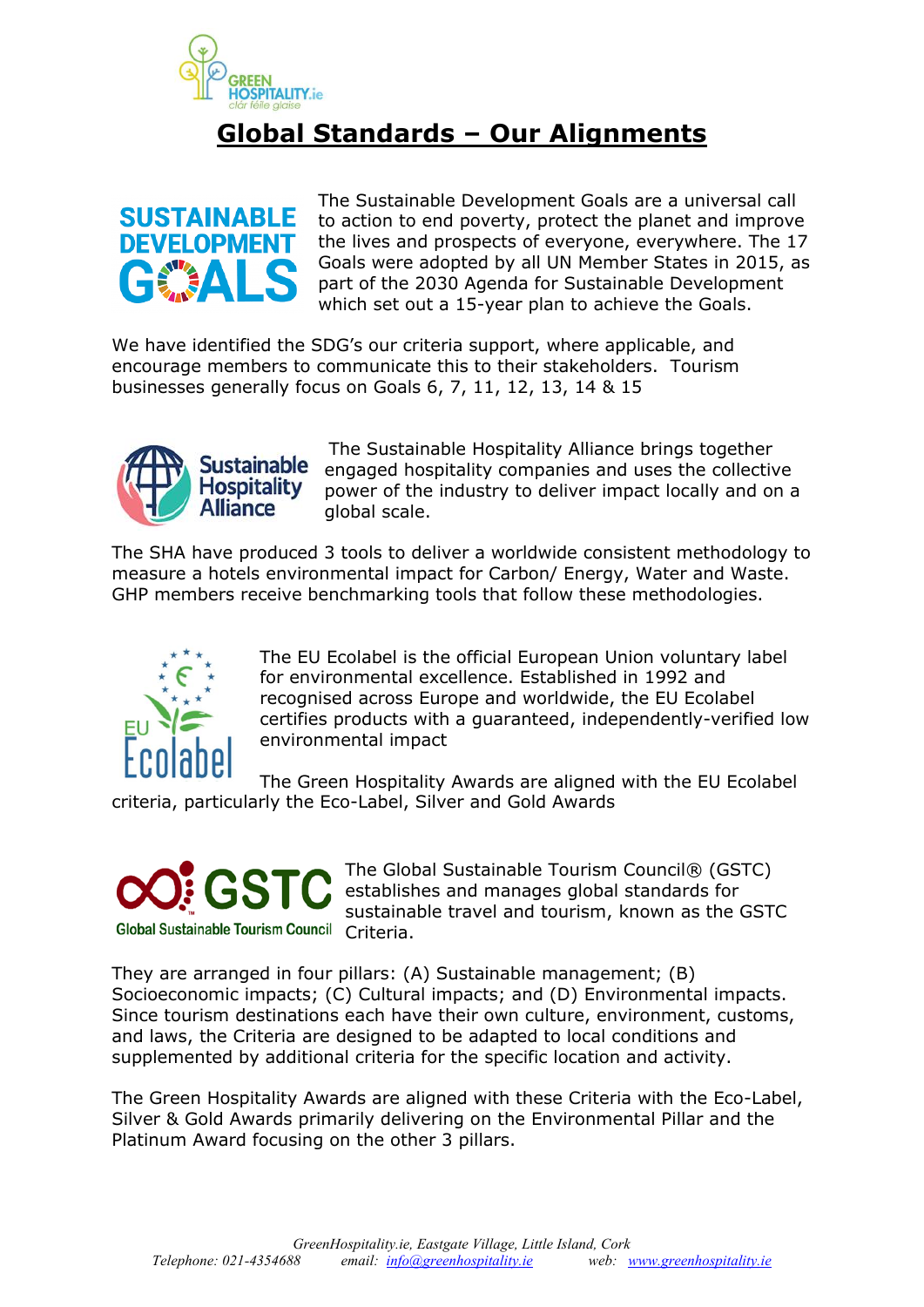

# **Our Awards Process**

The certification programme is designed to be completely online. Once a member joins, they will be assigned an online Green Folder where they are required to store all the evidence required to show how they have implemented the criteria relevant for each award level.

GHP also operates an online Members Resource Area which has a certification section that includes programme and criterion guides, tools, templates, good practice application, training videos, etc.

GHP also provides each member with a number of key working documents which are mandatory to be used. These include;

- Green Check our certification tracker
- Waste Tracker our SHA compliant waste measurement tool
- Benchmark Data Tracker Energy & Water measurement tool

Depending on the membership category selected members have additional support from GHP experts to assist in the certification implementation and Online Green Folder management.

#### **Annual Returns**

Each certification level is valid for a 3-year period subject to a number of conditions;

- Achieving the required Eco-Label Quality % score
- Member paying the annual fee
- Member maintaining the criteria for the certification level attained
- Member makes an annual return
- Member provides GHP with annual Benchmark Data

#### **Promotion**

Achieving certification enables a member to declare publicly that they are 3<sup>rd</sup> party environmentally/sustainability certified, which brings additional competitive advantage opportunities. This can be done through their own websites and marketing efforts as well as through other agencies. This is particularly important for RFP's and MICE clients.

More and more booking engines and referral websites are highlighting responsible businesses and they generally require the business to be 3rd party certified. These include; Convention Bureaux, Booking.com, Google, Expedia, etc.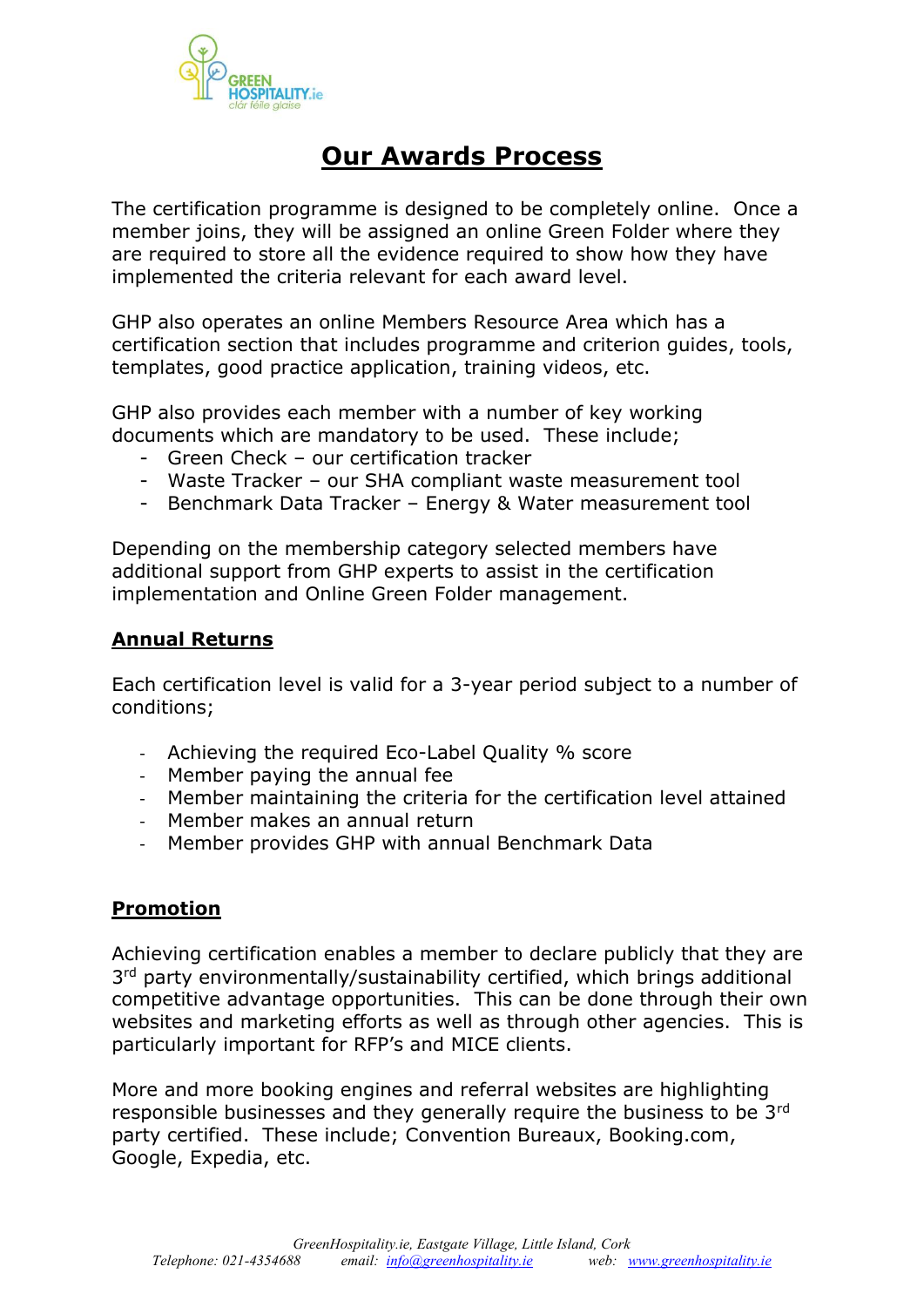

# **Green Hospitality Certification Awards**

The **Eco-Label Award** is our entry level programme which focuses on implementing an environmental management system within the business and provides a strong platform for adding additional environmental good practices.

Eco-Label Award members will undergo an online audit.

The **Silver and Gold Awards** require additional implementation of environmental criteria, both mandatory and optional, which embeds a deeper environmental process within the business.

At this point members are also required to implement a number of additional criteria to broaden and expand their environmental approach. We recommend that a strong focus is placed on energy/carbon actions as these come strongly into play for the Platinum Award.

The quality of the Eco-Label must achieve an average score of 60% to achieve the Silver Award and 75% for the Gold Award – this highlights the importance of starting with an excellent Eco-Label.

Silver & Gold Award members will undergo an online audit initially, followed by an on-site verification audit. *(This will be charged for unless it is included in a members annual membership fee)* 

The **Platinum Award** combines Best Practice Environmental Management along with wider Sustainability Actions, is fully aligned with the GSTC Criteria, and delivers a broad Sustainability Award.

#### *A member cannot achieve the Platinum Award unless they have already secured the Gold Award – and held it for at least 1 year.*

The quality of the Eco-Label criteria must achieve an average score of 80% to achieve the Platinum Award.

Platinum Award members will undergo an online audit initially, followed by an intensive on-site verification audit. *(This will be charged for unless it is included in a members annual membership fee)*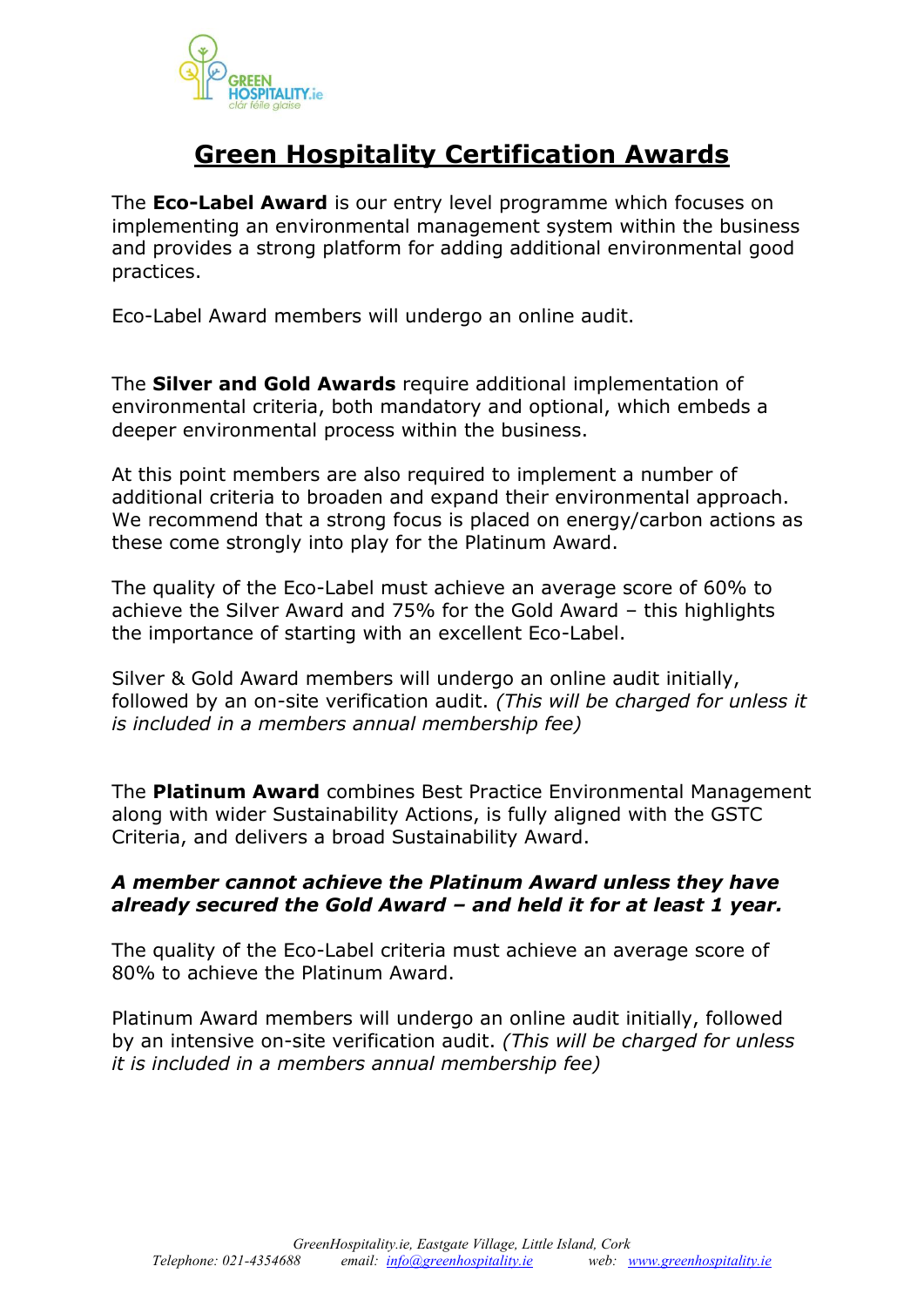

#### **All Certification candidates:**

Each business should initially focus on the Eco-label Award criteria and implement them within their daily operation to a very high standard.

This element of the programme is vital as a strong initial implementation of mandatory criteria will allow the business to achieve Certification and maintain it into the future and set the framework to achieve higher awards. There is an increasing quality score applied to the Eco-Label annually and as a member progress to higher award levels.

At the same time members should review all criteria – Mandatory and Optional – for all awards, and identify where they wish to be and in what timeframe and how they should build additional criterion into their current action plans to achieve higher award status.

Once the Eco-Label has been achieved, we recommend that members work towards Silver and then Gold and ultimately the Platinum Award is the final step.

If the Platinum Award is the target, then every criterion at every award level must achieve a very high standard at implementation stage – and the member must achieve the Gold Award first, before Platinum can be applied for.

#### **Mandatory requirements**

Eco-Label mandatory requirements are weighted towards the implementation of a strong Environmental Management System within the business.

Silver & Gold build on these whilst Platinum deepens them and adds a set of broad sustainability criteria

#### **Additional Criteria**

Additional Criteria are required for all Awards above the Eco-Label, and increase in number. Members can choose these from the Optional List provided by GHP or choose their own actions.

Whilst there are a minimum number of additional criteria required from Gold upwards, we encourage members not to see this as the Goal, but as an initial target. All members should focus on implementing as many good practice environmental and sustainability actions they can, as it improves their performance – financially, environmentally and in terms of sustainability.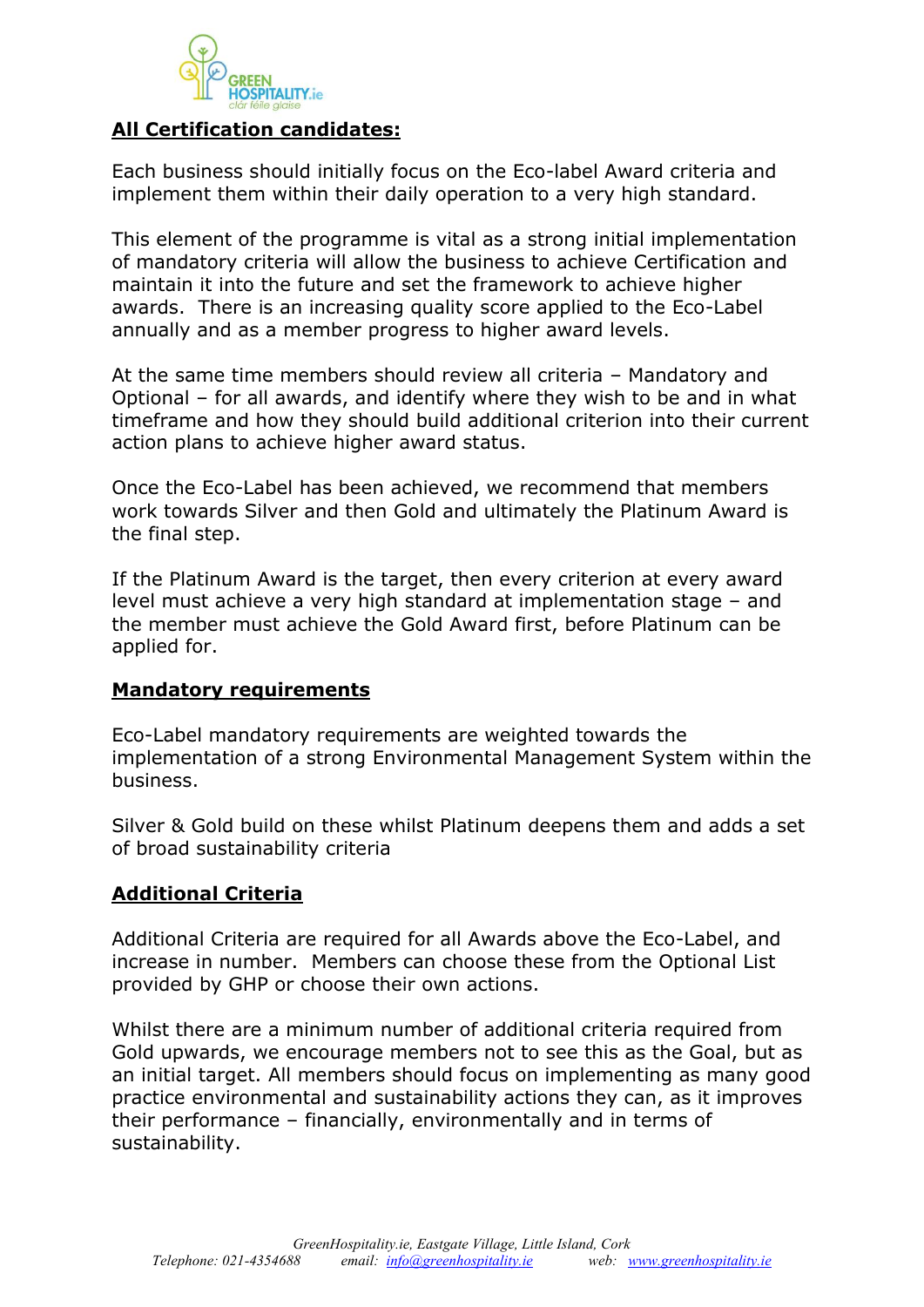

#### **Quality Assessment**

For members wishing to achieve any Green Hospitality Award they must achieve a specified Quality Score. This is a combination of an overall % for the Eco-Label and individual criterion scores.

## **Audits**

GHP members wishing to achieve any Award level must undertake a certification audit. Eco-Label candidates will be audited online through a Desk Audit

Silver/Gold and Platinum awards will receive a desk audit initially followed by an onsite verification audit – an additional fee may be charged.

Desk Audits will immediately cease should GHP note that the Eco-Label criteria have not achieved the required minimum % Quality Score required for each award level. A re-audit fee may be charged in these circumstances.

#### **Verification Process**

There is a guide to each criterion within the members resource section on the GHP website along with various tools/templates, if supplied.

Each criterion has a verification sheet which can be used to describe how each one has been implemented.

All documentation must be saved online in the members Green Folder. Failure to maintain sufficient backup may lead to an Award being withdrawn or not awarded.

**It is a requirement that sufficient backup information is provided within each criterion sub-folder sufficient to enable a 3rd party to see online how a criterion has been implemented by way of photograph, invoice, contract, checklist or other documentation and that a written statement will only be accepted when there is no other way to show how a criterion has been achieved. This is designed to ensure the online green folder outlives the properties Green Leader and GHP auditor(s).**

**Members are encouraged to be comprehensive in their verification information**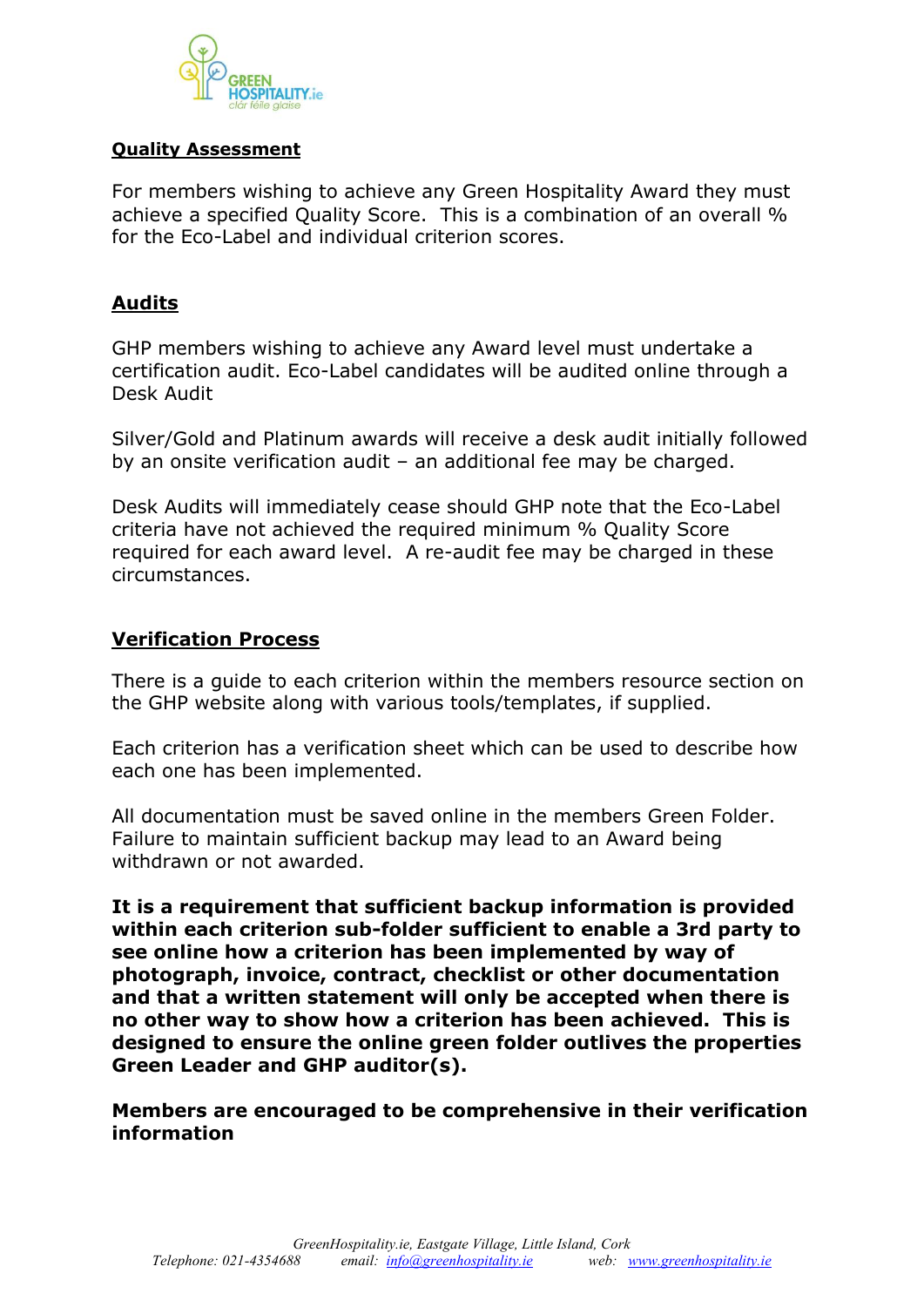

# **Required Criteria for Award Certification**

To achieve any Green Hospitality Award, a business must implement and be able to demonstrate that it is in compliance with a set of criteria. These criteria are split into Mandatory and Additional;

- **Mandatory** all these criteria must be implemented to achieve each certification level
- **Additional** a certain number of other actions must also be adopted and implemented
- **For Platinum 50% of the Additional Criteria must be Climate Change related**
- **Quality Score –** A Quality Score is applied to each criterion during the audit process and this increases as the member aims for higher awards. The average quality of the Eco-Label criteria must achieve the targets set – which means members should focus on initially implementing a Best Practice Eco-Label

|                          | <b>Total</b>     | <b>Total</b>      | <b>Minimum</b>   |
|--------------------------|------------------|-------------------|------------------|
|                          | <b>Mandatory</b> | <b>Additional</b> | <b>Eco-Label</b> |
|                          | <b>Criteria</b>  | <b>Criteria</b>   | Quality          |
|                          | <b>Required</b>  | <b>Required</b>   | <b>Score</b>     |
| <b>Award - Eco-Label</b> | 24/31            |                   | 40-60%           |
| <b>Award - Silver</b>    | 45/52            | 20                | 60%              |
| Award - Gold             | 67/74            | 25                | <b>75%</b>       |
| <b>Award - Platinum</b>  | 96/103           | 40                | 80%              |

**The number of mandatory criteria varies depending on the type of business – some criteria are not applicable for some business types, more can be applicable equally.**

*Please note that as each level of the Award is achieved ALL the mandatory criteria must be achieved within each level below and the Eco-Label must be improved in quality terms.*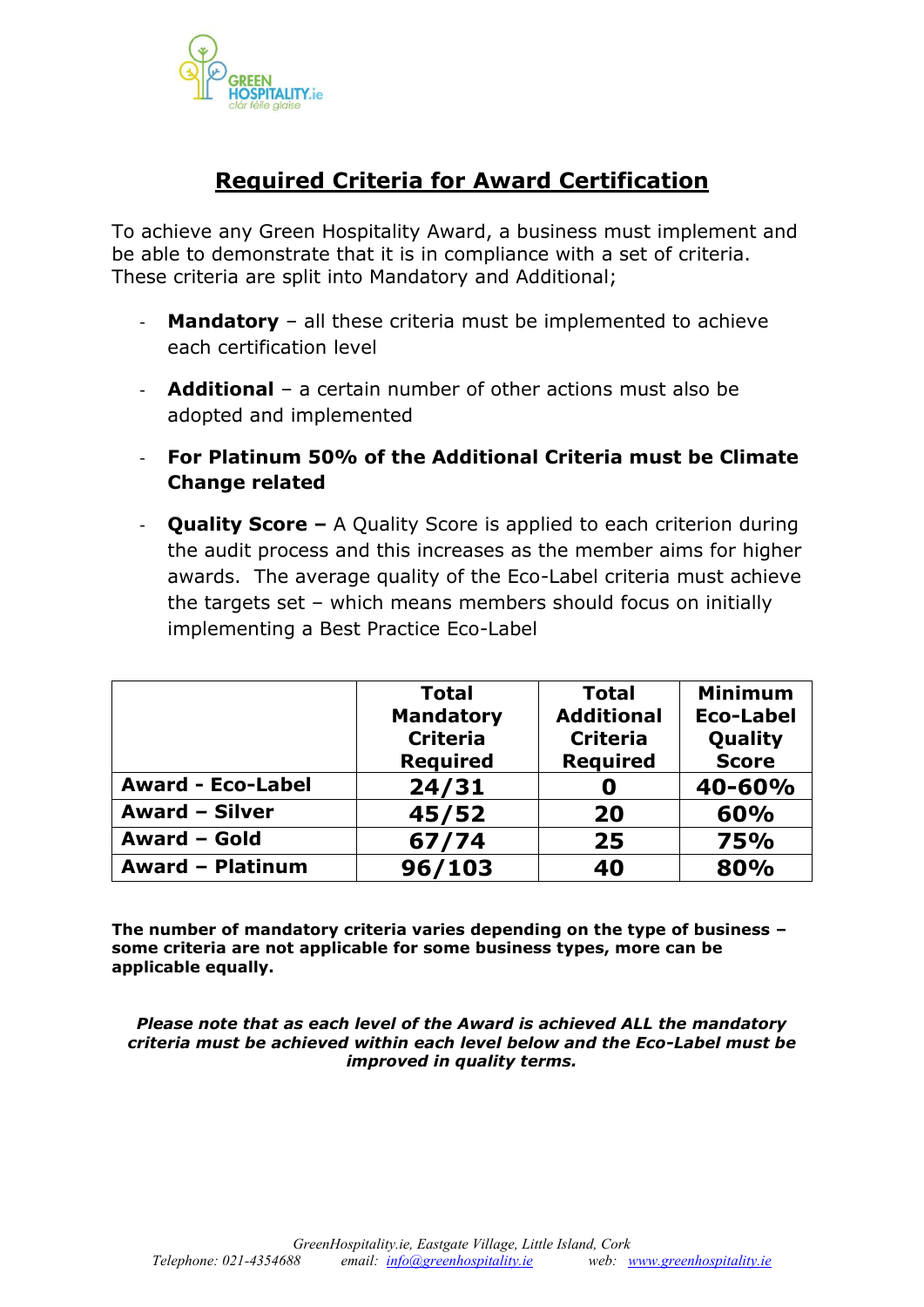

# **Eco-label – Mandatory Criteria**

| <b>No</b> | <b>Environmental Management System (EMS)</b>                                                                                                                         | <b>GSTC</b> | Ref   | <b>SDGs</b>                               | YES/NO |
|-----------|----------------------------------------------------------------------------------------------------------------------------------------------------------------------|-------------|-------|-------------------------------------------|--------|
|           | <b>Commitment &amp; Compliance</b>                                                                                                                                   |             |       |                                           |        |
|           | Green Hospitality Charter. Member has read and<br>signed the GHP Programme Charter                                                                                   |             | EMS/1 | DECENT WORK AND<br>FCONOMIC GROWTH<br>8.9 |        |
| 2         | <b>Regulatory Compliance.</b> Member has signed the<br>environmental legislation declaration and is compliant with<br>the relevant legislation                       |             | EMS/2 |                                           |        |
| 3         | Local Authority Compliance. Member is compliant with<br>any specific environmental improvement requirement<br>made by their Local Authority and has declared as such |             | EMS/3 |                                           |        |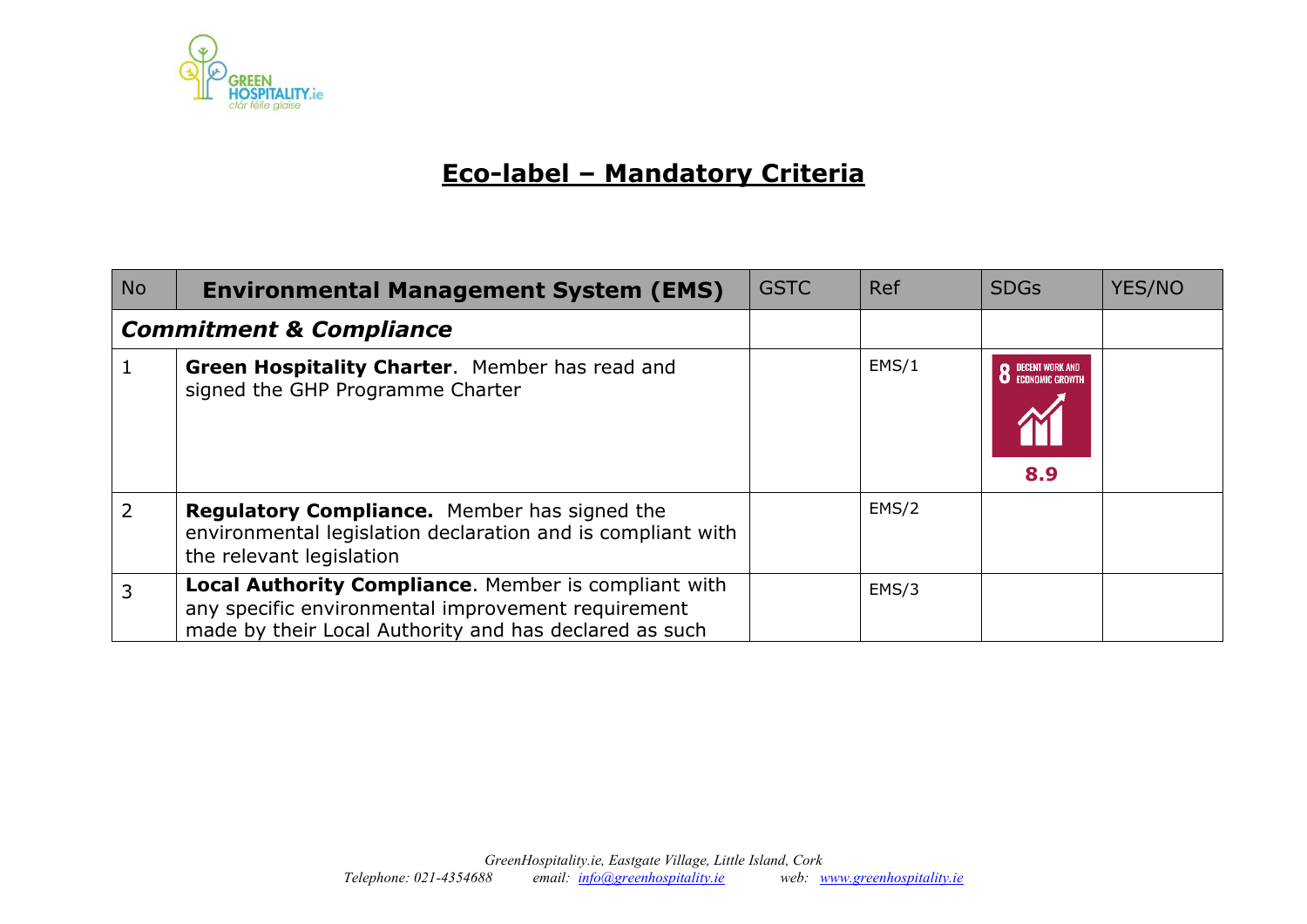

|                | <b>Leadership, Training &amp; Administration</b>                                                                                                                              | <b>GSTC</b>                                  | Ref   | <b>SDGs</b>                                                                   | YES/NO |
|----------------|-------------------------------------------------------------------------------------------------------------------------------------------------------------------------------|----------------------------------------------|-------|-------------------------------------------------------------------------------|--------|
| $\overline{4}$ | Green Team. Appoint a Green Leader, supported as<br>required by a Green Team, and show how the green<br>programme is embedded within the business's<br>personnel/HR structure | A.4                                          | EMS/4 | <b>8</b> DECENT WORK AND ECONOMIC GROWTH<br>8.9                               |        |
| 5              | Training. Provide sufficient training to ensure all staff<br>have the required knowledge and skills to maintain the<br>programme. Deliver refresher training annually.        | A.4                                          | EMS/7 | RESPONSIBLE<br>Consumption<br>AND PRODUCTION<br>12.8                          |        |
| 6              | Green Folder(s). Maintain verification data and backup in<br>your online folder to demonstrate compliance with the<br>required criteria and review/update at least annually   | A.1                                          | EMS/8 | RESPONSIBLE<br><b>CONSUMPTION</b><br>AND PRODUCTION<br>12.6                   |        |
|                | <b>Measuring &amp; Monitoring</b>                                                                                                                                             |                                              |       |                                                                               |        |
| $\overline{7}$ | <b>Data Collation.</b> Collect data on the business's<br>environmental impacts - waste, water, and energy/CO2 -<br>at least annually.<br>Provide annual data to GHP.          | $D.1.3 -$<br>$D.1.4 -$<br>$D.2.1 -$<br>D.2.4 | EMS/5 | <b>2</b> RESPONSIBLE<br><b>CONSUMPTION</b><br>AND PRODUCTION<br>$12.6 - 12.b$ |        |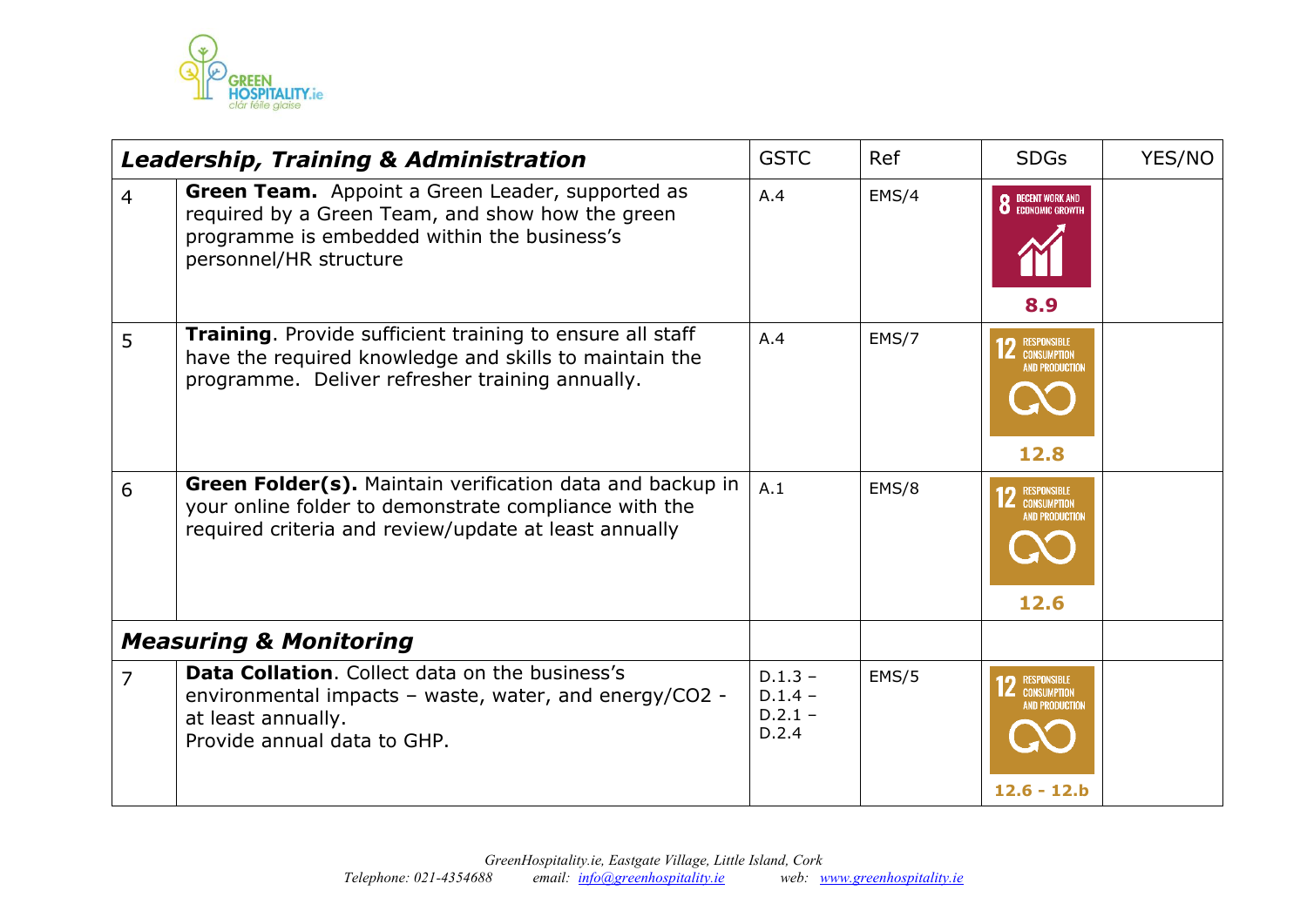

|   | <b>Identification, Planning, Policy</b>                                                                                                                                                                                                                                                            | <b>GSTC</b> | Ref   | <b>SDGs</b>                                                                         | YES/NO |
|---|----------------------------------------------------------------------------------------------------------------------------------------------------------------------------------------------------------------------------------------------------------------------------------------------------|-------------|-------|-------------------------------------------------------------------------------------|--------|
| 8 | Environmental Policy. Has a written environmental<br>policy for the business which includes quantifiable annual<br>targets and is updated annually                                                                                                                                                 |             | EMS/6 | <b>RESPONSIBLE</b><br><b>CONSUMPTION</b><br><b>AND PRODUCTION</b><br>12.6<br>(13.2) |        |
| 9 | <b>Opportunity List/Action Plan.</b> Conduct an overall<br>review of your business and create a list of the<br>environmental actions and improvements you could<br>undertake and then identify which actions you will<br>implement during the next year. (An Opportunity List and<br>Action Plan). |             | EMS/9 | <b>RESPONSIBLE</b><br><b>CONSUMPTION</b><br><b>AND PRODUCTION</b><br>12.b           |        |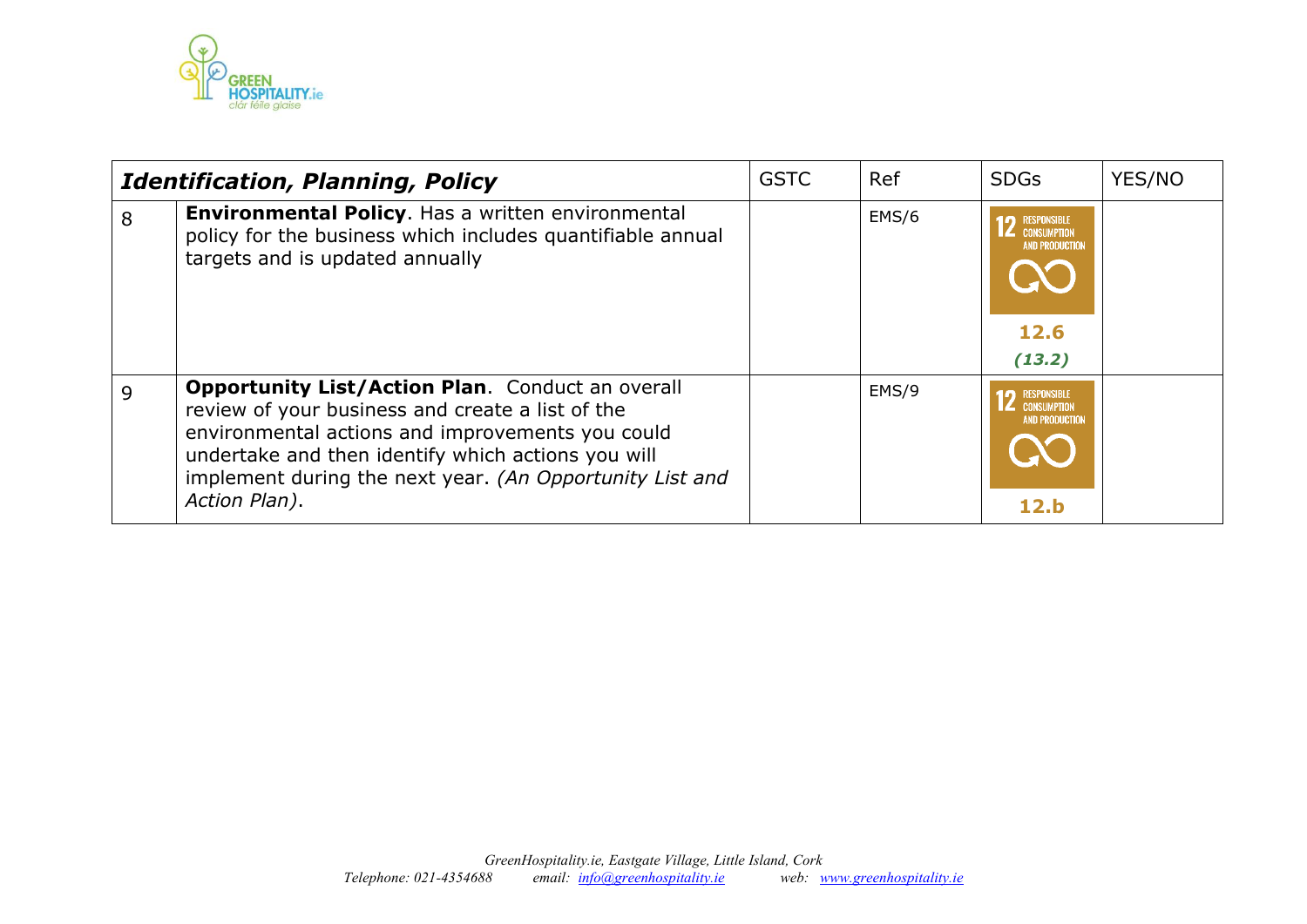

|                 | <b>Communication and Marketing</b>                                                                                                                                                                                                                                        | <b>GSTC</b>                           | Ref           | <b>SDGs</b>                                                                                      | YES/NO |
|-----------------|---------------------------------------------------------------------------------------------------------------------------------------------------------------------------------------------------------------------------------------------------------------------------|---------------------------------------|---------------|--------------------------------------------------------------------------------------------------|--------|
| 10              | Marketing Data. Provide property marketing data for<br>inclusion within GHP websites using the GHP Template                                                                                                                                                               |                                       | <b>EMS/28</b> |                                                                                                  |        |
| 11              | <b>Internal Communication.</b> Review your internal<br>communication and marketing and incorporate your Green<br>message into your literature and communication channels<br>- for all stakeholders.                                                                       | A.6                                   | <b>EMS/38</b> |                                                                                                  |        |
| 12 <sup>2</sup> | <b>Public Transport.</b> Provide information in advance on how<br>to access the business using public transport and<br>alternative transport and EV charging - for all<br>stakeholders.                                                                                   | D.2.2                                 | SR/3          | SUSTAINABLE CITIES<br>AND COMMUNITIES<br>$11.2 - 11.6$                                           |        |
| 13              | <b>Member website.</b> Create a "Green" page(s) on the<br>business website where the member's environmental<br>information can be communicated in advance to all<br>stakeholders.                                                                                         | A.6                                   | <b>EMS/39</b> | <b>12</b> RESPONSIBLE<br><b>AND PRODUCTION</b><br>$12.8 - 12.b$                                  |        |
| 14              | <b>Customer Information.</b> Provide easily accessible<br>information to your guests on the following (where<br>applicable) - Where they can buy locally produced<br>goods - What they can visit locally - Historical,<br>cultural, biodiversity, attractions, activities | $A.9 - D.3.1$<br>$- D.3.3 -$<br>D.3.4 | EMS/40        | <b>2</b> RESPONSIBLE<br><b>AND PRODUCTION</b><br>12.8<br>(13.3, 14.1)<br>$15.5 - 15.9 -$<br>15.c |        |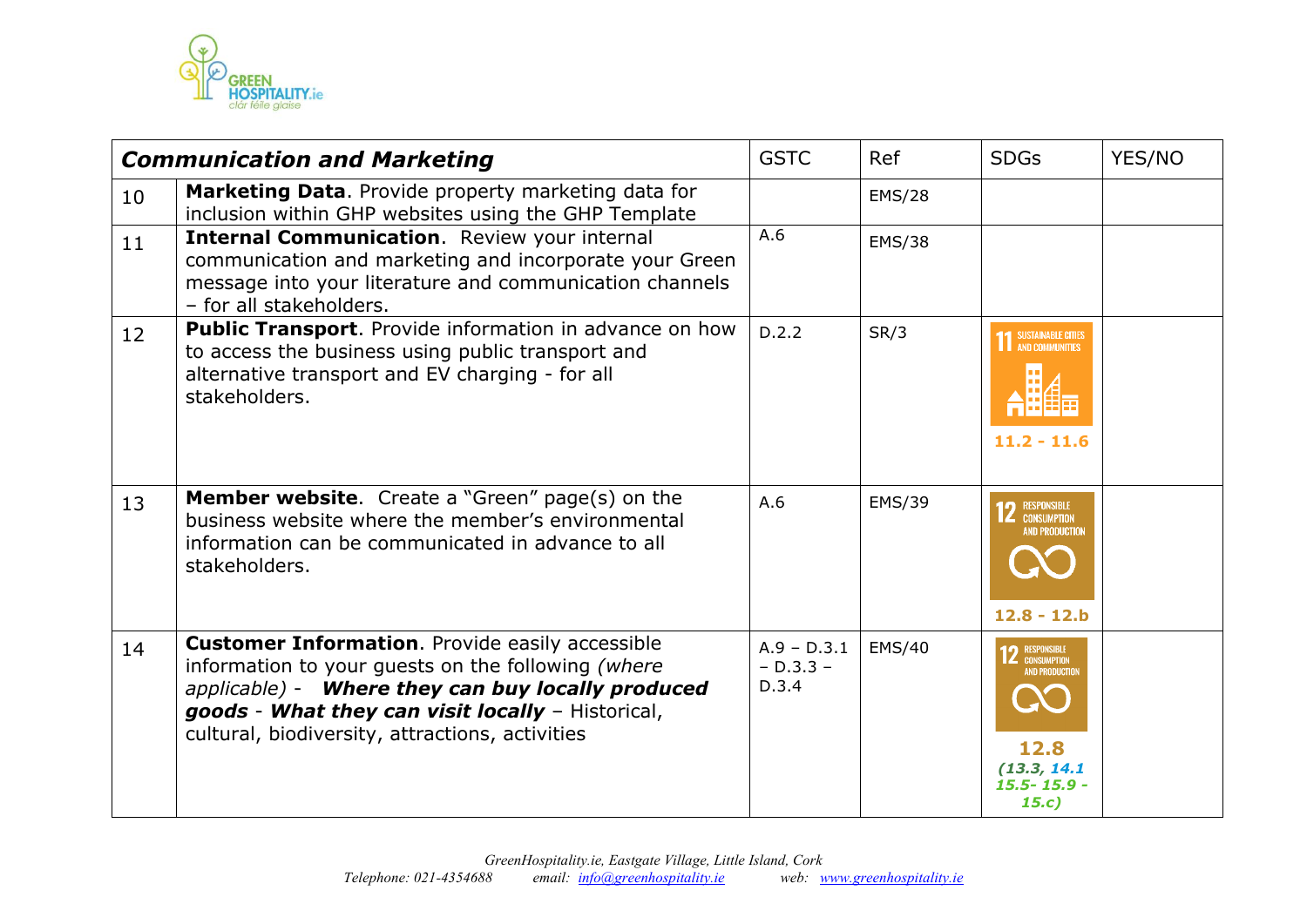

| <b>No</b> | <b>WASTE MANAGEMENT</b>                                                             | <b>GSTC</b> | Ref           | <b>SDGs</b>                                                     | YES/NO |
|-----------|-------------------------------------------------------------------------------------|-------------|---------------|-----------------------------------------------------------------|--------|
| 15        | <b>Waste Separation.</b> Has implemented a waste separation<br>programme.           | D.2.4       | WST/2         | <b>11 SUSTAINABLE CITIES</b><br>11.6<br>(12.4, 12.5)            |        |
| 16        | <b>Waste Collection.</b> Only uses waste collectors with valid<br>permits           |             | WST/3         | <b>11 SUSTAINABLE CITIES</b><br>11.6<br>(12.4, 12.5)            |        |
| 17        | Litter Management. Keeps the public pathways outside<br>the premises free of litter | D.2.6       | <b>WST/29</b> | <b>14 LIFE</b> BELOW WATER<br>14.1<br>(6.3, 11.6,<br>12.4, 2.5) |        |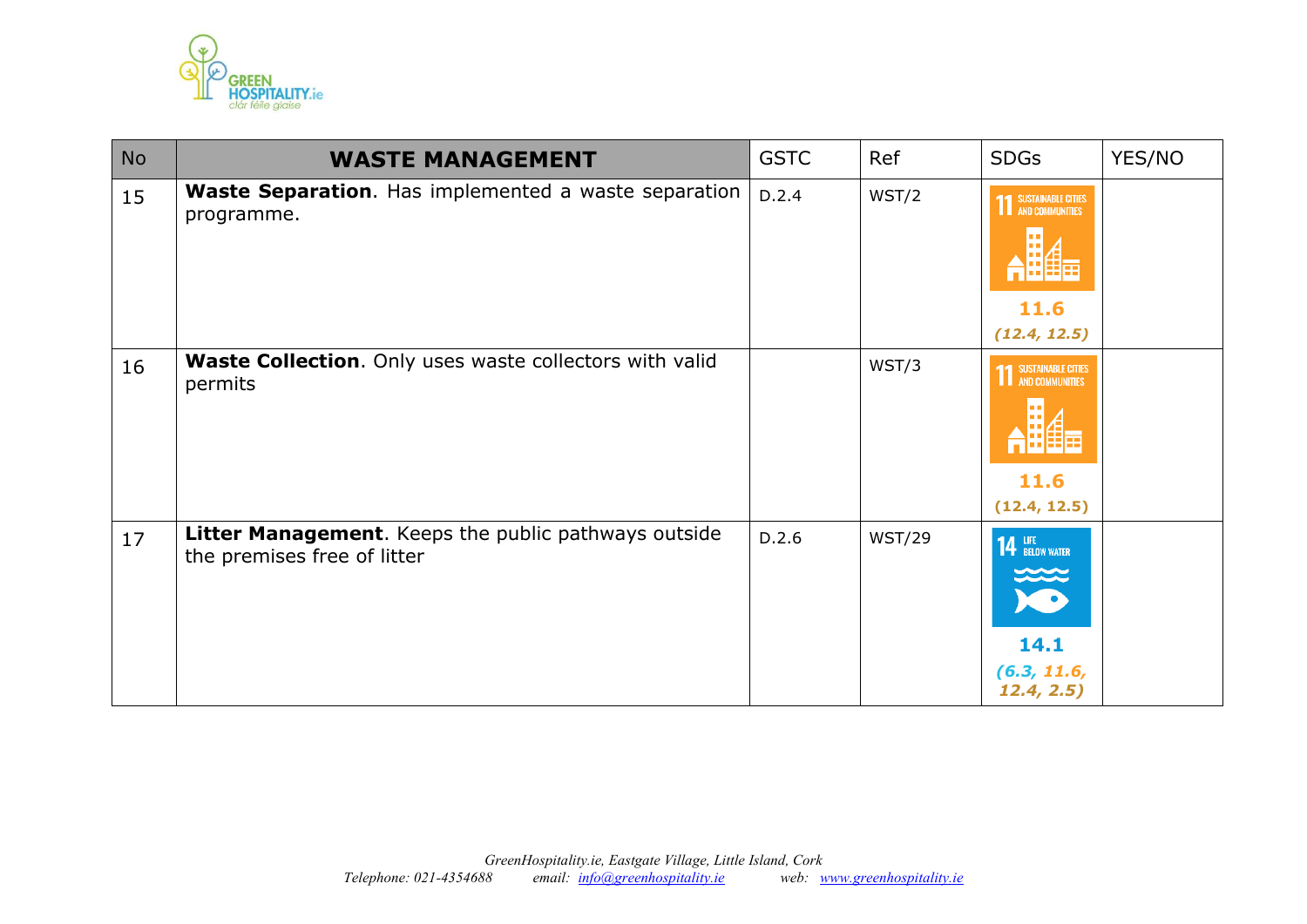

| <b>No</b> | <b>WATER MANAGEMENT</b>                                                                                                   | <b>GSTC</b>        | Ref    | <b>SDGs</b>                 | YES/NO |
|-----------|---------------------------------------------------------------------------------------------------------------------------|--------------------|--------|-----------------------------|--------|
| 18        | Leak Detection. Has an active process in place to<br>identify water leaks.                                                | D.1.4              | WTR/1  | <b>6</b> CLEAN WATER<br>6.4 |        |
| 19        | Flow Measurement. Has measured the flows of water<br>from Showers, Toilets, Urinals, Wash Basins                          |                    | WTR/2  | <b>6</b> CLEAN WATER<br>6.4 |        |
| 20        | <b>Waste Water Treatment.</b> Is managing a waste water<br>treatment plant to the required standard (where<br>applicable) | $D.2.3 -$<br>D.2.6 | WTR/3  | <b>6</b> CLEAN WATER<br>6.4 |        |
| 21        | <b>Grease Trap.</b> Is maintaining a grease trap to collect FOG<br>to the required standard (where applicable)            |                    | WTR/31 | <b>6</b> CLEAN WATER<br>6.4 |        |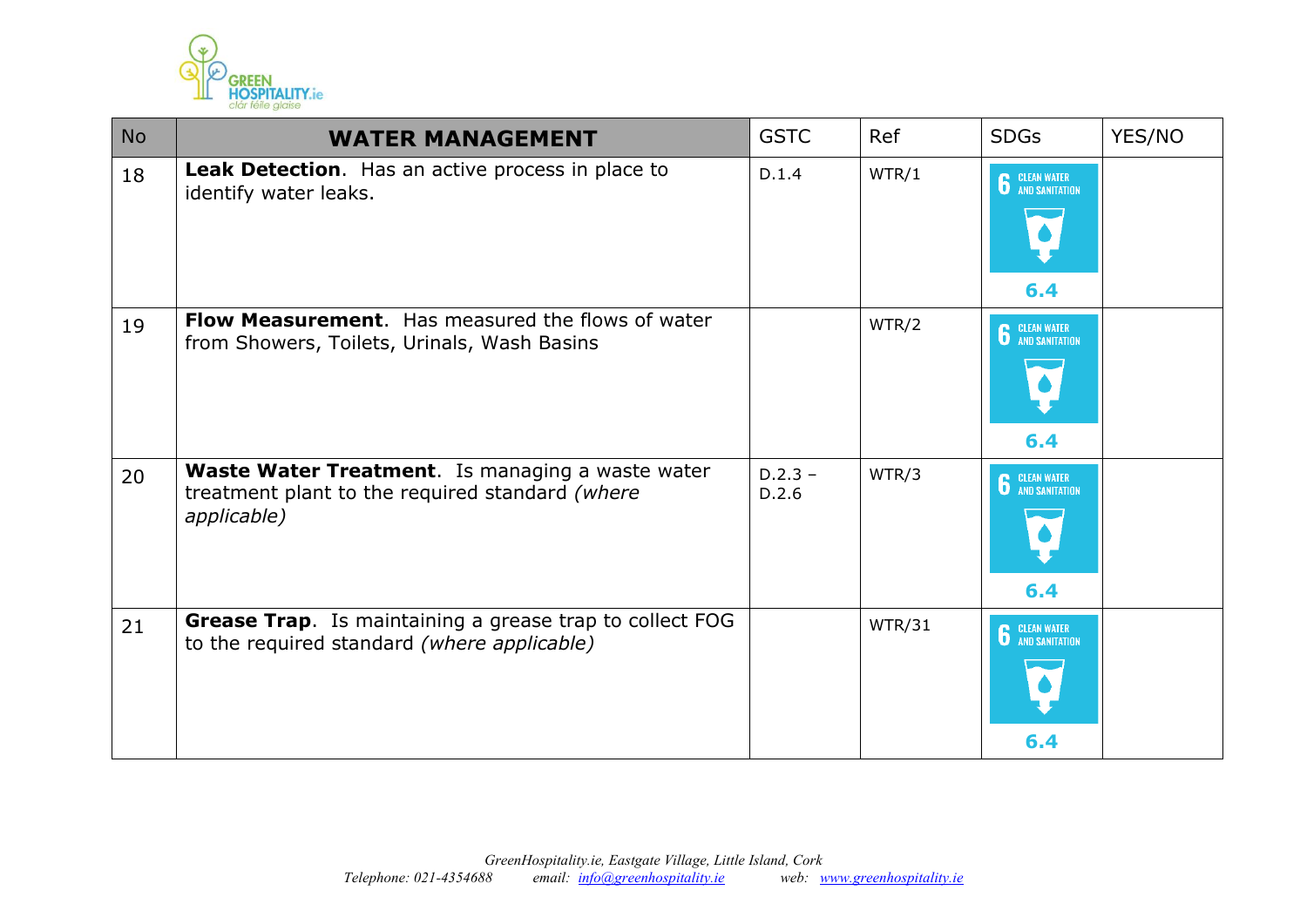

| <b>No</b> | <b>ENERGY MANAGEMENT</b>                                                                                                                                                       | <b>GSTC</b> | Ref | <b>SDGs</b>                                  | YES/NO |
|-----------|--------------------------------------------------------------------------------------------------------------------------------------------------------------------------------|-------------|-----|----------------------------------------------|--------|
| 22        | <b>Equipment List.</b> Member has a list of the major energy<br>using equipment within the business which consumes 80%<br>of the energy delivered.                             |             | E/1 | <b>AFFORDABLE AND</b><br><b>CLEAN ENERGY</b> |        |
| 23        | Lighting. Where more than 10% of lighting is not LED,<br>these lights are listed including their type, class, wattage<br>and measured/estimated length of time in use annually |             | E/2 | <b>AFFORDABLE AND</b><br><b>CLEAN ENERGY</b> |        |

| <b>No</b> | <b>GREEN PURCHASING</b>                                                                                                                                                                                                                                                              | <b>GSTC</b>                         | Ref  | <b>SDGs</b>                                                                     | YES/NO |
|-----------|--------------------------------------------------------------------------------------------------------------------------------------------------------------------------------------------------------------------------------------------------------------------------------------|-------------------------------------|------|---------------------------------------------------------------------------------|--------|
| 24        | <b>Purchasing Policy.</b> A Green Purchasing Policy is in place<br>that shows a commitment to responsible purchasing and<br>supporting local suppliers. (Supports Local Suppliers<br>(Goods & Services), Locally produced goods, Green<br>businesses and Responsibly produced goods) | $B.3 - B.4 -$<br>$D.1.1 -$<br>D.2.2 | GP/1 | <b>DECENT WORK AND</b><br><b>O</b> ECONOMIC GROWTH<br><b>XX</b><br>8.9<br>(2.3) |        |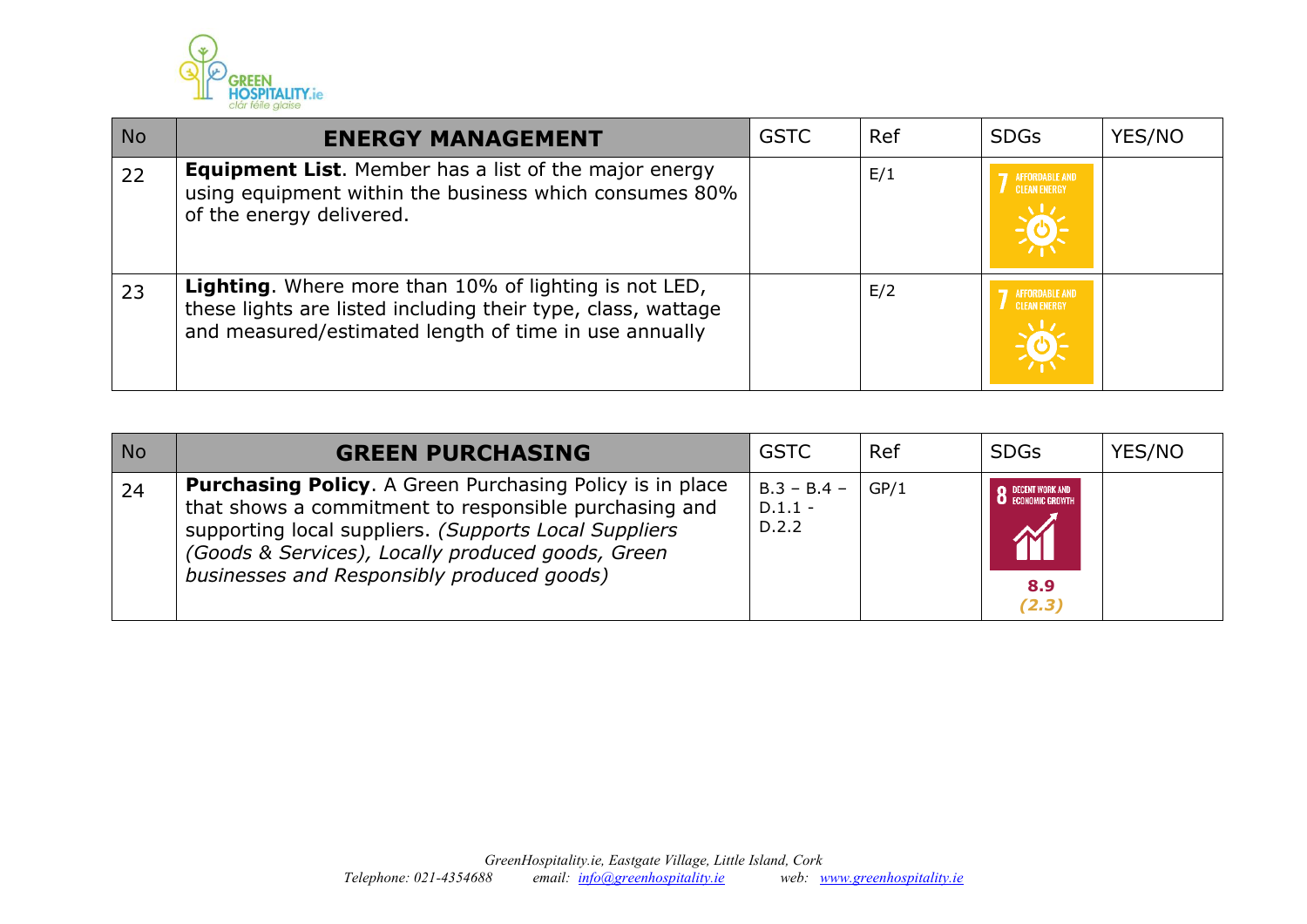

# **Sub-Sector Additional Mandatory Criteria**

The following additional mandatory criteria must be implemented if you are one of the following types of business or are a larger operation that includes one/more of these activities within your property.

- **Restaurant, Pub, Food Service Operator**
- **Stand Alone Meetings & Events Centre – PCO's & DMC's**
- **Leisure & Spa facility**
- **Resort & Golf Club**

|    | <b>Restaurant/Pub/Food Service Operator</b>                                                                                                                           | <b>GSTC</b> | Ref   | <b>SDGs</b>                                                  | YES/NO |
|----|-----------------------------------------------------------------------------------------------------------------------------------------------------------------------|-------------|-------|--------------------------------------------------------------|--------|
| 25 | <b>Food Provenance.</b> Advises customers of the Country of<br>Origin (Provenance) of all Meats and Poultry and how<br>seafood is Responsibly sourced - for all menus |             | GP/20 | $2$ $^{ZERO}$ HUNGER<br>$2.3 - 2.4$<br>(8.9)                 |        |
| 26 | <b>Beverage Provenance.</b> Actively promotes Irish<br>Provenance beverages - including locally produced<br>products, where these are available                       | B.3         | GP/21 | $2$ $^{\tt \tiny ZER0}_{\tt HUNGER}$<br>$2.3 - 2.4$<br>(8.9) |        |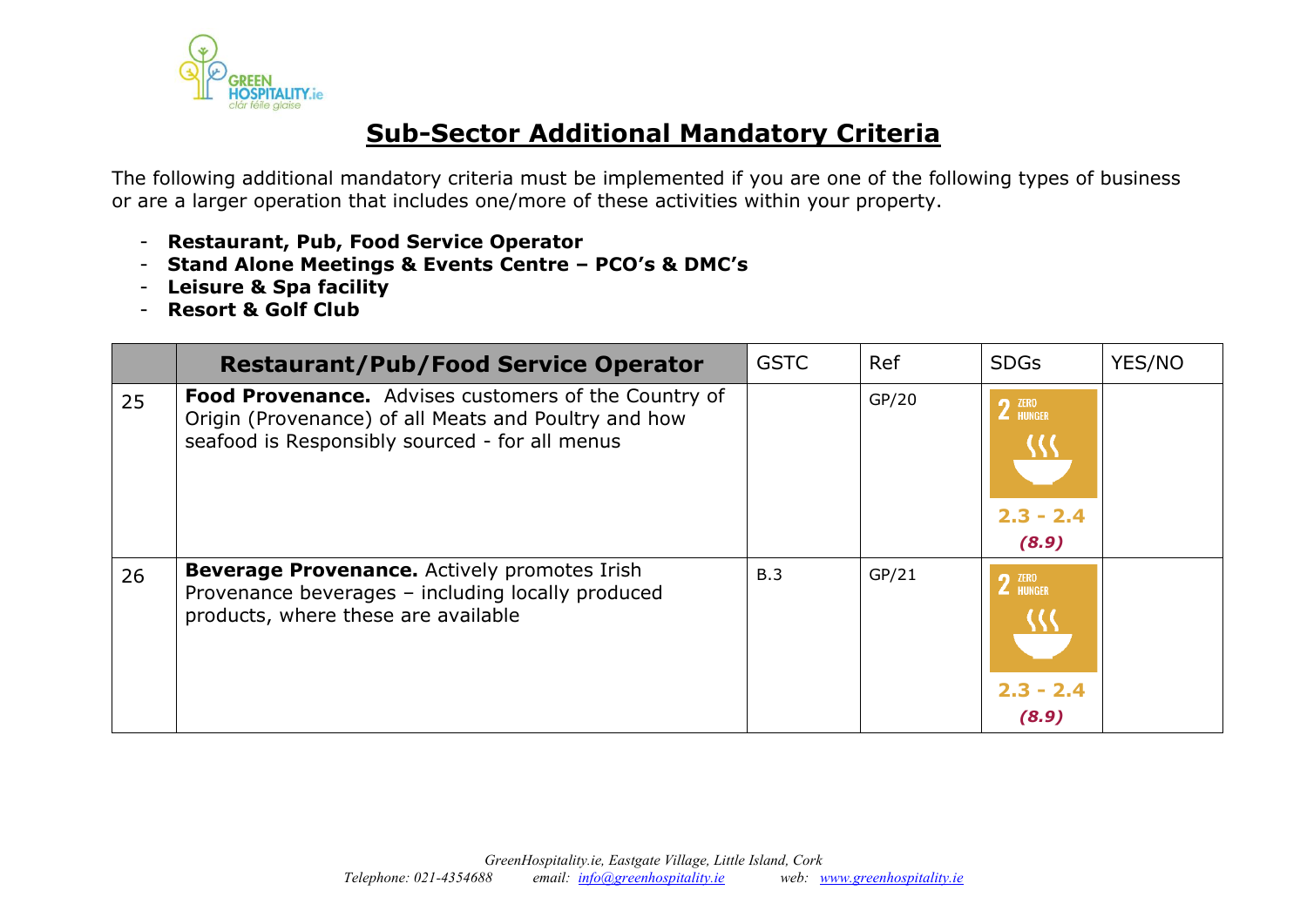

|    | <b>Stand Alone Meeting &amp; Events Centre -</b><br><b>PCO/DMC's</b>                                                                                                                                                             | <b>GSTC</b> | Ref   | <b>SDGs</b>                                                                 | YES/NO |
|----|----------------------------------------------------------------------------------------------------------------------------------------------------------------------------------------------------------------------------------|-------------|-------|-----------------------------------------------------------------------------|--------|
| 27 | Programme. Has a formal Green Meeting Programme in<br>place and this is communicated to all potential and current<br>clients - only mandatory where the business is a stand-<br>alone conference/meeting centre or is a PCO/DMC. |             | OTH/2 | <b>RESPONSIBLE</b><br><b>CONSUMPTION</b><br>AND PRODUCTION<br>$12.8 - 12.b$ |        |
|    | Food Provenance. Advises customers of the Country of<br>Origin (Provenance) of all Meats and Poultry and how your<br>seafood is Responsibly sourced - for all menus                                                              |             | GP/20 | <b>14 LIFE</b><br><b>14 BELOW WATER</b><br>$14.4 - 14.7$<br>$(2.3 - 2.4)$   |        |
|    | <b>Leisure &amp; Spa Facilities</b>                                                                                                                                                                                              |             |       |                                                                             |        |
| 28 | <b>Chemicals.</b> Makes easily available to customers<br>information about the chemical composition and country of<br>origin of Spa Products in use.                                                                             | D.2.5       | GP/22 | <b>6</b> CLEAN WATER<br>6.3                                                 |        |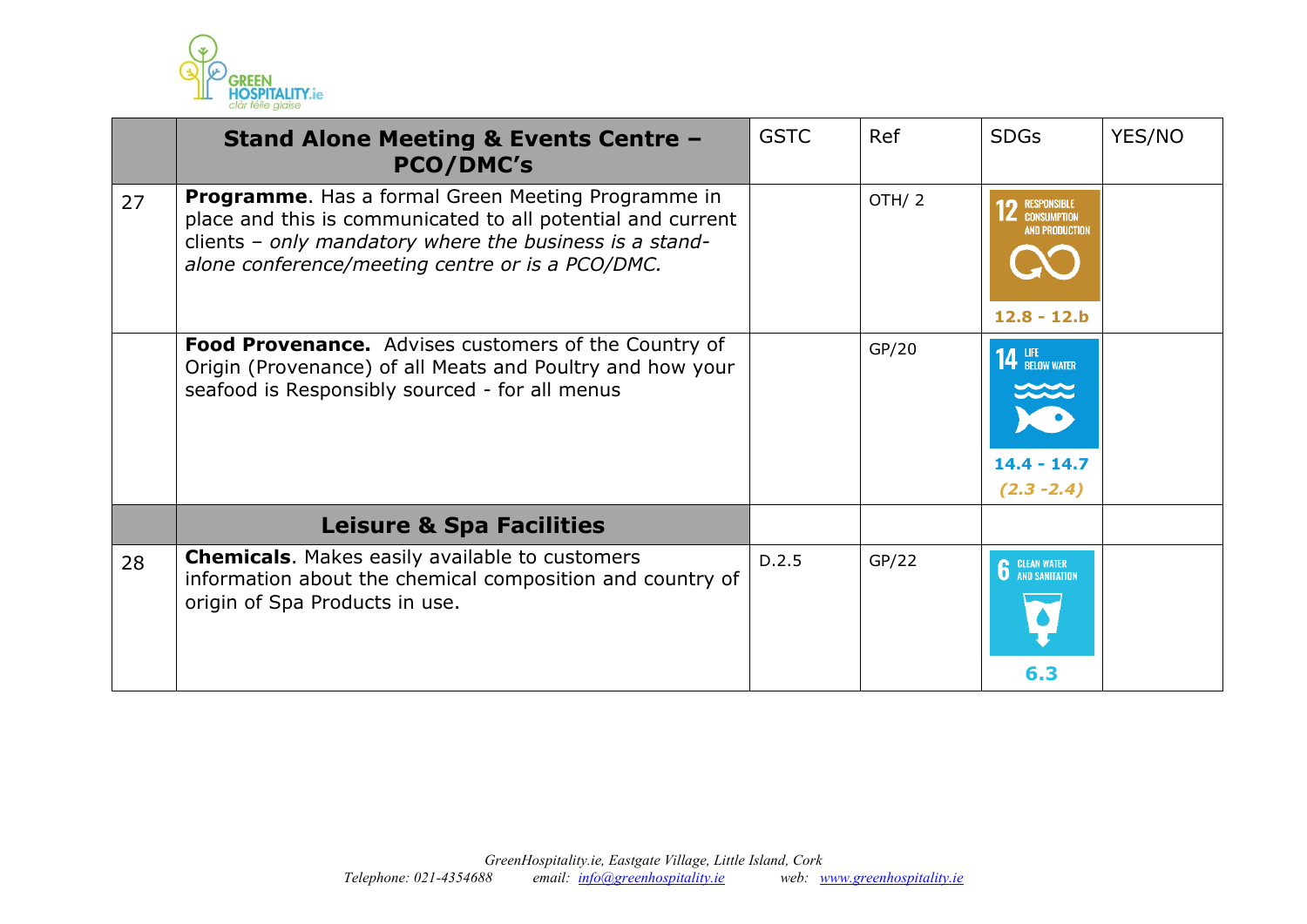

|    | <b>Resorts including Golf Clubs</b>                                                                                                                                                                                        | <b>GSTC</b> | Ref   | <b>SDGs</b>                                                        | YES/NO |
|----|----------------------------------------------------------------------------------------------------------------------------------------------------------------------------------------------------------------------------|-------------|-------|--------------------------------------------------------------------|--------|
| 29 | <b>Biodiversity.</b> Where the property has extensive grounds<br>there must be a Biodiversity Plan in place and an easily<br>accessible Biodiversity Map available for visitors use.                                       | D.3.1       | B/5   | $15$ an land<br>$15.1 - 15.5$<br>$-15.9$<br>(6.6, 14.2)            |        |
| 30 | <b>Action Plans.</b> All areas of the Resort/Club must have the<br>GHP Criteria implemented and have action plans for each<br>defined area                                                                                 |             | EMS/9 | RESPONSIBLE<br><b>CONSUMPTION</b><br><b>AND PRODUCTION</b><br>12.b |        |
| 31 | <b>Golf Clubs.</b> Golf Clubs must have an implementation plan<br>in place to enable the club to achieve the GEO Certified<br>Eco label within a defined timescale. (Or comparable<br>standard - To be agreed with GHP.ie) |             | OTH/4 | $15$ an land<br>$15.1 -$<br>$15.5 -$<br>15.9                       |        |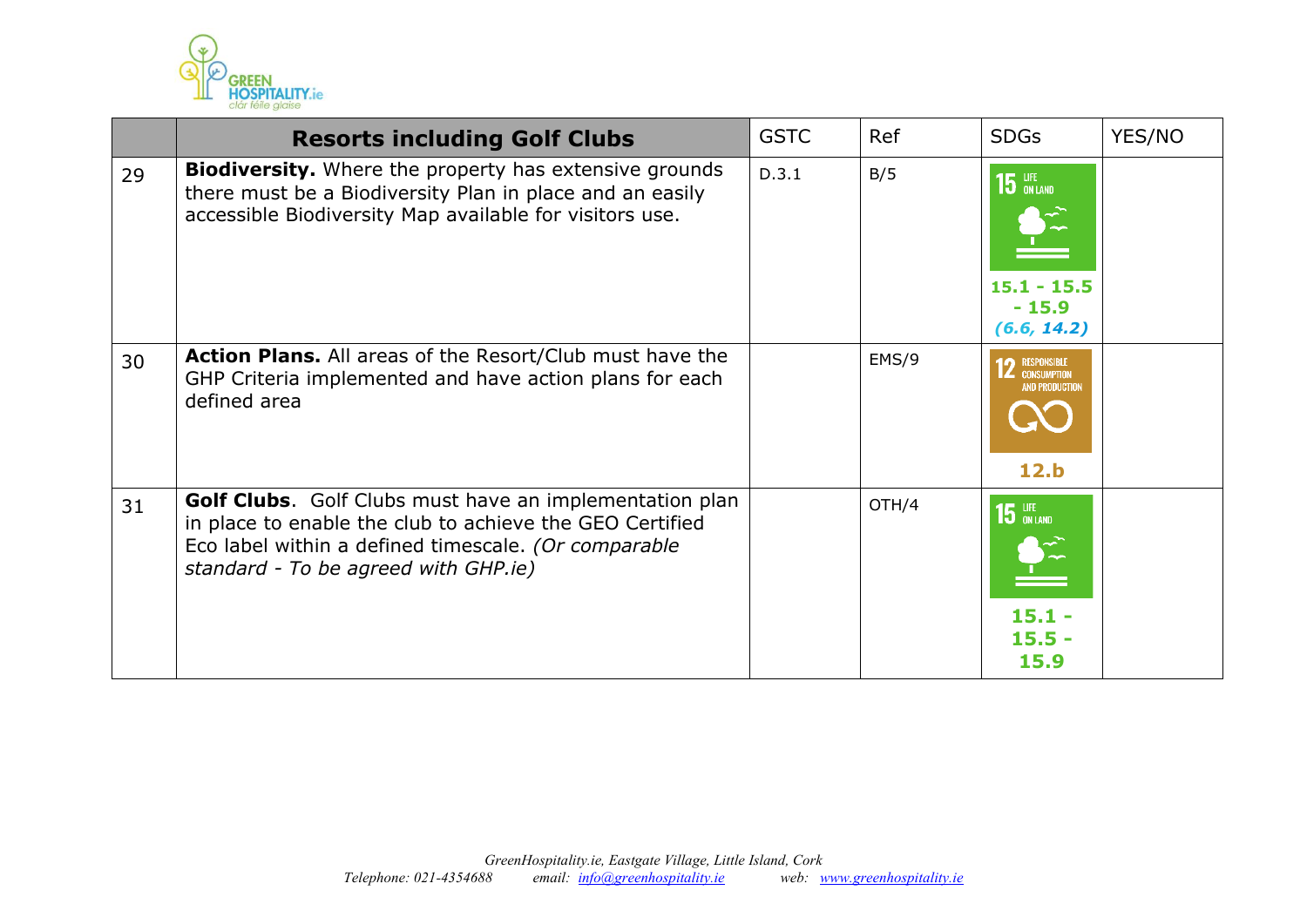

# **Silver Award – Mandatory Criteria**

|                | <b>EMS/BIODIVERSITY/SOCIAL RESPONSIBILITY/GREEN PURCHASING</b>                                                                                                                                |             |            |                                       |        |  |
|----------------|-----------------------------------------------------------------------------------------------------------------------------------------------------------------------------------------------|-------------|------------|---------------------------------------|--------|--|
| <b>No</b>      | <b>Mandatory Requirements for Silver Award</b>                                                                                                                                                | <b>GSTC</b> | <b>Ref</b> | <b>SDGs</b>                           | YES/NO |  |
|                | <b>Continual Improvement: Demonstrate how the</b><br>business adopts and achieves continual improvement                                                                                       |             | EMS/13     |                                       |        |  |
| $\overline{2}$ | Food Sourcing: At least 4 food products will be<br>produced locally, within 100km radius, and customers<br>advised of this policy                                                             | B.3         | GP/4       | $2$ $^{ZERO}$<br>$2.3 - 2.4$<br>(8.9) |        |  |
| 3              | <b>Chemical Training:</b> Staff shall be trained not to exceed<br>the recommended amount of detergent and disinfectant<br>indicated on the package                                            | D.2.5       | EMS/15     |                                       |        |  |
| $\overline{4}$ | <b>Promotion:</b> Display Green Hospitality Certification<br>certificate in a public area of the business                                                                                     | A.6         | EMS/30     |                                       |        |  |
| 5              | <b>Quality</b> - Environmental Management System<br>documentation is complete and well-presented and<br>achieves a 60% Eco-Label Quality Score and a minimum<br>score of 3 for each criterion |             | EMS/31     |                                       |        |  |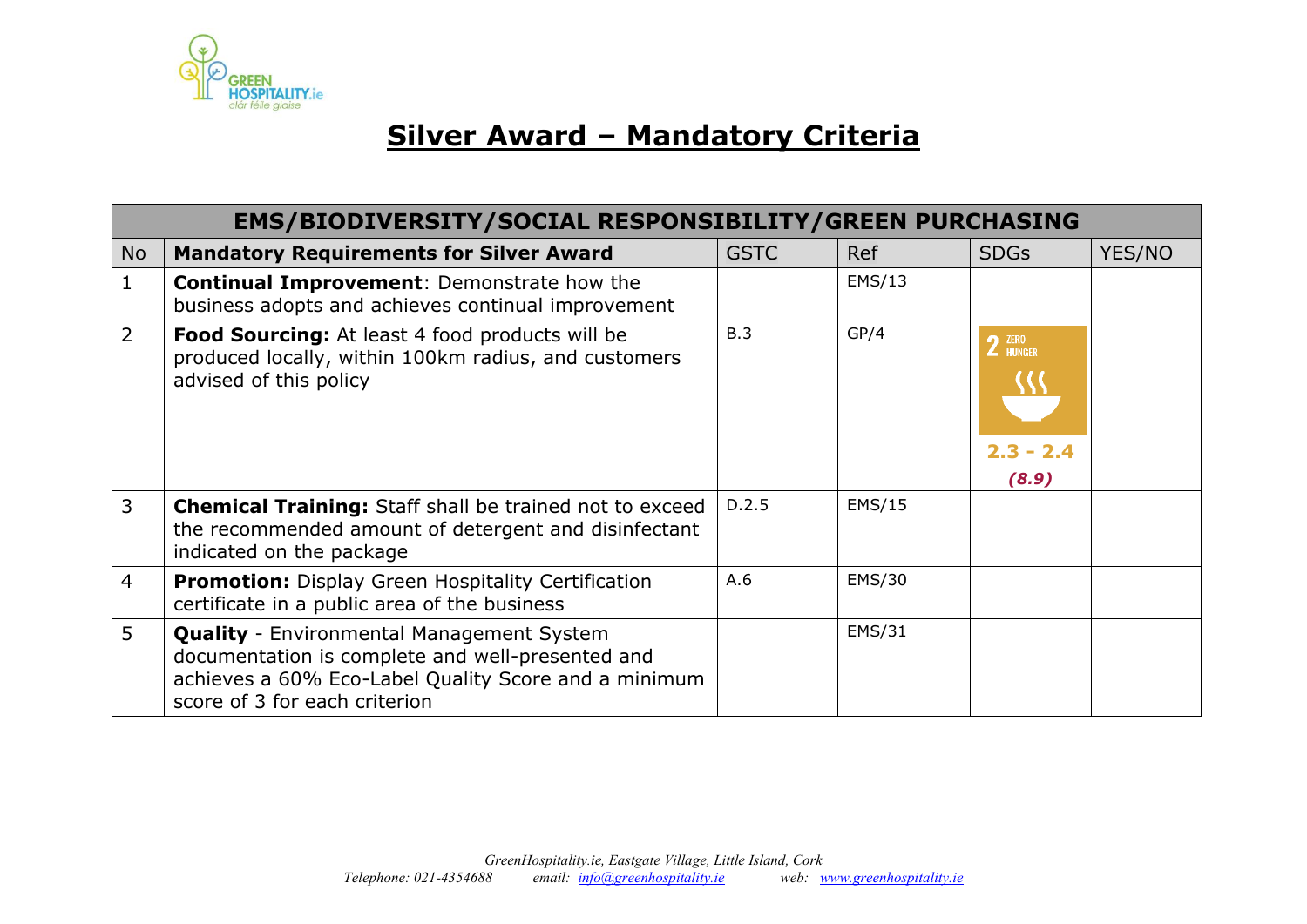

| <b>No</b>      | <b>Mandatory Requirements for Silver Award</b>                                                                                                                                                                                                                              | <b>GSTC</b>                                  | Ref   | <b>SDGs</b>                                                                                     | YES/NO |
|----------------|-----------------------------------------------------------------------------------------------------------------------------------------------------------------------------------------------------------------------------------------------------------------------------|----------------------------------------------|-------|-------------------------------------------------------------------------------------------------|--------|
| 6              | <b>Data Collation.</b> Collect detailed data on the business's<br>environmental impacts - waste, water, and energy/CO2<br>and provide this annually to GHP - using GHP or<br>similar workbooks (Carbon Smart GREENMark<br>members will automatically satisfy this Criteria) | $D.1.3 -$<br>$D.1.4 -$<br>$D.2.1 -$<br>D.2.4 | EMS/5 | <b>12</b> RESPONSIBLE<br><b>CONSUMPTION</b><br><b>AND PRODUCTION</b><br>$12.6 - 12.b$<br>(13.2) |        |
| $\overline{7}$ | <b>Chemicals.</b> Record and monitor volumes and costs of<br>all chemicals in use within the business                                                                                                                                                                       |                                              | GP/3  | RESPONSIBLE<br><b>Z</b> CONSUMPTION<br>AND PRODUCTION<br>12.4                                   |        |
| 8              | <b>Suppliers.</b> Encourage suppliers to Go Green by<br>adopting improved environmental practices                                                                                                                                                                           | D.2.1                                        | GP/19 | RESPONSIBLE<br><b>CONSUMPTION</b><br>AND PRODUCTION<br>12.6                                     |        |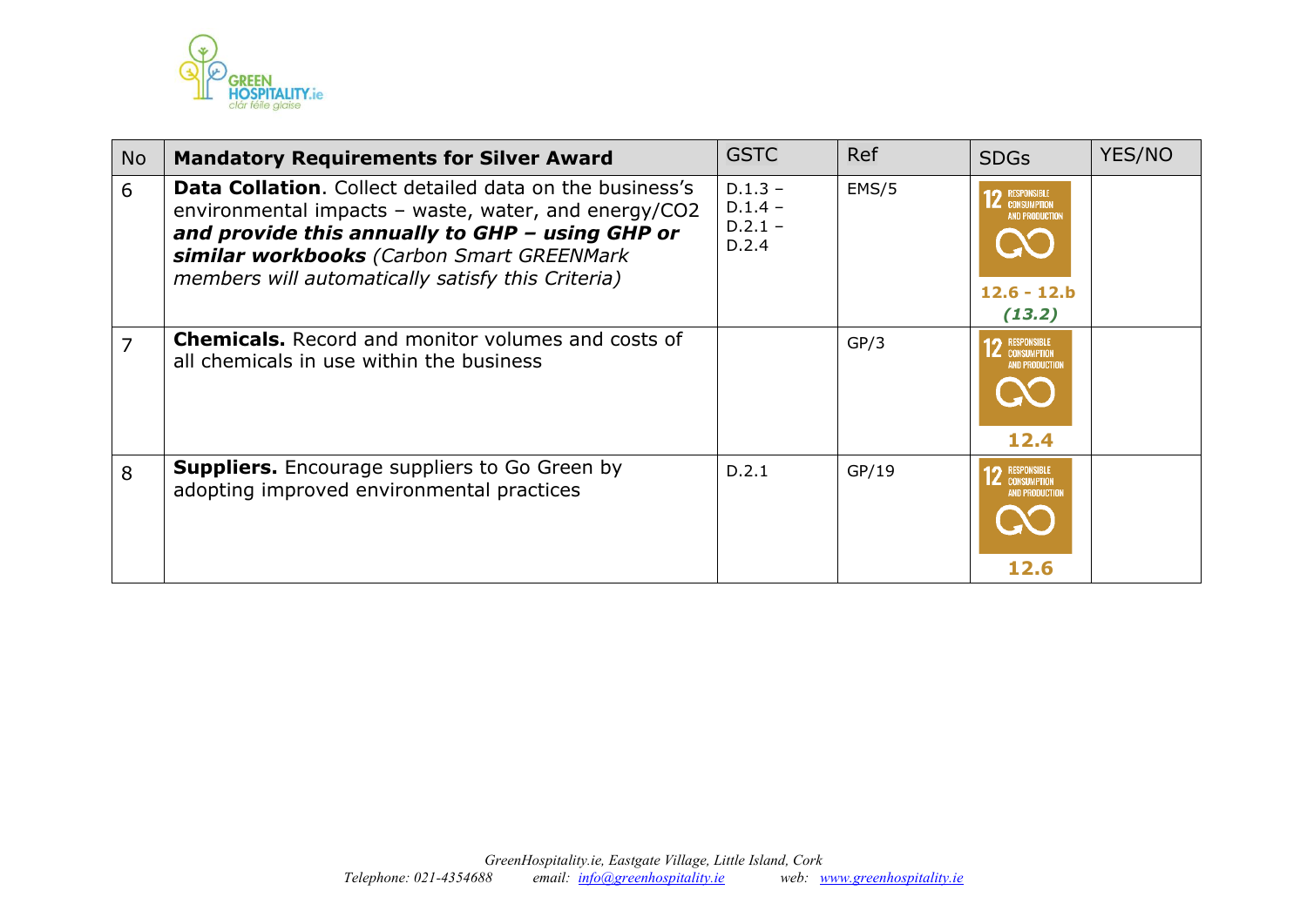

|                 | <b>WASTE MANAGEMENT</b>                                                                                                                                                                                                                                                                  |             |            |                                                                               |        |  |  |  |  |
|-----------------|------------------------------------------------------------------------------------------------------------------------------------------------------------------------------------------------------------------------------------------------------------------------------------------|-------------|------------|-------------------------------------------------------------------------------|--------|--|--|--|--|
| No              | <b>Mandatory Requirements for Silver Award</b>                                                                                                                                                                                                                                           | <b>GSTC</b> | <b>Ref</b> | <b>SDGs</b>                                                                   | YES/NO |  |  |  |  |
| 9               | <b>Waste Separation by Guests: Adequate provision</b><br>shall be provided to allow guests to separate waste.<br>Clearly available information in the rooms/other areas<br>shall invite the quests to engage in this process.                                                            |             | WST/5      | <b>SUSTAINABLE CITIES</b><br>AND COMMUNITIES<br>11.6<br>(12.4, 12.5)          |        |  |  |  |  |
| 10 <sup>°</sup> | <b>Minimise waste:</b> The business will show what steps it<br>has taken to minimise waste throughout the property,<br>including reducing Single Use Plastics, Single use items,<br>Food Waste & Packaging Waste. (Membership of Plastic<br>Smart GREENMark will satisfy this criterion) | D.2.4       | WST/6      | <b>SUSTAINABLE CITIES</b><br>AND COMMUNITIES<br>11.6<br>(12.4, 12.5,<br>14.1) |        |  |  |  |  |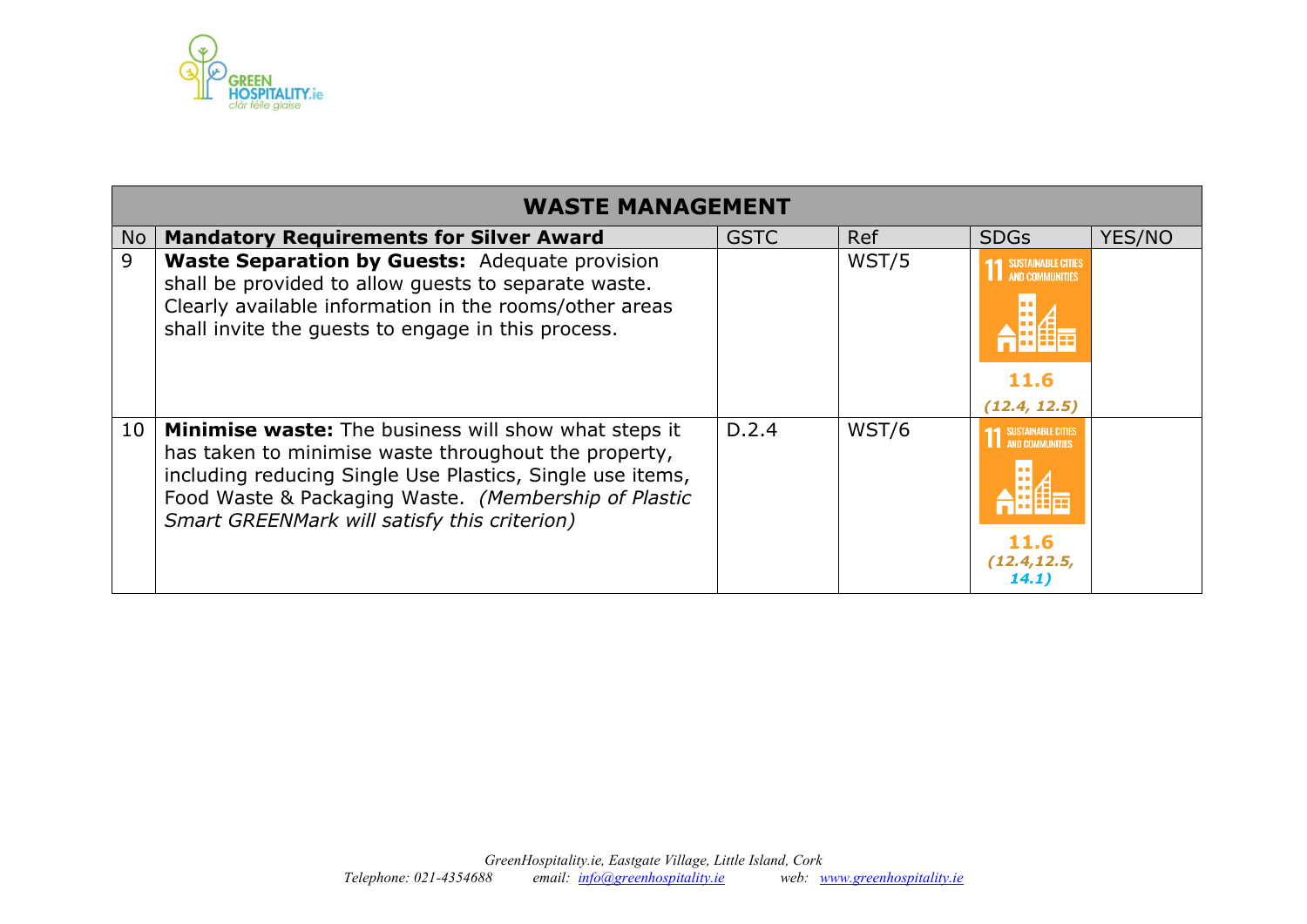

|           | <b>WATER MANAGEMENT</b>                                                                                                                     |             |            |                                                       |        |  |  |  |  |
|-----------|---------------------------------------------------------------------------------------------------------------------------------------------|-------------|------------|-------------------------------------------------------|--------|--|--|--|--|
| <b>No</b> | <b>Mandatory Requirements for Silver Award</b>                                                                                              | <b>GSTC</b> | <b>Ref</b> | <b>SDGs</b>                                           | YES/NO |  |  |  |  |
| 11        | <b>Water saving in bathrooms and toilets.</b> There<br>shall be adequate information to the guest on how to<br>help the business save water | D.1.4       | WTR/4      | <b>6</b> CLEAN WATER<br>6.4                           |        |  |  |  |  |
| 12        | <b>Watering External plants and gardens. Mains</b><br>potable water should not be used for this purpose                                     | D.1.4       | WTR/5      | <b>CLEAN WATER</b><br>AND SANITATION<br>6.4<br>(15.1) |        |  |  |  |  |
| 13        | <b>Urinal flushing.</b> Urinals need to be managed -<br>turned off at night, reduced flows, etc.                                            | D.1.4       | WTR/6      | <b>CLEAN WATER<br/>AND SANITATION</b><br>6.4          |        |  |  |  |  |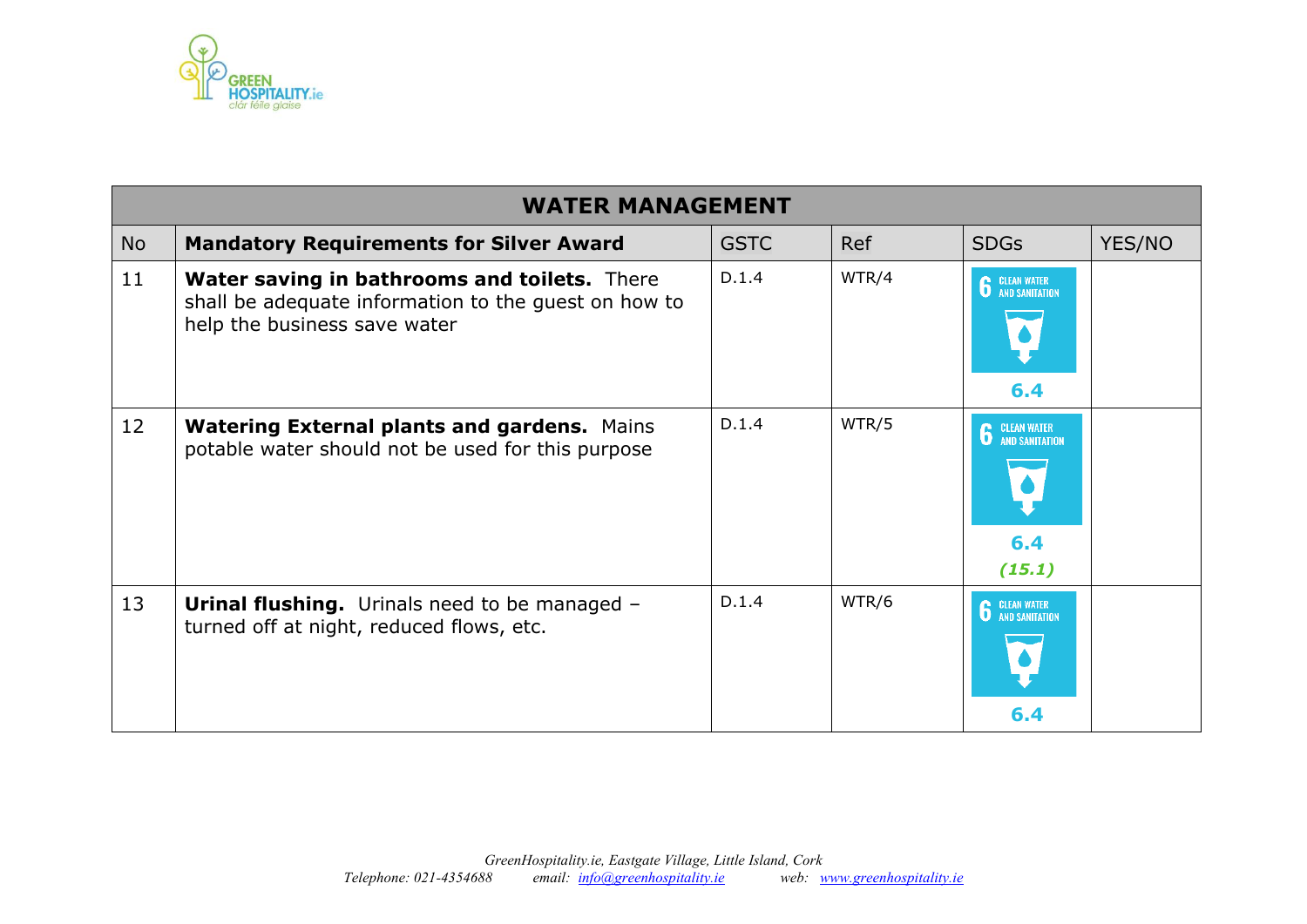

|    | <b>ENERGY MANAGEMENT</b>                                                                                                                                                                                                                                                          |             |     |                                                            |        |  |  |
|----|-----------------------------------------------------------------------------------------------------------------------------------------------------------------------------------------------------------------------------------------------------------------------------------|-------------|-----|------------------------------------------------------------|--------|--|--|
| No | <b>Mandatory Requirements for Silver Award</b>                                                                                                                                                                                                                                    | <b>GSTC</b> | Ref | <b>SDGs</b>                                                | YES/NO |  |  |
| 14 | Air Conditioning maintenance. Any air-conditioning<br>systems with an effective rated output of greater than<br>12kW requires regular inspection and assessment as<br>specified in the relevant legislation.                                                                      |             | E/5 | <b>AFFORDABLE AND</b><br><b>CLEAN ENFRGY</b>               |        |  |  |
| 15 | <b>Window Insulation.</b> All windows in rooms shall<br>have an appropriate high degree of thermal insulation.<br>(Excepting where planning restrictions apply)                                                                                                                   |             | E/6 | <b>9 INDUSTRY, INNOVATION</b><br>AND INFRASTRUCTURE<br>9.4 |        |  |  |
| 16 | <b>Control A/C &amp; Heating.</b> If the heating or the air<br>conditioning does not switch off automatically when<br>windows are open, there shall be easily available<br>information reminding the guest to close the<br>window(s) if the heating or the air conditioning is on |             | E/7 | <b>AFFORDABLE AND</b><br><b>CLEAN ENERGY</b><br>(9.4)      |        |  |  |
| 17 | Switching off lights. If there is no automatic off<br>switch (or electronic key card) for lights in the room,<br>there shall be easily available information to the<br>guests asking them to turn off the light when leaving<br>the room.                                         |             | E/8 | <b>AFFORDABLE AND</b><br><b>CLEAN ENERGY</b><br>(9.4)      |        |  |  |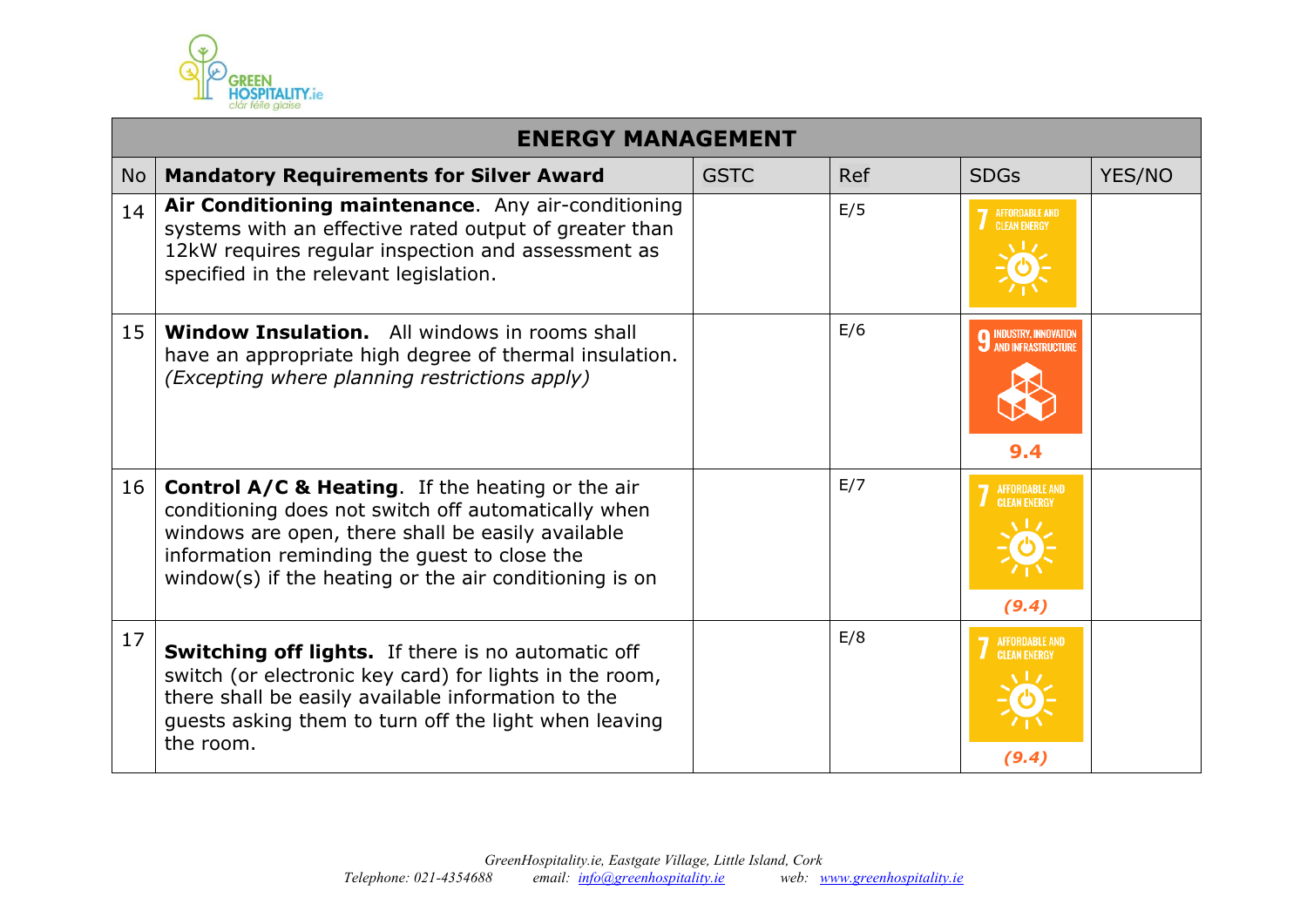

|    | <b>Mandatory Requirements for Silver Award</b>                                                                                                                                                                                                                                                                                 | <b>GSTC</b> | <b>Ref</b> | <b>SDGs</b>                                  | YES/NO |
|----|--------------------------------------------------------------------------------------------------------------------------------------------------------------------------------------------------------------------------------------------------------------------------------------------------------------------------------|-------------|------------|----------------------------------------------|--------|
| 18 | <b>Light Bulbs.</b> 60% of all light bulbs within the<br>property shall be rated A or B                                                                                                                                                                                                                                        |             | E/9        | <b>AFFORDABLE AND</b><br><b>CLEAN ENERGY</b> |        |
| 19 | Equipment Maintenance & Servicing. All main<br>equipment (That uses 80% of the energy) used to<br>provide the business services shall be serviced and<br>maintained in compliance with the law and when<br>otherwise necessary and the work shall be carried out<br>by qualified personnel only. (A detailed list is required) |             | E/10       | <b>AFFORDABLE AND</b><br><b>CLEAN ENERGY</b> |        |
| 20 | <b>Boiler Maintenance &amp; Servicing.</b> Maintenance and<br>servicing of boilers should be carried out at least<br>yearly and Management must know the % efficiency of<br>each main hot water or heating boiler in use. (List<br>required)                                                                                   |             | E/11       | <b>AFFORDABLE AND</b><br><b>CLEAN ENERGY</b> |        |
| 21 | Hot Water Supply. Member understands and can<br>demonstrate how domestic hot water is produced and<br>distributed throughout the building (A simple<br>schematic will suffice)                                                                                                                                                 |             | E/3        | <b>AFFORDABLE AND</b><br><b>CLEAN ENERGY</b> |        |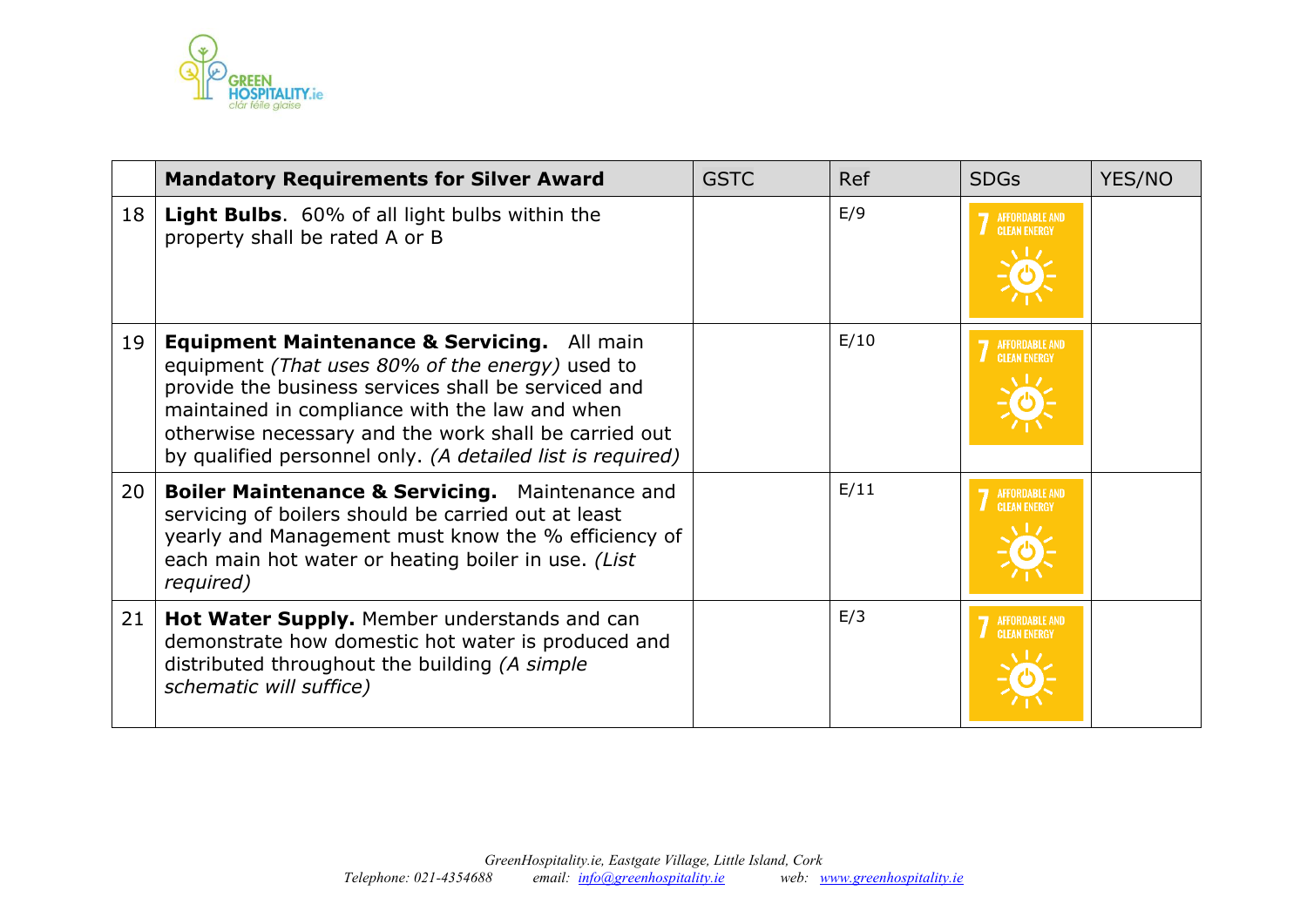

# **Gold Award - Mandatory Criteria**

|                | EMS/BIODIVERSITY/SOCIAL RESPONSIBILITY/GREEN PURCHASING.                                                                                                                                                                                                                                                                                                                                                                                                  |             |               |                                |        |  |
|----------------|-----------------------------------------------------------------------------------------------------------------------------------------------------------------------------------------------------------------------------------------------------------------------------------------------------------------------------------------------------------------------------------------------------------------------------------------------------------|-------------|---------------|--------------------------------|--------|--|
| No             | <b>Mandatory Requirements for Gold Award</b>                                                                                                                                                                                                                                                                                                                                                                                                              | <b>GSTC</b> | <b>Ref</b>    | <b>SDGs</b>                    | YES/NO |  |
| $\mathbf{1}$   | <b>Presentation of EMS.</b> During the verification visit the<br>business will make a formal presentation which will show<br>how the business has integrated the programme into<br>their day-to-day operation and present a sample case<br>study on an environmental improvement they have<br>achieved. (This presentation is recommended for the<br>Silver Award verification visit also) A copy can be saved<br>in this criterions verification folder) |             | EMS/12        |                                |        |  |
| $\overline{2}$ | <b>Promotion:</b> Use Green Hospitality Logos on marketing<br>literature and/or on website with a hot link to<br>www.greenhospitality.ie                                                                                                                                                                                                                                                                                                                  | A.6         | EMS/14        |                                |        |  |
| $\overline{3}$ | Food Sourcing: At least 8 food products will be<br>produced locally, within 100km radius, and customers<br>advised of this policy.                                                                                                                                                                                                                                                                                                                        | B.3         | GP/5          | 2 ZERO<br>$2.3 - 2.4$<br>(8.9) |        |  |
| $\overline{4}$ | <b>Quality</b> - Environmental Management System<br>documentation is complete, comprehensive, well<br>presented with excellent back-up and detailed<br>benchmarking information - achieving a Quality Score of<br>at least 4 for all criteria and an overall 75% Eco-Label<br><b>Quality Score</b>                                                                                                                                                        |             | <b>EMS/32</b> |                                |        |  |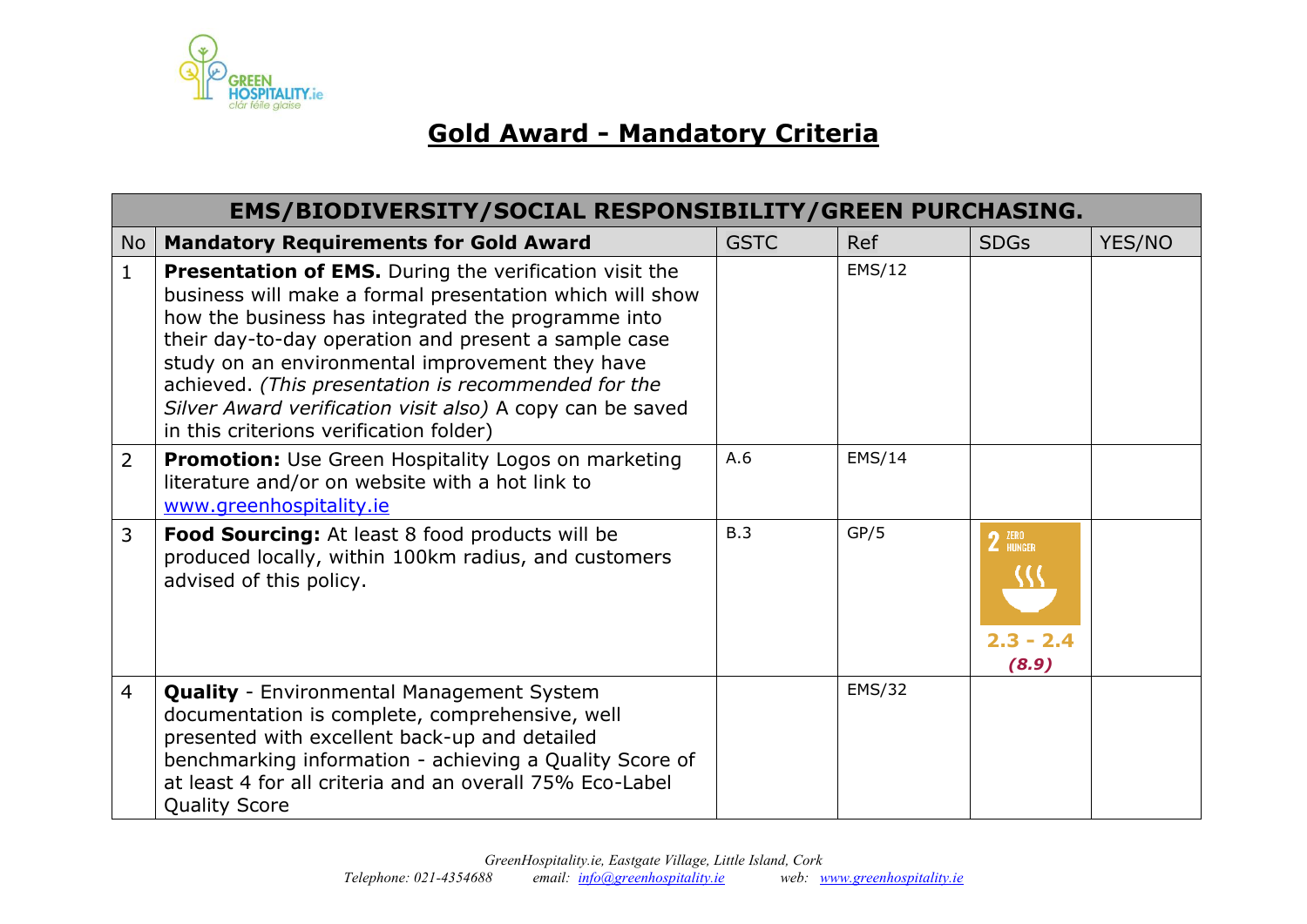

| <b>No</b>      | <b>Mandatory Requirements for Gold Award</b>                                                                                                                                                                                                                                                                                                                      | <b>GSTC</b>                                                     | <b>Ref</b>    | <b>SDGs</b>                                                                  | YES/NO |
|----------------|-------------------------------------------------------------------------------------------------------------------------------------------------------------------------------------------------------------------------------------------------------------------------------------------------------------------------------------------------------------------|-----------------------------------------------------------------|---------------|------------------------------------------------------------------------------|--------|
| 5              | An Annual Report on the environmental activities of the<br>business has been produced and is available to GHP and<br>all stakeholders.                                                                                                                                                                                                                            |                                                                 | EMS/34        | <b>12</b> RESPONSIBLE<br><b>CONSUMPTION</b><br><b>AND PRODUCTION</b><br>12.6 |        |
| 6              | <b>Biodiversity.</b> Properties that have substantial grounds<br>shall have a biodiversity map and management<br>programme in place.                                                                                                                                                                                                                              | D.3.1                                                           | B/5           | $15$ ON LAND<br>$15.1 - 15.5$<br>$-15.9$<br>(6.6, 4.2)                       |        |
| $\overline{7}$ | <b>Development:</b> New development adopts sustainable<br>building principles and abides by the NZEB 2020<br>regulations from 2020 onwards                                                                                                                                                                                                                        | A.7.3                                                           | <b>EMS/20</b> | <b>9 INDUSTRY, INNOVATION</b><br><b>9</b> AND INFRASTRUCTURE<br>9.4          |        |
| 8              | <b>Utility Metering:</b> Shall have direct access to the main<br>utility meters (Electricity, Thermal, Water) and shall<br>monitor and record consumption data on a monthly<br>basis. (Recommended: To install sub-metering in high-<br>use areas such as - Swimming Pools, Spas, Laundry,<br>Kitchen, Plant Room, and that all meters are remotely<br>monitored) | $A.9 - D.1.3$<br>$- D.1.4 -$<br>$D.3.1 -$<br>$D.3.3 -$<br>D.3.4 | EMS/35        | RESPONSIBLE<br><b>CONSUMPTION</b><br><b>AND PRODUCTION</b><br>12.b           |        |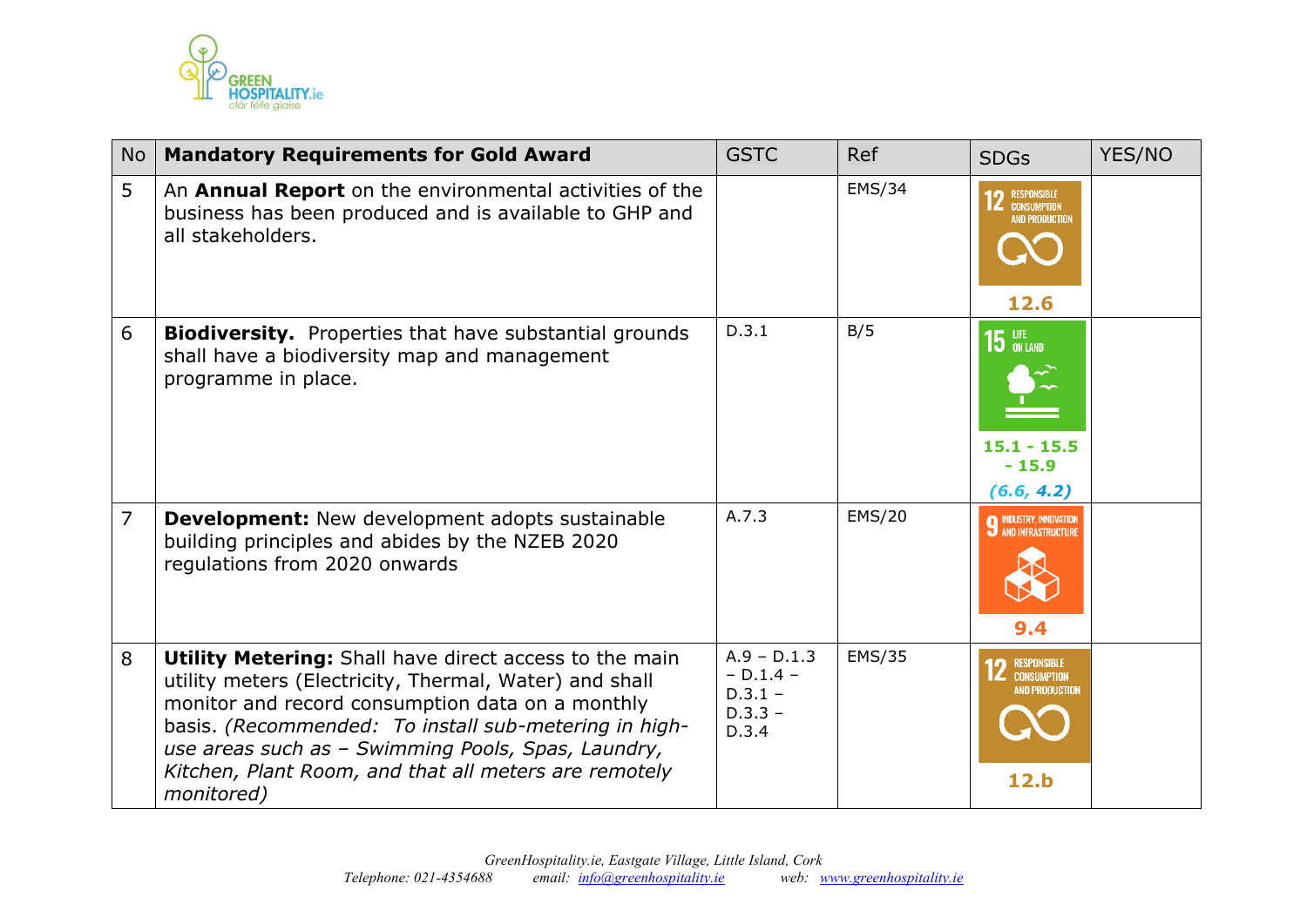

|    | <b>Waste Management</b>                                                                                                                                                                                                                                                                                                            |             |       |                                                                      |        |  |  |  |  |
|----|------------------------------------------------------------------------------------------------------------------------------------------------------------------------------------------------------------------------------------------------------------------------------------------------------------------------------------|-------------|-------|----------------------------------------------------------------------|--------|--|--|--|--|
| No | <b>Mandatory Requirements for Gold Award</b>                                                                                                                                                                                                                                                                                       | <b>GSTC</b> | Ref   | <b>SDGs</b>                                                          | YES/NO |  |  |  |  |
| 9  | <b>Breakfast - Food Packaging: Property will minimise</b><br>the use of "one-use" or "single-portion" packaging for<br>food items - with no more than 1 item in use. (Subject to<br>HACCP/Gluten requirements)                                                                                                                     | D.1.2       | WST/7 | <b>SUSTAINABLE CITIES</b><br>AND COMMUNITIES<br>11.6<br>(12.4, 12.5) |        |  |  |  |  |
| 10 | <b>Disposable Toiletries:</b> None of the following disposable<br>products shall be provided as standard within quest<br>bedrooms: - "one-portion" or "one-use" toiletries or<br>amenities or (For Toiletries) the Hotel is engaged in a<br>dedicated toiletry recycling scheme such as the Clean<br>the World Programme or other. | D.1.2       | WST/8 | <b>SUSTAINABLE CITIES</b><br>AND COMMUNITIES<br>11.6<br>(12.4, 12.5) |        |  |  |  |  |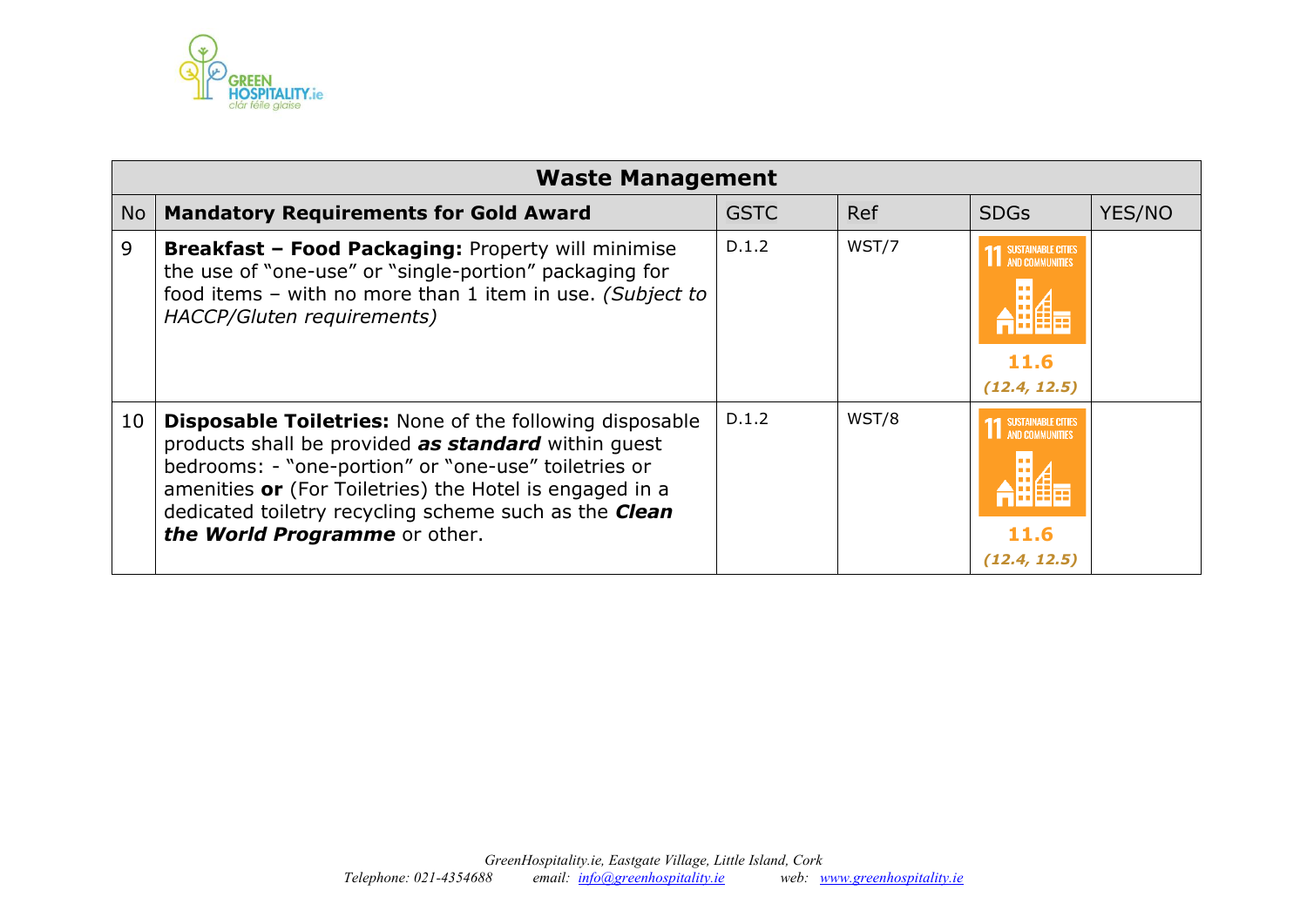

|           | <b>Water Management</b>                                                                                                                                      |             |        |                             |        |  |  |  |  |
|-----------|--------------------------------------------------------------------------------------------------------------------------------------------------------------|-------------|--------|-----------------------------|--------|--|--|--|--|
| <b>No</b> | <b>Mandatory Requirements for Gold Award</b>                                                                                                                 | <b>GSTC</b> | Ref    | <b>SDGs</b>                 | YES/NO |  |  |  |  |
| 11        | <b>Urinals</b> are fitted with an automatic (timed), sensor or<br>manual flushing system so that flushing is related to<br>use.                              |             | WTR/7  | <b>6</b> CLEAN WATER<br>6.4 |        |  |  |  |  |
| 12        | <b>Water Flows.</b> The <b>average water flow</b> of the taps<br>and shower heads, excluding kitchen and bath taps,<br>shall not exceed 10 Litres per minute | D.1.4       | WTR/9  | <b>6</b> CLEAN WATER<br>6.4 |        |  |  |  |  |
| 13        | <b>Towel and Linen Reuse Programme</b> is in place                                                                                                           |             | WTR/10 | <b>6</b> CLEAN WATER<br>6.4 |        |  |  |  |  |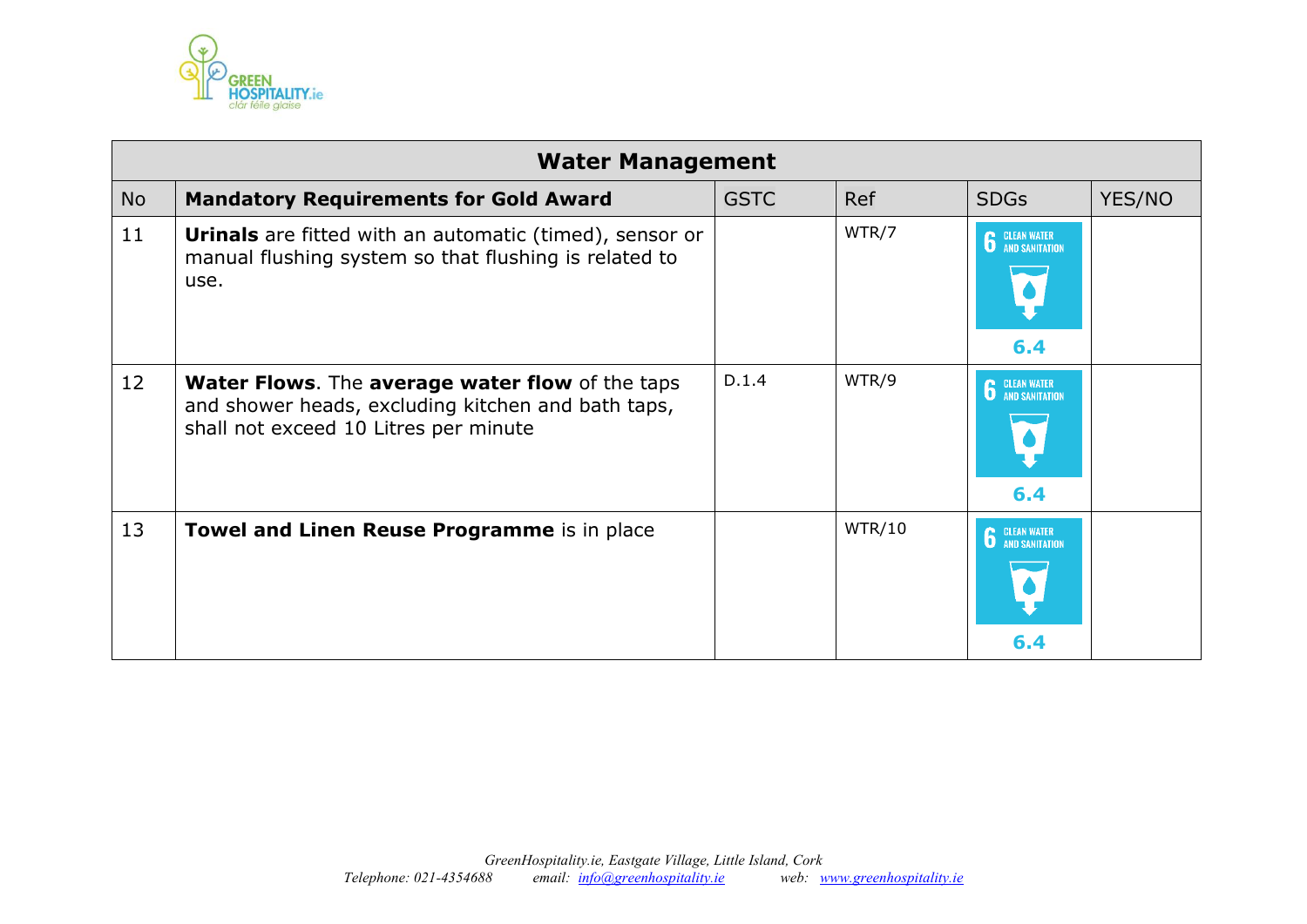

|           | <b>ENERGY MANAGEMENT</b>                                                                                                                                                                                                                               |             |      |                                                        |        |  |  |
|-----------|--------------------------------------------------------------------------------------------------------------------------------------------------------------------------------------------------------------------------------------------------------|-------------|------|--------------------------------------------------------|--------|--|--|
| <b>No</b> | <b>Mandatory Requirements for Gold Award</b>                                                                                                                                                                                                           | <b>GSTC</b> | Ref  | <b>SDGs</b>                                            | YES/NO |  |  |
| 14        | <b>Energy Management Plan.</b> There will be an energy<br>management plan in place. This should show<br>operating procedures that cover at least 80% of the<br>total energy consumption (Carbon Smart GREENMark<br>members will satisfy this criteria) | D.1.3       | E/17 | <b>AFFORDABLE AND</b><br><b>CLEAN ENERGY</b><br>(13.2) |        |  |  |
| 15        | Heating/Cooling System. Member understands<br>and can demonstrate how heating/cooling operates<br>and is distributed throughout the building                                                                                                           |             | E/4  | <b>AFFORDABLE AND</b><br><b>CLEAN ENERGY</b>           |        |  |  |
| 16        | <b>External heating</b> appliances operate on a zero-<br>carbon output basis                                                                                                                                                                           | D.2.1       | E/12 | AFFORDABLE AND<br><b>CLEAN ENERGY</b><br>(9.4, 13.2)   |        |  |  |
| 17        | <b>Boiler Efficiency.</b> The efficiency of any <b>new</b> boiler<br>(heat generator) purchased within the business's<br>membership of the GreenHospitality.ie Programme<br>shall be at 4 Stars (92% @ 50°C and 95%@70°C).                             |             | E/13 | <b>INDUSTRY, INNOVATIO</b><br>AND INFRASTRIJCTIJR      |        |  |  |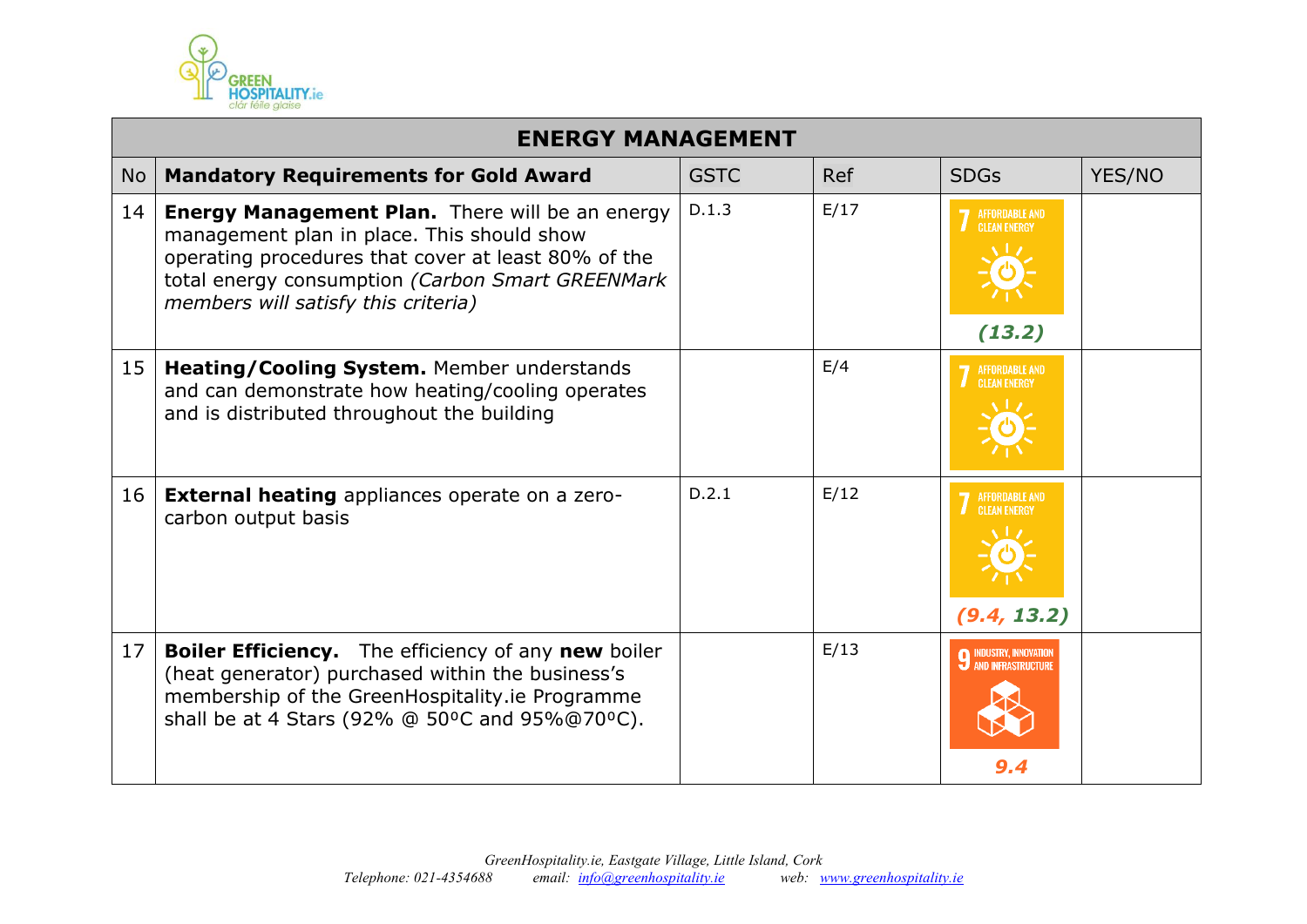

| No | <b>Mandatory Requirements for Gold Award</b>                                                                                                                                                                                                                                                | <b>GSTC</b> | Ref  | <b>SDGs</b>                                  | YES/NO |
|----|---------------------------------------------------------------------------------------------------------------------------------------------------------------------------------------------------------------------------------------------------------------------------------------------|-------------|------|----------------------------------------------|--------|
| 18 | <b>Boiler Efficiency.</b> The efficiency of existing<br>boiler(s) (heat generator) shall comply with efficiency<br>standards as laid down by EU Directive 92/42/EEC<br>and/or other regulatory requirements - Boilers with<br>efficiencies lower than 85% shall have a replacement<br>plan. |             | E/14 | <b>O</b> INDUSTRY, INNOVATION<br>9.4         |        |
| 19 | Leisure Centre - Timers. Timers and controls must<br>be in place to avoid continuous operation of pool<br>water features.                                                                                                                                                                   |             | E/18 | <b>AFFORDABLE AND</b><br><b>CLEAN ENERGY</b> |        |
| 20 | <b>Leisure Centre - Covers. Hot Tubs &amp; Jacuzzis etc.</b><br>shall have thermal covers and be in use. Where there<br>is no pool cover the business will have a plan to<br>mitigate this.                                                                                                 | D.1.3       | E/19 | <b>AFFORDABLE AND</b><br><b>CLEAN ENERGY</b> |        |
| 21 | <b>Light Bulbs.</b> 75% of all light bulbs within the<br>property shall be rated A or B                                                                                                                                                                                                     |             | E/61 | <b>CLEAN ENERGY</b>                          |        |
| 22 | Light Bulbs. 100% of all light bulbs in the business<br>that are situated where they are likely to be turned<br>on for more than 5 hours a day shall have an energy<br>efficiency of Class A or B                                                                                           | D.2.1       | E/21 | AFFORDABLE AND<br><b>CLEAN ENERGY</b>        |        |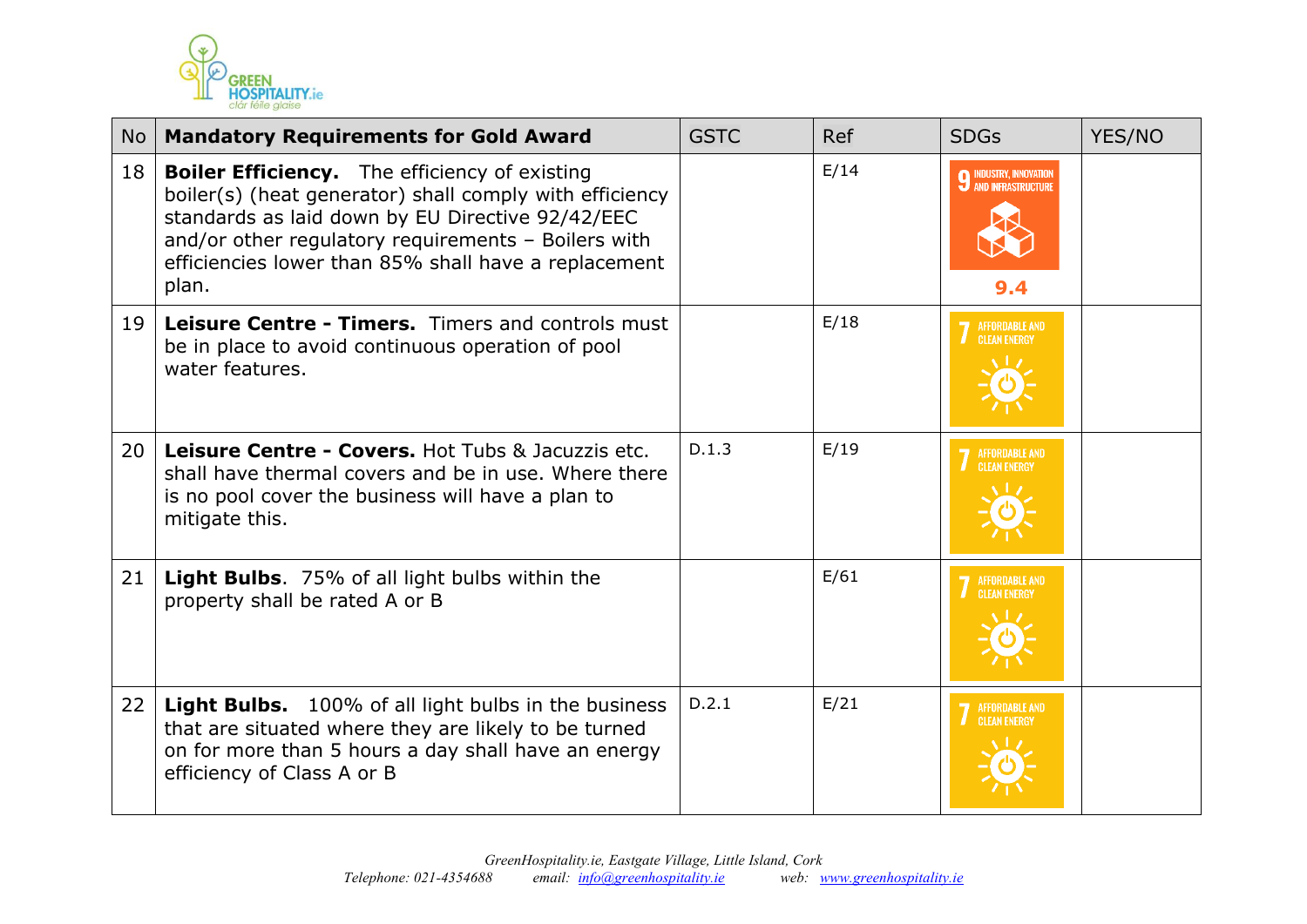

# **Platinum Award - Mandatory Criteria**

|           | <b>Management</b>                                                                                                                                                                                                                                                                                            |                |                |                                                                    |        |  |  |
|-----------|--------------------------------------------------------------------------------------------------------------------------------------------------------------------------------------------------------------------------------------------------------------------------------------------------------------|----------------|----------------|--------------------------------------------------------------------|--------|--|--|
| <b>No</b> | <b>Mandatory Requirements for Platinum Award</b>                                                                                                                                                                                                                                                             | <b>GSTC</b>    | Ref            | <b>SDGs</b>                                                        | YES/NO |  |  |
| $\vert$ 1 | <b>Sustainability Team:</b> This must be of sufficient size to<br>support the sustainability programme, must meet regularly<br>and must be able to show progress against targets set.                                                                                                                        | A4             | EMS/4.1        | DECENT WORK AND<br>Economic Growth<br>8.9                          |        |  |  |
| 2         | <b>Action Plans:</b> Business must have specific Action Plans for<br>each sustainability area - Energy, Carbon, Waste, Water,<br>Biodiversity, Green Procurement, CSR - These should<br>support the targets set.                                                                                             | A <sub>3</sub> | EMS/9.1        | RESPONSIBLE<br>Consumption<br>AND PRODUCTION<br>12.b               |        |  |  |
| 3         | <b>Monitoring &amp; Metering: Business must have online real</b><br>time consumption monitoring for Electricity, Gas/Oil/Thermal<br>& Water and departmental energy monitoring for large<br>energy using areas – such as Leisure centres, Kitchens,<br>Commercial laundry's, including heat, where relevant. | D1.3 - D1.4    | <b>EMS/5.1</b> | RESPONSIBLE<br><b>CONSUMPTION</b><br><b>AND PRODUCTION</b><br>12.b |        |  |  |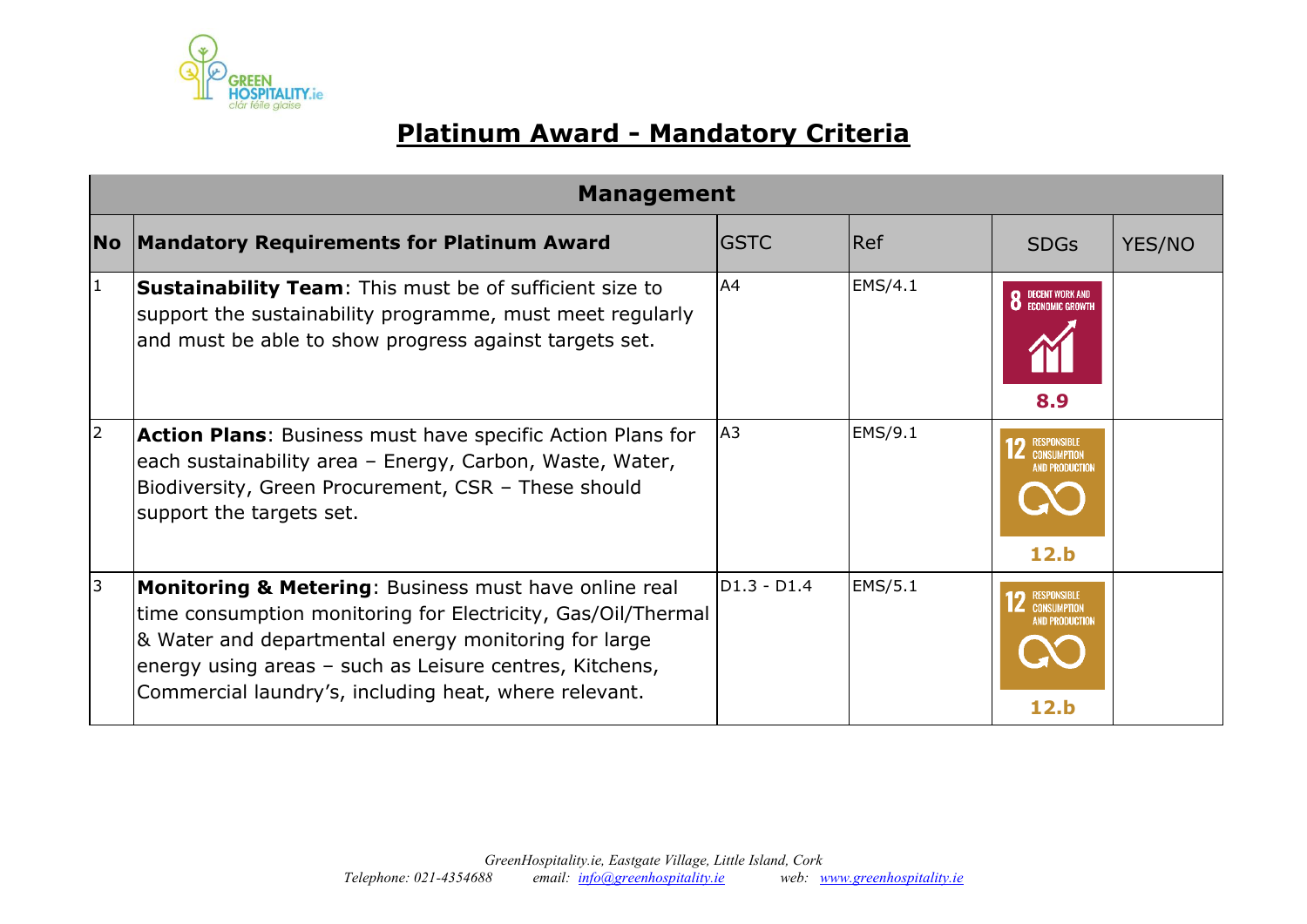

|           | <b>Waste Management</b>                                                                                                                                                                                                                                                             |                  |                |                                                                    |        |  |  |  |
|-----------|-------------------------------------------------------------------------------------------------------------------------------------------------------------------------------------------------------------------------------------------------------------------------------------|------------------|----------------|--------------------------------------------------------------------|--------|--|--|--|
| <b>No</b> | <b>Mandatory Requirements for Platinum Award</b>                                                                                                                                                                                                                                    | <b>GSTC</b>      | <b>Ref</b>     | <b>SDGs</b>                                                        | YES/NO |  |  |  |
| 4         | <b>Waste Management:</b> Business must track all waste<br>streams using the GHP Waste Tracker and have a<br>comprehensive plan to minimise Landfill, Food Waste and<br>Packaging Waste - KPI's must be below the national sectoral<br>average.                                      | D <sub>2.4</sub> | WST/1          | <b>1 SUSTAINABLE CITIES</b><br>11.6<br>$(12.4 - 12.5)$             |        |  |  |  |
| 5         | <b>Food Waste:</b> There must be a detailed plan in place to<br>reduce Food Waste, in volume and benchmark, by 50% by<br>2030 from a 2019 baseline and an ongoing plan post 2030 to<br>continue reductions and the business must have a KPI below<br>the national sectoral average. | D1.2 - D2.4      | WST/11.1       | <b>RESPONSIBLE</b><br><b>CONSUMPTION</b><br>AND PRODUCTION<br>12.3 |        |  |  |  |
| 6         | Single Use Plastics: There will be no SUP's in use in public<br>areas of the business and a detailed plan in place to<br>eliminate all SUP's in use in Back of House and business has<br>achieved the Plastic Smart GREENMark.                                                      | D <sub>1.2</sub> | <b>WST/6.1</b> | SUSTAINABLE CITIES<br>11.6                                         |        |  |  |  |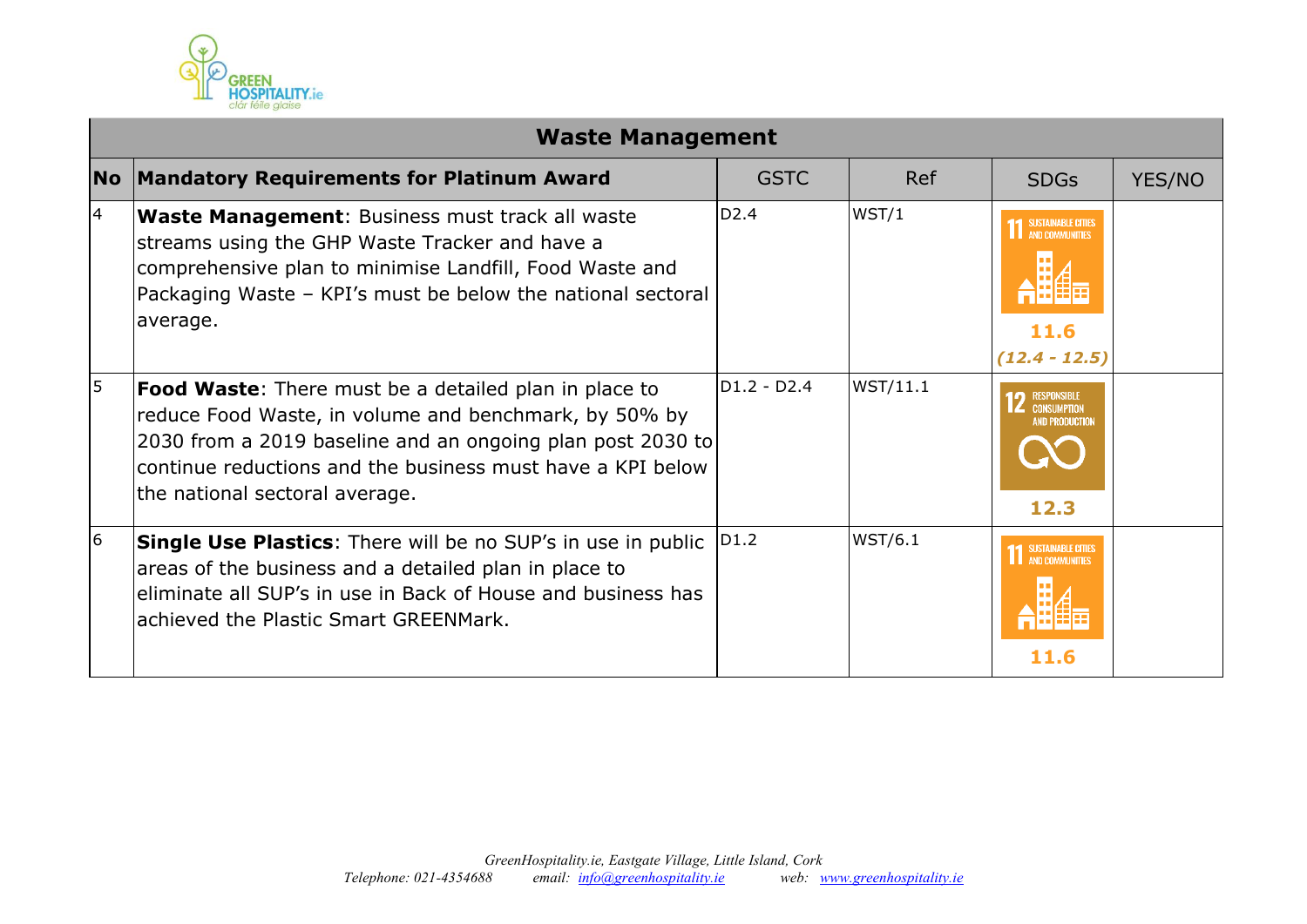

|                | <b>Water Management</b>                                                                                                                                           |             |          |                                                                                |        |  |  |
|----------------|-------------------------------------------------------------------------------------------------------------------------------------------------------------------|-------------|----------|--------------------------------------------------------------------------------|--------|--|--|
| <b>No</b>      | <b>Mandatory Requirements for Platinum Award</b>                                                                                                                  | <b>GSTC</b> | Ref      | <b>SDGs</b>                                                                    | YES/NO |  |  |
|                | <b>Water Management:</b> Business must be able to show how<br>they have reduced Mains Water consumption and KPI's must<br>be below the national sectoral average. | D1.4        | WTR/1.1  | <b>CLEAN WATER<br/>AND SANITATION</b><br>6.4<br>$(12.2 - 12.6,$<br>13.2, 15.1) |        |  |  |
| $\overline{8}$ | <b>Rain/Grey Water:</b> Business must be able to show how they $ D2.3 $<br>have introduced rainwater and/or grey water harvesting for<br>public toilet use.       |             | WTR/14.1 | <b>6</b> CLEAN WATER<br>6.4<br>(12.2, 15.1)                                    |        |  |  |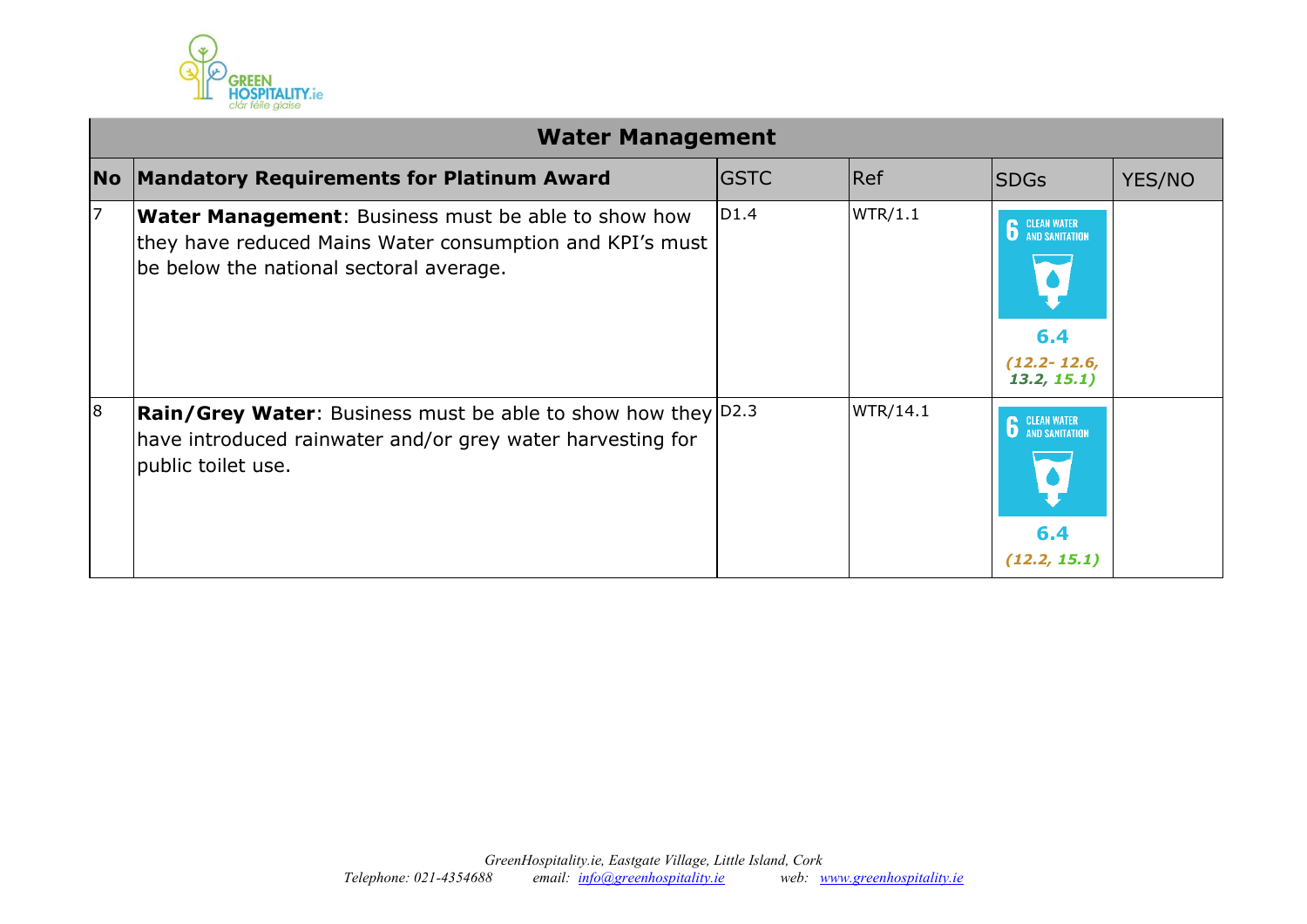

|           | <b>Green Procurement</b>                                                                                                                                                                                                                                                                                                                                                                        |                                                                 |        |                                                                                        |        |  |  |  |
|-----------|-------------------------------------------------------------------------------------------------------------------------------------------------------------------------------------------------------------------------------------------------------------------------------------------------------------------------------------------------------------------------------------------------|-----------------------------------------------------------------|--------|----------------------------------------------------------------------------------------|--------|--|--|--|
| <b>No</b> | <b>Mandatory Requirements for Platinum Award</b>                                                                                                                                                                                                                                                                                                                                                | <b>GSTC</b>                                                     | Ref    | <b>SDGs</b>                                                                            | YES/NO |  |  |  |
| 9         | Circular Economy: Business must have a Green<br>Procurement Policy that covers every aspect of their<br>business, including refurbishment and development. The<br>member must show how the Policy supports Circular<br>Economy principles, identify how local responsible suppliers<br>are supported, identify how goods imported are responsibly<br>sourced and eliminate air-freighted goods. | $A7.3 - B3 - B4 - GP/1.1$<br>$D1.1 - D.2.1 -$<br>$D2.2 - D.2.4$ |        | DECENT WORK AND<br>ECONOMIC GROWTH<br>8.9<br>$(2.3, 12.6 -$<br>$12.b, 14.4 -$<br>14.7) |        |  |  |  |
| 10        | <b>Chemical Use:</b> Business must be able to show how they<br>have eliminated the use of toxic chemicals throughout their<br>operation as defined by the World Travel & Tourism Council.                                                                                                                                                                                                       | D <sub>2.5</sub>                                                | GP/3.1 | <b>6</b> CLEAN WATER<br>6.3<br>(3.9)                                                   |        |  |  |  |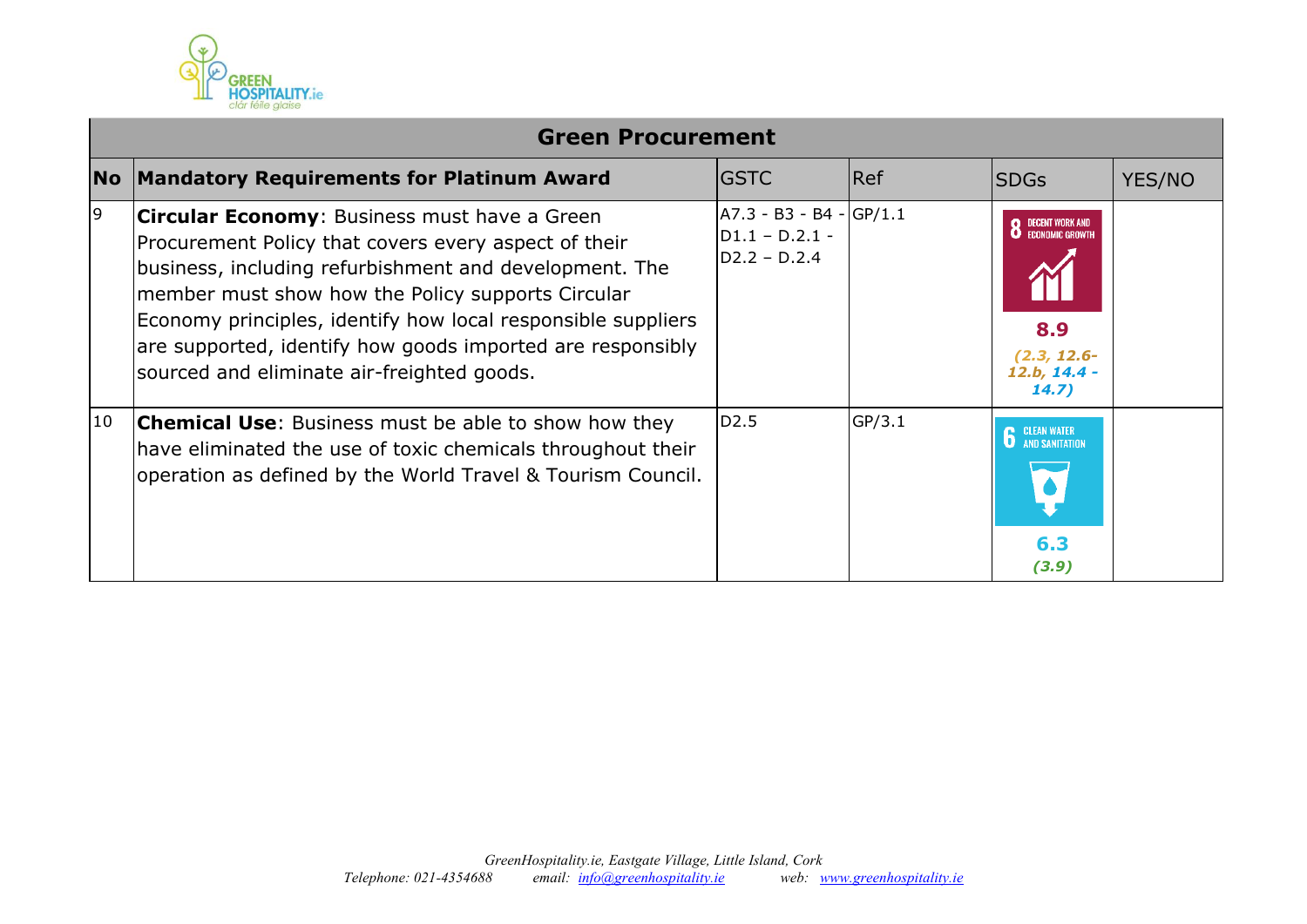

|    | <b>Carbon Management</b>                                                                                                                                                                                                                                                             |              |        |                      |        |
|----|--------------------------------------------------------------------------------------------------------------------------------------------------------------------------------------------------------------------------------------------------------------------------------------|--------------|--------|----------------------|--------|
|    | No Mandatory Requirements for Platinum Award                                                                                                                                                                                                                                         | <b>IGSTC</b> | Ref    | <b>ISDGs</b>         | YES/NO |
| 11 | <b>Heating/Hot Water:</b> Business must have a plan showing<br>how they will replace existing fossil fuel plant with renewable<br>energy plant to deliver on the 2030 national carbon<br>reduction targets of 51% and how they will achieve 100%<br>Carbon Neutral plant by 2040.    | D1.3 - D2.1  | E/24.1 | $3$ CLIMATE<br>13.2  |        |
| 12 | Kitchens/Commercial Laundry: Business must have a<br>plan showing how they will replace existing fossil fuel plant<br>with renewable energy plant to deliver on the 2030 national<br>carbon reduction targets of 51% and how they will achieve<br>100% Carbon Neutral plant by 2040. | D1.3 - D2.1  | E/24.2 | $13$ GLIMATE<br>13.2 |        |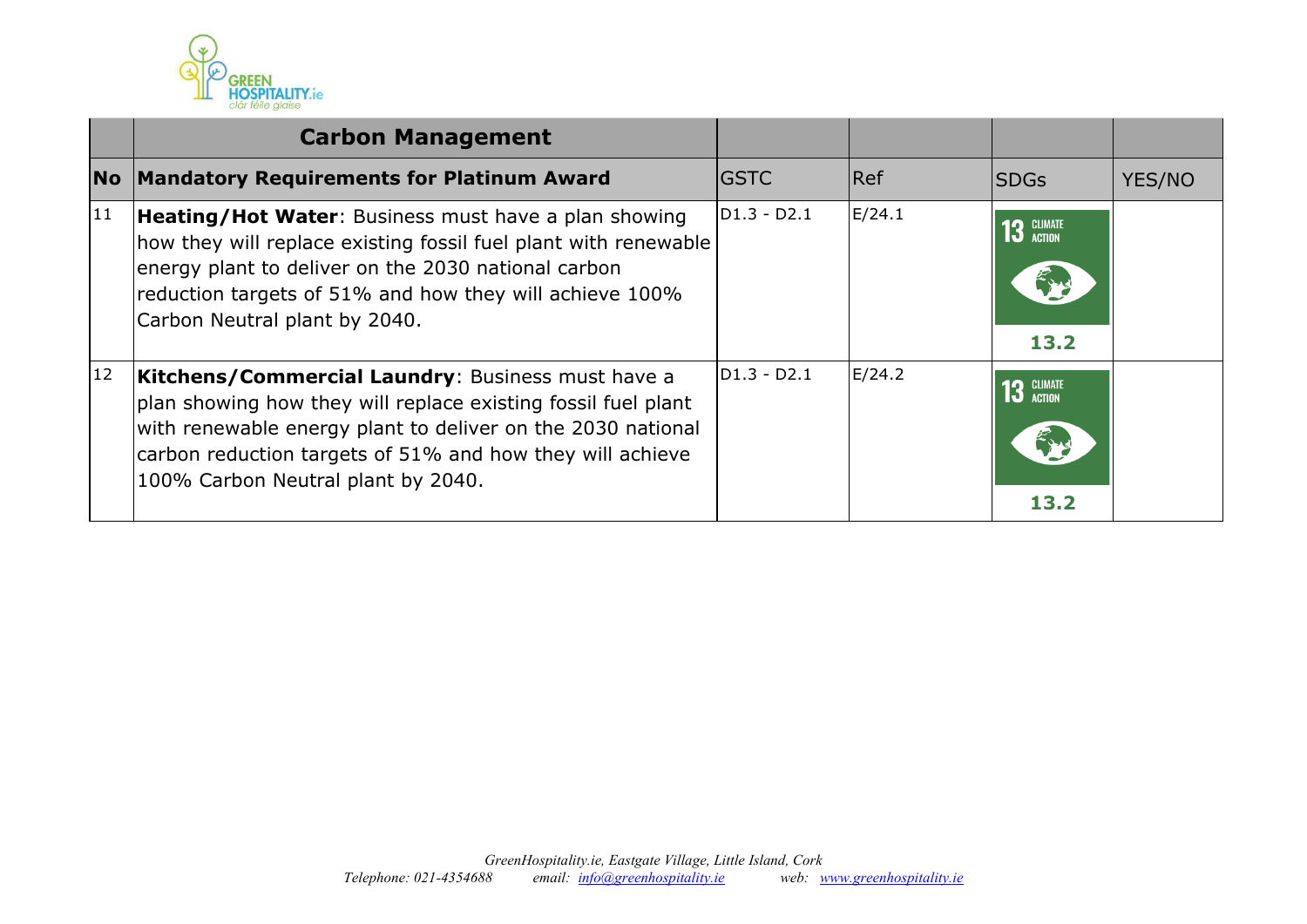

|           | <b>Sustainability and Corporate Social Responsibility</b>                                                                                                                                                                                                                                                                                                                                                                                                                         |                                                                               |                  |                                                                                       |        |  |  |
|-----------|-----------------------------------------------------------------------------------------------------------------------------------------------------------------------------------------------------------------------------------------------------------------------------------------------------------------------------------------------------------------------------------------------------------------------------------------------------------------------------------|-------------------------------------------------------------------------------|------------------|---------------------------------------------------------------------------------------|--------|--|--|
| <b>No</b> | <b>Mandatory Requirements for Platinum Award</b>                                                                                                                                                                                                                                                                                                                                                                                                                                  | <b>GSTC</b>                                                                   | <b>Ref</b>       | <b>SDGs</b>                                                                           | YES/NO |  |  |
| 13        | <b>Sustainability Policy:</b> Member has a written sustainability<br>policy addressing environmental, social, cultural, economic,<br>quality, human rights, health, safety, risk and crisis<br>management issues, includes quantifiable targets set for each<br>sustainability area - Energy, Carbon, Waste, Water,<br>Biodiversity, Green Procurement, CSR - and promotes and<br>communicates its commitment through a comprehensive<br>sustainability section on their website. | $A1 - A3 -$<br>D.1.4                                                          | CSR <sub>1</sub> | <b>8</b> DECENT WORK AND<br>8.9<br>$(12.8 - 12.b,$<br>13.2)                           |        |  |  |
| 14        | Management System: Member has enhanced their<br>documentation and recording systems to reflect the increased<br>complexity of the Platinum Criteria so that it clearly shows how<br>the criteria have been implemented. An audit Quality Score of 4<br>must be achieved for each criteria.                                                                                                                                                                                        | A1                                                                            | CSR <sub>2</sub> | <b>RESPONSIBLE</b><br><b>Z</b> CONSUMPTION<br><b>AND PRODUCTION</b><br>12.6<br>(13.2) |        |  |  |
| 15        | <b>Regulatory Compliance:</b> Members sign the Sustainability<br>Declaration of Compliance and are compliant with all relevant<br>local, national and international legislation and any<br>Improvement/Compliance notices.                                                                                                                                                                                                                                                        | A2 - A7.1-4 CSR 3<br>$- A8 -$<br>$D.1.4 -$<br>$D.3.2 -$<br>$D.3.5 -$<br>D.3.6 |                  | <b>10</b> REDUCED<br>$10.3 - 10.4$<br>(15.7, 16.b)                                    |        |  |  |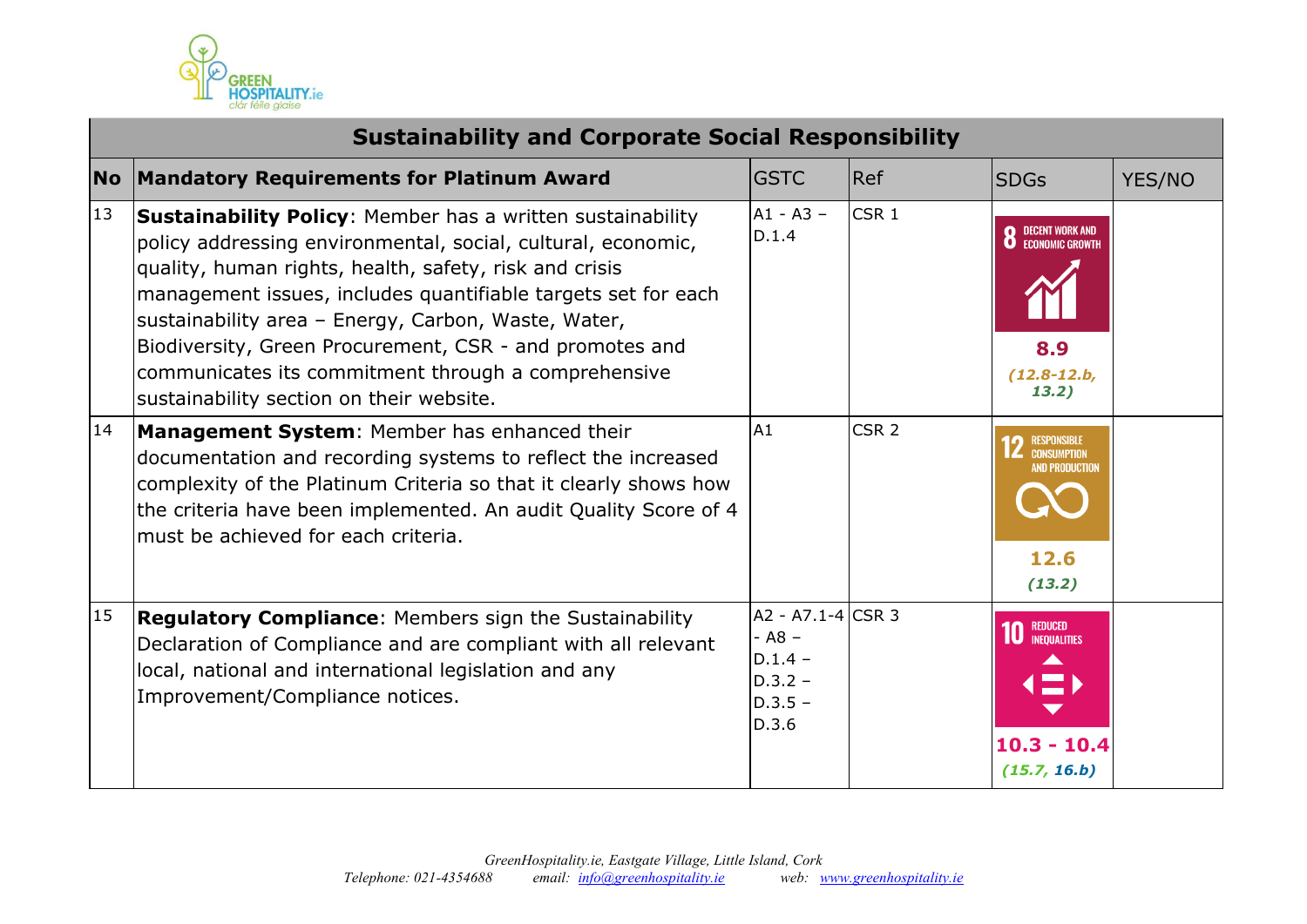

| <b>No</b> | <b>Mandatory Requirements for Platinum Award</b>                                                                                                                                                                       | <b>GSTC</b>    | <b>Ref</b>       | <b>SDGs</b>                                                     | YES/NO |
|-----------|------------------------------------------------------------------------------------------------------------------------------------------------------------------------------------------------------------------------|----------------|------------------|-----------------------------------------------------------------|--------|
| 16        | <b>Staff Training: Provide additional training to ensure staff</b><br>have the required knowledge and skills to implement and<br>maintain the Platinum Criteria, including refresher training<br>annually. (See EMS 7) | A4             | CSR <sub>4</sub> | <b>8</b> DECENT WORK AND ECONOMIC GROWTH<br>8.6<br>(12.8, 13.3) |        |
| 17        | <b>Customer Feedback:</b> Member shall measure customer<br>awareness and satisfaction levels of the sustainability<br>performance of the business and document corrective<br>actions taken.                            | A <sub>5</sub> | CSR <sub>5</sub> |                                                                 |        |
| 18        | <b>Accurate Promotion:</b> The member must provide accurate,<br>clear and easily understandable information regarding its<br>sustainable practices and claims.                                                         | A <sub>6</sub> | CSR <sub>6</sub> | <b>RESPONSIBLI</b><br>12.b                                      |        |
| 19        | Access for all: Where feasible, access should be provided<br>for guests, staff members and other users of the<br>establishment with special needs and be accurately<br>promoted.                                       | A7.4           | CSR <sub>7</sub> | <b>10 REDUCED</b><br>10.2<br>(11.7)                             |        |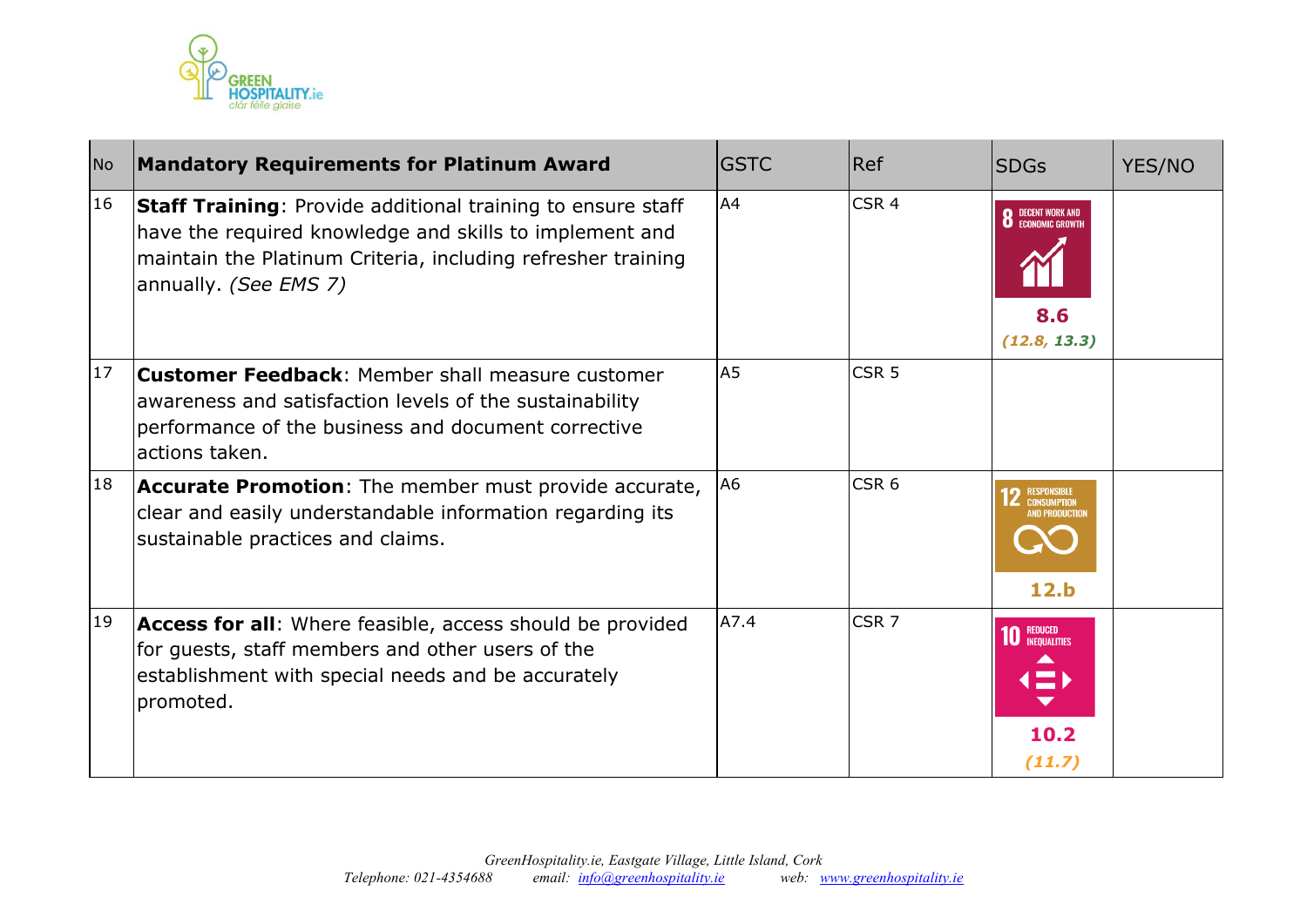

| <b>No</b> | <b>Mandatory Requirements for Platinum Award</b>                                                                                                                                                                                                | <b>GSTC</b>    | Ref              | <b>SDGs</b>                                                                                      | YES/NO |
|-----------|-------------------------------------------------------------------------------------------------------------------------------------------------------------------------------------------------------------------------------------------------|----------------|------------------|--------------------------------------------------------------------------------------------------|--------|
| 20        | Destination Engagement: Members engage with their<br>local community and destination in sustainable tourism<br>planning.                                                                                                                        | A10            | CSR <sub>8</sub> | <b>RESPONSIBLE</b><br><b>CONSUMPTION</b><br>AND PRODUCTION<br>12.8<br>(6.b, 8.9,<br>11.a, 17.17) |        |
| 21        | <b>Community support:</b> Members support local communities<br>and monitor actions taken and contributions made.                                                                                                                                | B <sub>1</sub> | CSR <sub>9</sub> | <b>8</b> DECENT WORK AND ECONOMIC GROWTH<br>$8.3 - 8.9$<br>$(4.4 - 4.7, 6.b,$<br>17.17)          |        |
| 22        | <b>Equal Opportunity Employment: Members shall give</b><br>equality of opportunity to be employed to local residents and<br>local minorities, in all positions including in management<br>positions, and shall not practice any discrimination. | B2, B6         | <b>CSR 10</b>    | <b>8</b> DECENT WORK AND ECONOMIC GROWTH<br>8.5<br>(5.5)                                         |        |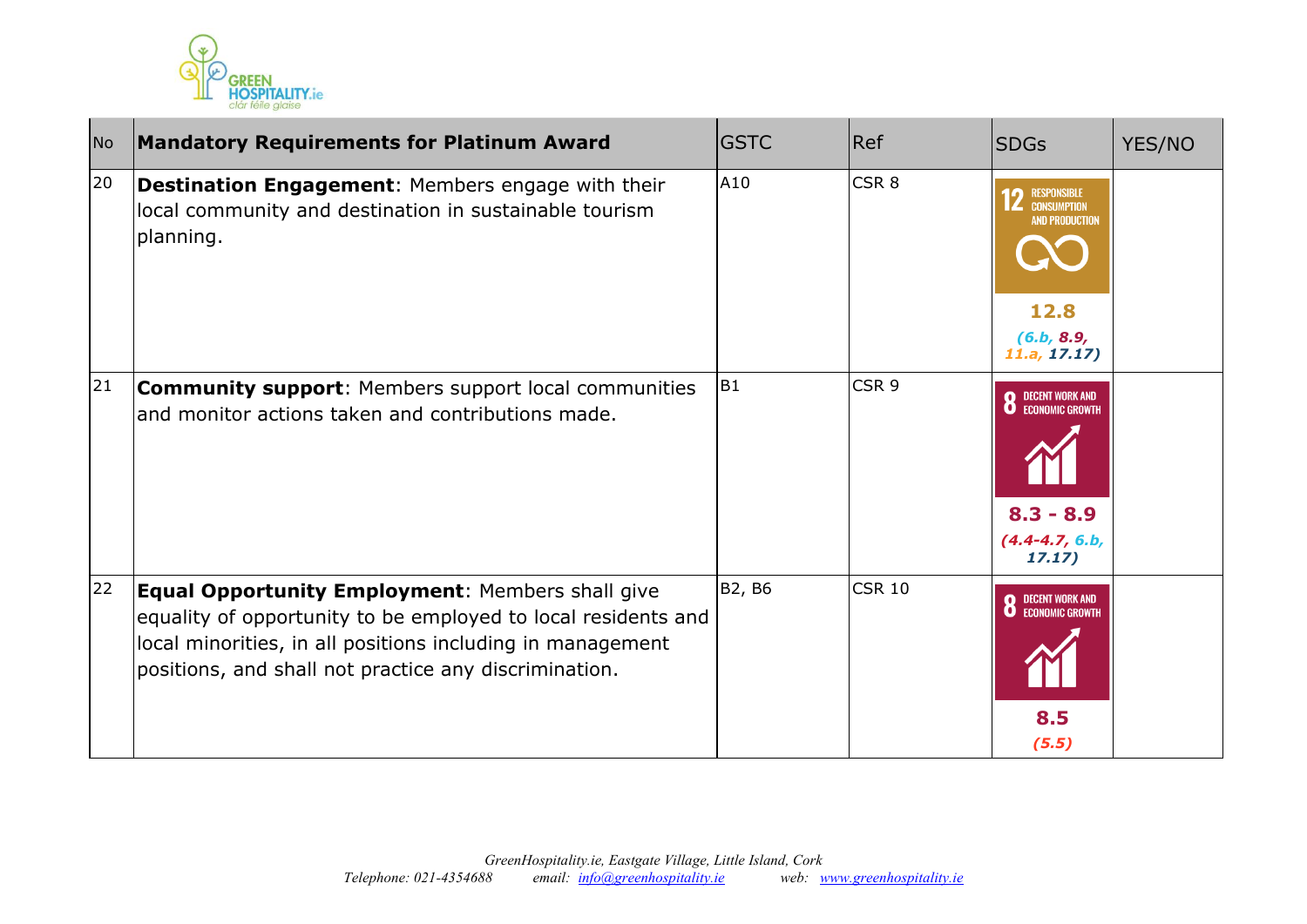

| <b>No</b> | <b>Mandatory Requirements for Platinum Award</b>                                                                                                                                                                                                            | <b>GSTC</b>                                               | Ref           | <b>SDGs</b>                                              | <b>YES/NO</b> |
|-----------|-------------------------------------------------------------------------------------------------------------------------------------------------------------------------------------------------------------------------------------------------------------|-----------------------------------------------------------|---------------|----------------------------------------------------------|---------------|
| 23        | <b>Exploitation and Harassment:</b> The organization has<br>implemented a policy against commercial, sexual or any<br>other form of exploitation or harassment, particularly of<br>children, adolescents, women, minorities and other<br>vulnerable groups. | <b>B5</b>                                                 | CSR 11        | <b>5</b> GENDER<br>$5.1 - 5.c$<br>(16.2)                 |               |
| 24        | <b>Employee Welfare:</b> Members shall pay employees at least<br>the living wage, provide a safe place to work, apply all<br>statutory employee regulations, provide training and<br>development opportunities.                                             | $B.1 - B.7$                                               | <b>CSR 12</b> | <b>DECENT WORK AND</b><br>$8.8 - 8.9$<br>(1.1, 1.2, 1.3) |               |
| 25        | <b>Community Protection:</b> The business activities do not<br>adversely impact on the local community(ies) environmental,<br>health or welfare.                                                                                                            | $B.8 - B.9 - C.2$ CSR 13<br>$- C.3.2 - D.2.3$<br>$-D.2.4$ |               | 1 <sup>NO</sup><br>1 POVERTY<br>1.4                      |               |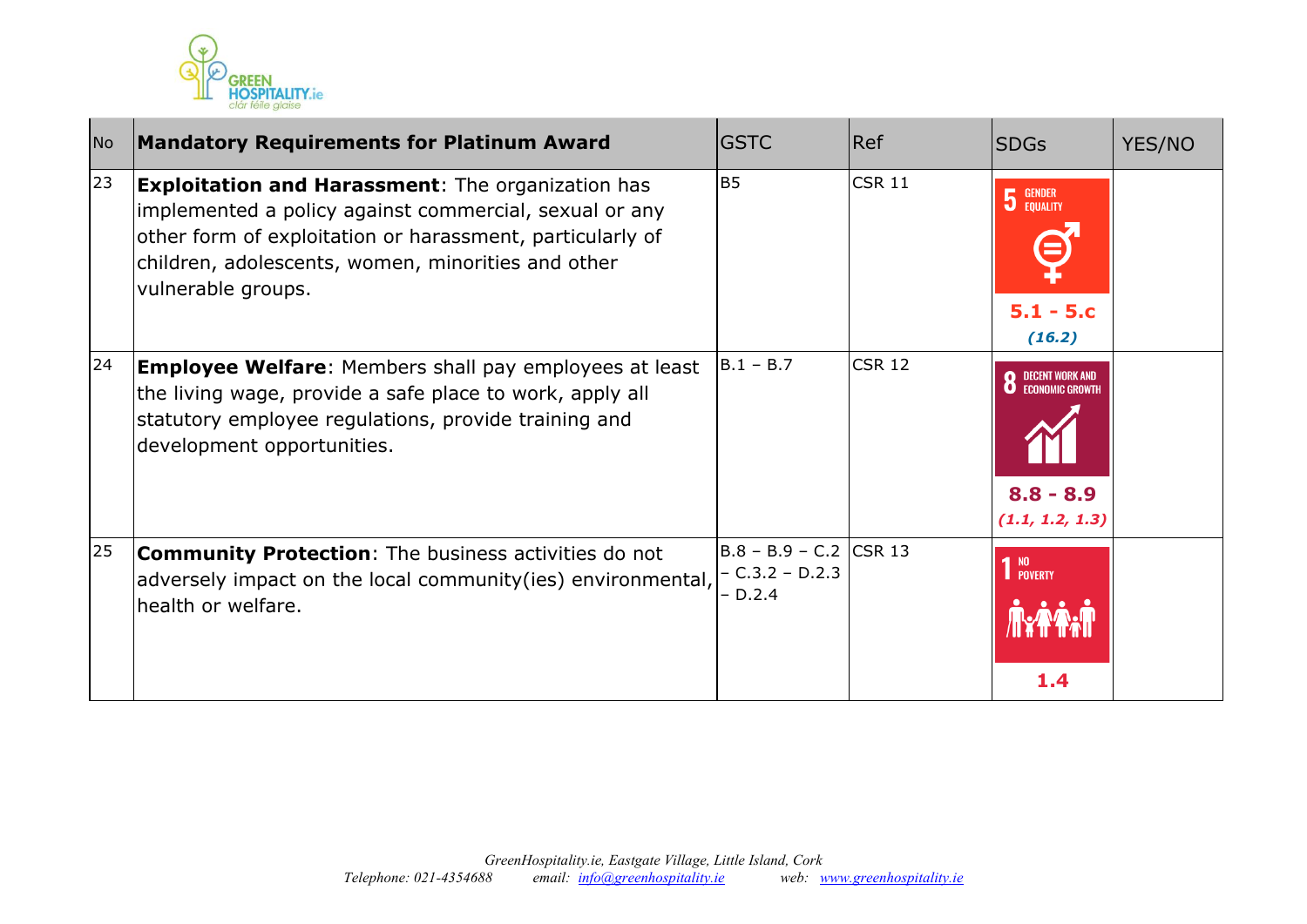

| <b>No</b> | <b>Mandatory Requirements for Platinum Award</b>                                                                                                                                                                                                                                                                                                                                                                                                        | <b>GSTC</b>                                               | Ref           | <b>SDGs</b>                                                                                         | YES/NO |
|-----------|---------------------------------------------------------------------------------------------------------------------------------------------------------------------------------------------------------------------------------------------------------------------------------------------------------------------------------------------------------------------------------------------------------------------------------------------------------|-----------------------------------------------------------|---------------|-----------------------------------------------------------------------------------------------------|--------|
| 26        | Protecting Cultural Heritage: Members must document<br>local cultural heritage assets and identify how they can<br>support their preservation. Local cultural assets should be<br>incorporated into the business operations, where feasible.<br>Historical and archaeological artefacts are not sold, traded or<br>displayed, except as permitted by local and international<br>law. Members must responsibly promote cultural heritage to<br>visitors. | $A.9 - C.1 - C.2$ CSR 14<br>$- C.3 - C.4$                 |               | SUSTAINABLE CITIES<br>11.4<br>$(8.9, 14.1 -$<br>$14.5, 15.1 -$<br>15.4, 15.5)                       |        |
| 27        | <b>Local Biodiversity Conservation: Members must</b><br>document major and notable local biodiversity assets and<br>identify how they can support their protection and<br>preservation.<br>The organization follows appropriate guidelines for the<br>management and promotion of visits to natural sites and<br>linteractions with wildlife in order to minimize adverse<br>impacts and maximize visitor fulfillment.                                  | $A.7.1 - A.7.2 -$<br>$A.9 - D3.1,$<br>D3.3, D3.4,<br>D3.6 | <b>CSR 15</b> | $15$ an land<br>$15.1 - 15.5 -$<br>$15.7 - 15.8 -$<br>$15.9 - 15.c$<br>(2.5, 6.6, 14.1)<br>$-14.2)$ |        |
| 28        | <b>Minimise pollution:</b> The organization implements practices<br>to minimize pollution from noise, light, runoff, erosion,<br>ozone-depleting substances, and air, water and soil<br>contaminants.                                                                                                                                                                                                                                                   | D.2.6                                                     | <b>CSR 16</b> | <b>6</b> CLEAN WATER<br>6.3<br>(3.9, 14.1)                                                          |        |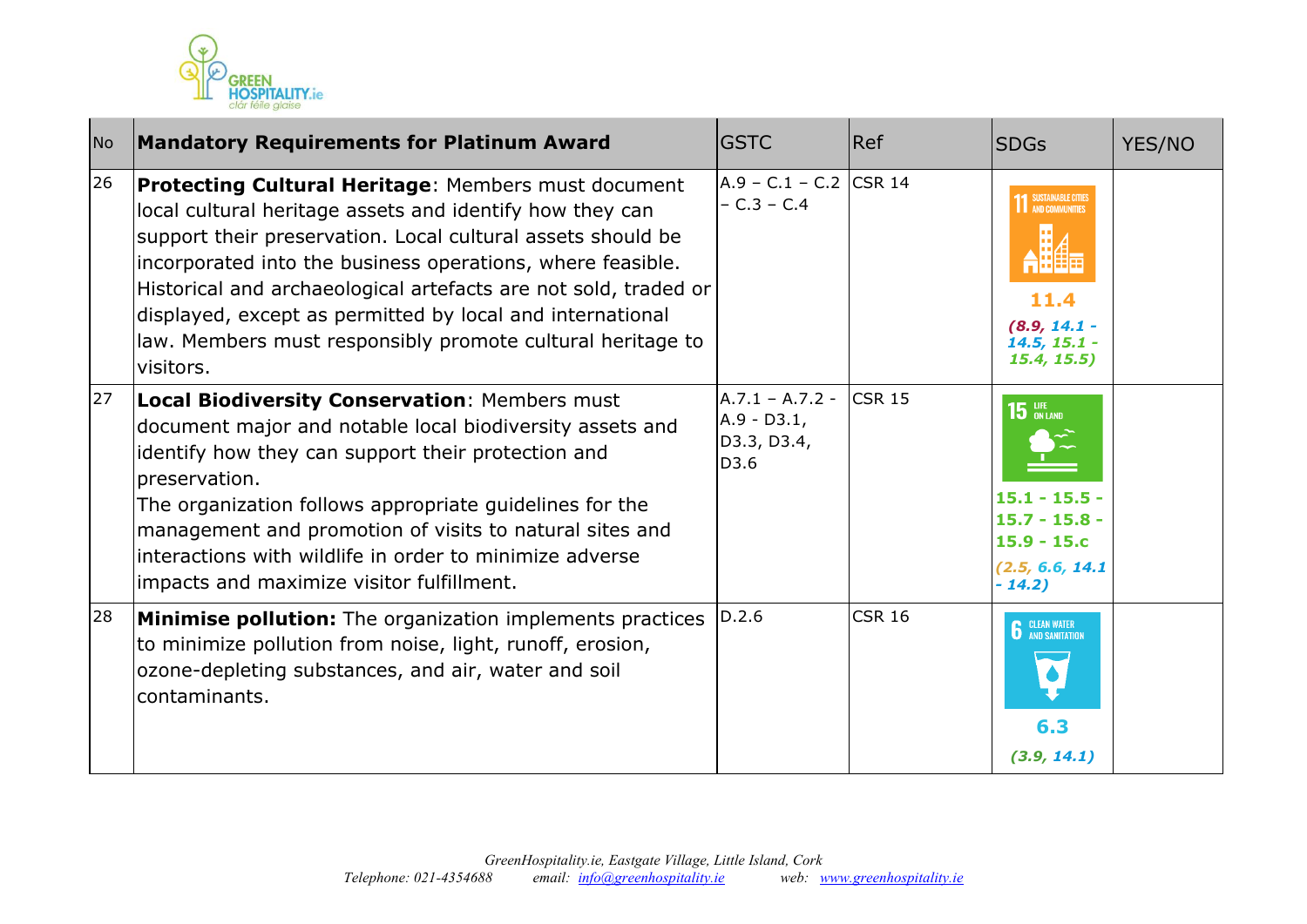

# **Additional/Optional Criteria**

### **There are 3 ways to achieve additional criteria**

- 1. *By implementing any of the GHP Optional Criteria* noted in the following pages
- *2. By identifying other actions* not noted within these criteria that the business is implementing (In-House Optional Criteria).

*Other actions can be implemented that relate to any type of criteria - - EMS/ Waste/Water/Energy/Carbon/Biodiversity/Sustainability/CSR, etc.* 

(*Please note that the auditor can disallow optional criteria claimed if it is felt that the actions are of a minor impact, are not being implemented to an acceptable manner or are already covered under another criteria*.)

3. **By implementing any** of the Mandatory Criteria that are associated with higher award levels than the one you are aiming to achieve.

*For example – if you are going for the Silver Award all the Gold or Mandatory Criteria are available as "Optional"*

# **Platinum Award: 40 Additional Criteria are required of which at least 20 must be related to Carbon Reduction**

**N.B: Please note that a sufficient backup is required within the available online optional folders that will allow a 3rd party online audit clearly see what the criteria is, a detailed description, and comprehensive details as to how it has been implemented – it is not sufficient to describe what has been done, you must show what has been done – use photographs, checklists, SOP's, copies of documentation – etc. along with a description within a verification sheet.**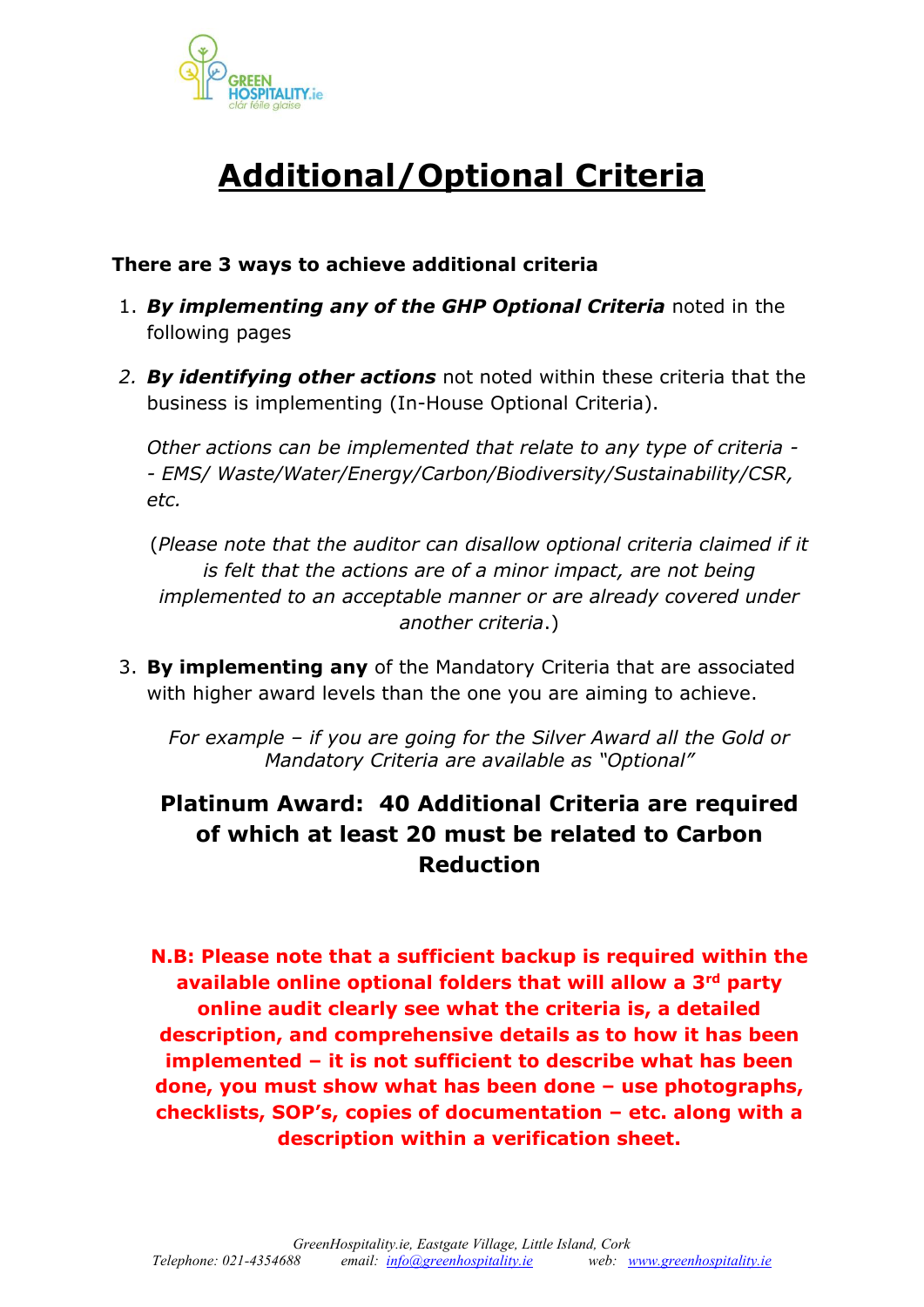

# **GHP Optional Criteria**

| <b>No</b>      | <b>EMS/BIODIVERSITY/SOCIAL</b><br><b>RESPONSIBILITY/GREEN PURCHASING</b>                                                                                                | <b>GSTC</b> | <b>Ref</b>    | <b>SDGs</b>                                | YES/NO |
|----------------|-------------------------------------------------------------------------------------------------------------------------------------------------------------------------|-------------|---------------|--------------------------------------------|--------|
| $\mathbf{1}$   | <b>Chemicals.</b> At least 80% of all chemicals, detergents,<br>soaps, toiletries etc. shall be certified environmentally friendly<br>and shall be fully biodegradable. | D.2.5       | EMS/17        | <b>6</b> CLEAN WATER<br>6.3<br>(3.9, 12.4) |        |
| $\overline{2}$ | <b>GREENClean.</b> The business uses GREENClean to replace the<br>majority of cleaning chemicals.                                                                       |             | EMS / 41      | <b>6</b> CLEAN WATER<br>6.3<br>(3.9, 12.4) |        |
| 3              | Ask environmental questions on guest comment cards                                                                                                                      |             | EMS/18        |                                            |        |
| 4              | <b>Disinfectants:</b> Disinfectants shall be used only where<br>necessary in order to comply with hygiene requirements                                                  | D.2.5       | <b>EMS/19</b> |                                            |        |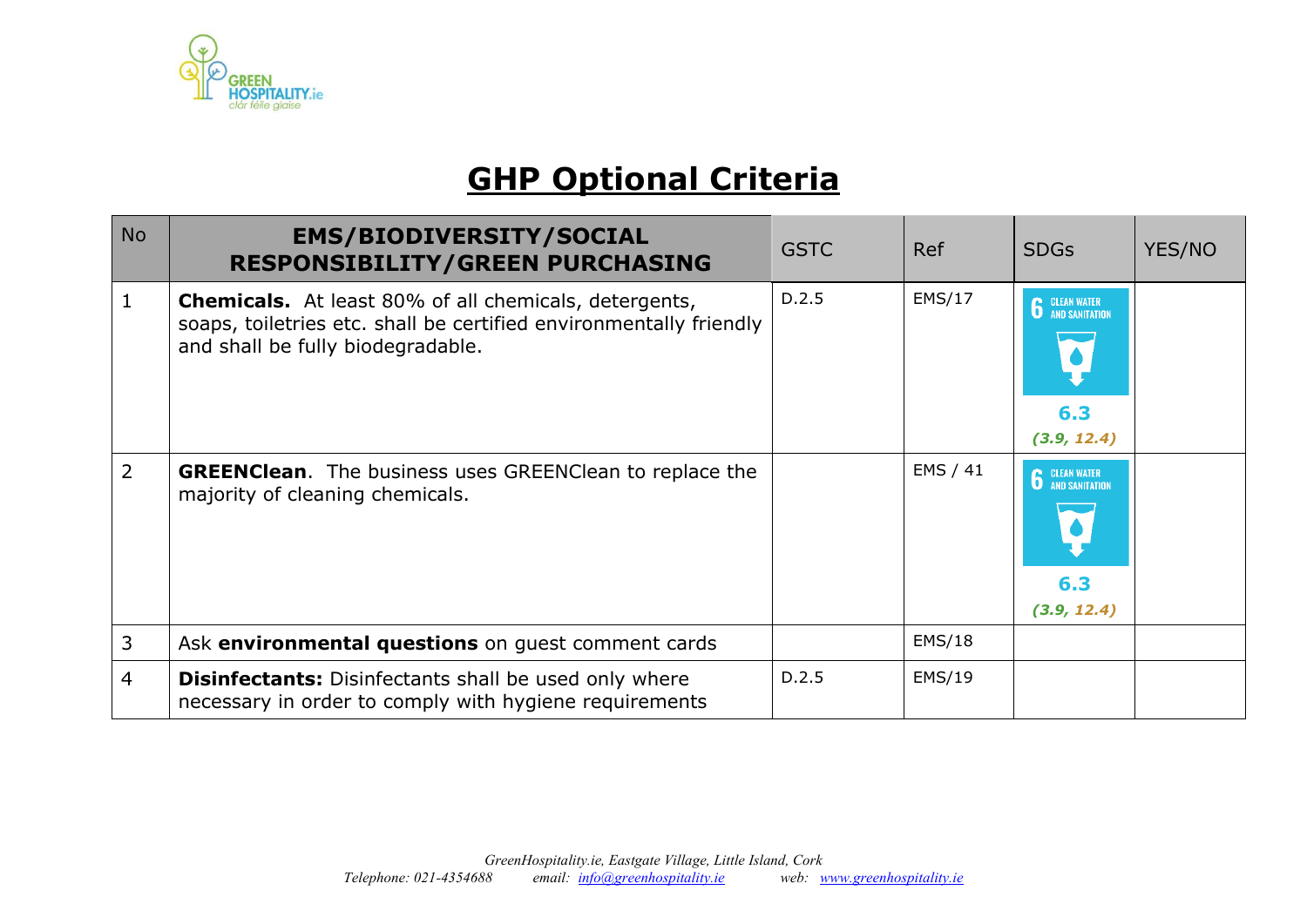

| <b>No</b>      | <b>EMS/BIODIVERSITY/SOCIAL</b><br><b>RESPONSIBILITY/GREEN PURCHASING</b>                                | <b>GSTC</b> | <b>Ref</b>    | <b>SDGs</b>                              | YES/NO |
|----------------|---------------------------------------------------------------------------------------------------------|-------------|---------------|------------------------------------------|--------|
| 5              | Provide opportunity for visitors to "Carbon Neutral" their<br>visit                                     |             | EMS/21        | 13 GLIMATE<br>13.2<br>(8.9, 11.6)        |        |
| 6              | Business supports a Green Festival Programme in your<br>area                                            | A.10        | EMS/36        | <b>17 PARTNERSHIPS</b><br>17.17<br>(8.9) |        |
| $\overline{7}$ | Property actively supports Local Sustainability Community<br>initiatives such as Tidy Towns Competition | A.10        | <b>EMS/37</b> | <b>17</b> PARTNERSHIPS<br>17.17<br>(8.9) |        |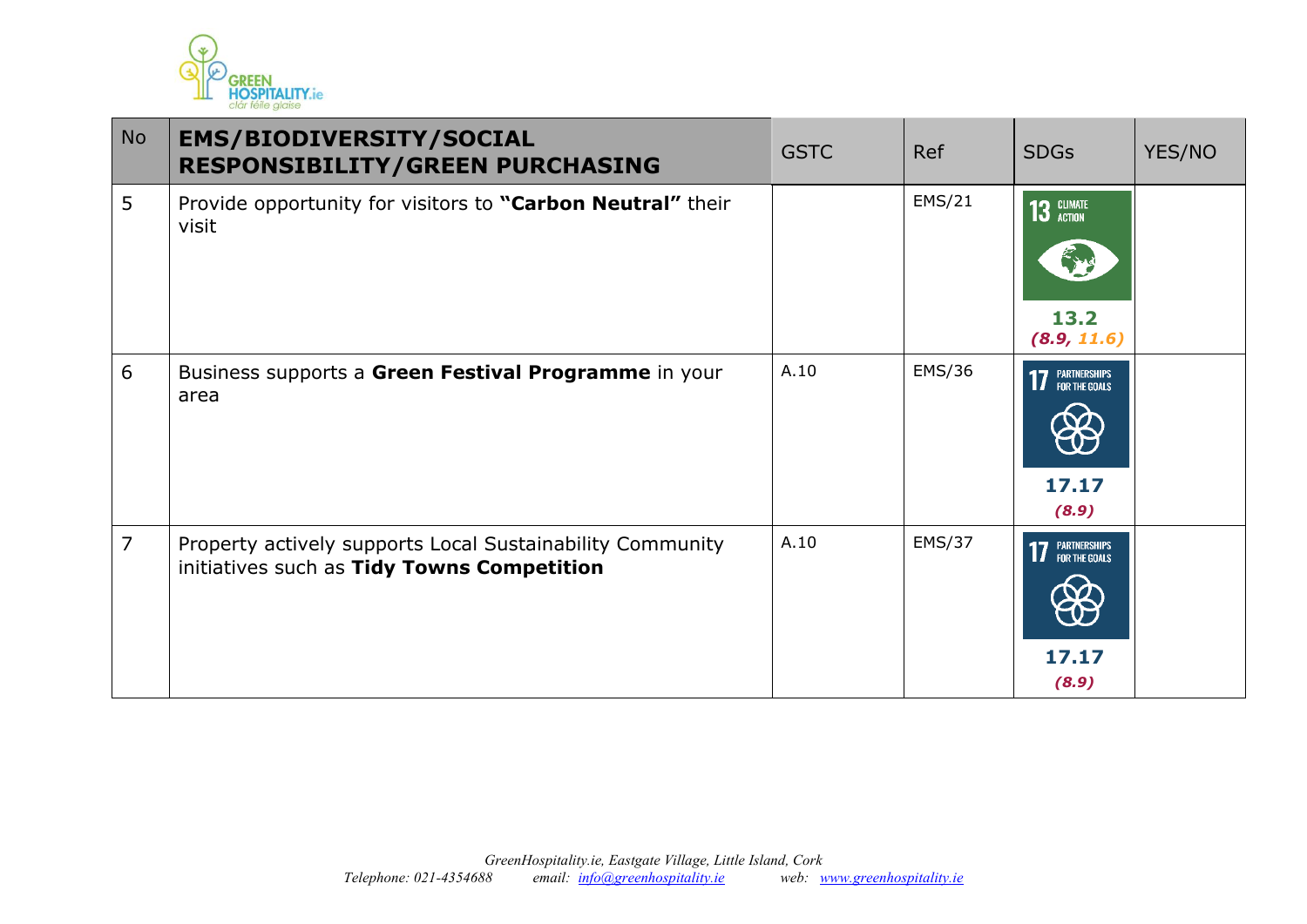

| <b>No</b> | <b>EMS/BIODIVERSITY/SOCIAL</b><br><b>RESPONSIBILITY/GREEN PURCHASING</b>                                                | <b>GSTC</b>  | Ref    | <b>SDGs</b>                                                        | YES/NO |
|-----------|-------------------------------------------------------------------------------------------------------------------------|--------------|--------|--------------------------------------------------------------------|--------|
| 9         | Business supports Green Destination Programme in your<br>area                                                           | $A.6 - A.10$ | EMS/42 | <b>17 PARTNERSHIPS</b><br>17.17<br>(8.9)                           |        |
| 10        | <b>Just Ask Campaign: Premises is a current member of Bord</b><br>Bia's 'Just Ask' source of food campaign              |              | GP/7   | <b>8</b> DECENT WORK AND ECONOMIC GROWTH<br>8.9<br>$(14.4 - 14.7)$ |        |
| 11        | <b>Organic Food:</b> The main ingredients of at least two dishes<br>shall have been produced by organic farming methods |              | GP/8   | $2$ $^{ZERO}$<br>$2.3 - 2.4$<br>$(14.4 - 14.7)$                    |        |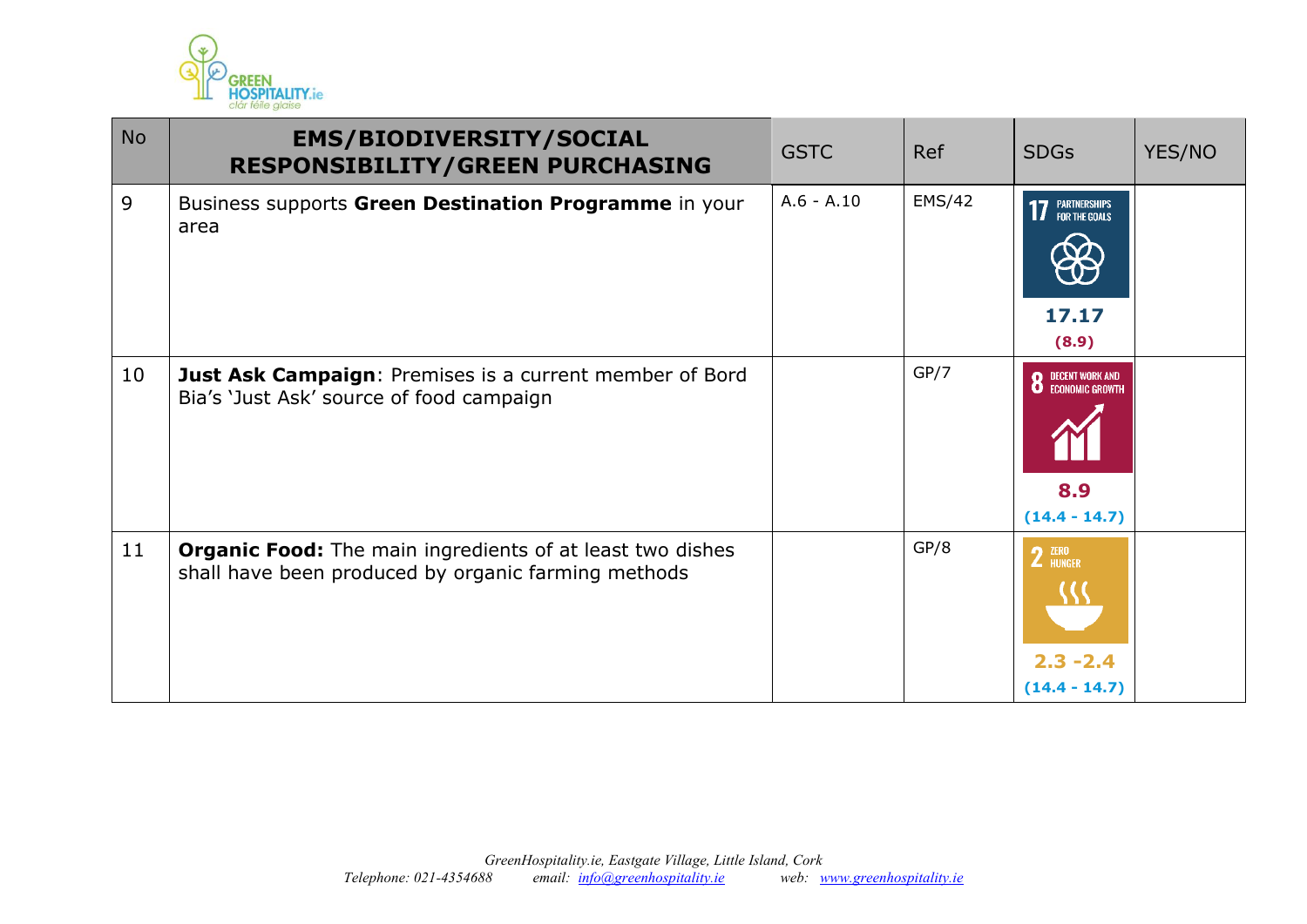

| <b>No</b> | <b>EMS/BIODIVERSITY/SOCIAL</b><br><b>RESPONSIBILITY/GREEN PURCHASING</b><br>cont                                                                                                                            | <b>GSTC</b> | <b>Ref</b> | <b>SDGs</b>                     | YES/NO |
|-----------|-------------------------------------------------------------------------------------------------------------------------------------------------------------------------------------------------------------|-------------|------------|---------------------------------|--------|
| 12        | <b>Responsible Purchasing:</b> The business supports<br>Responsible Purchasing by buying Fairtrade/ Rainforest<br>Alliance tea/coffee, sugar etc. (or similarly internationally<br>affiliated organisation) | B.3         | GP/9       | 2 ZERO<br>$2.3 - 2.4$<br>(15.2) |        |
| 13        | All toiletries in use are certified as "Animal testing free"                                                                                                                                                |             | GP/18      |                                 |        |
| 14        | Local School Engagement. Invite local schools to visit<br>your business and support them in their efforts to achieve<br><b>Green Schools status</b>                                                         | B.1         | SR/4       | QUALITY<br>Education<br>4.7     |        |
| 15        | <b>Provide bicycles</b> for customer to use                                                                                                                                                                 |             | SR/6       |                                 |        |
| 16        | <b>Healthy Eating:</b> The Business promotes a Healthy Eating<br>Initiative on its menus                                                                                                                    |             | SR/7       | $2$ $^{ZERO}$<br>$2.1 - 2.2$    |        |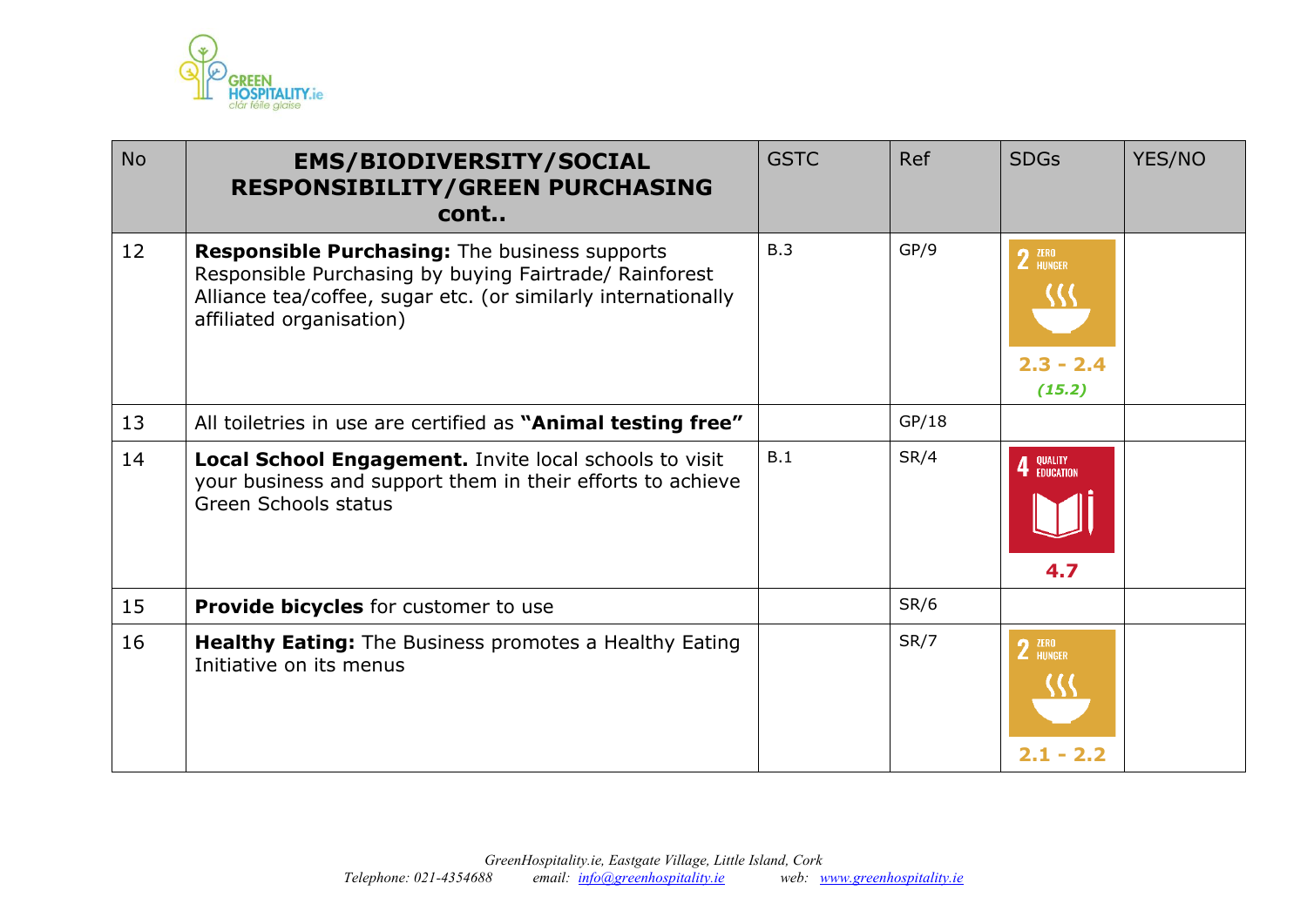

| <b>No</b> | <b>WASTE MANAGEMENT</b>                                                                                                                                            | <b>GSTC</b> | <b>Ref</b> | <b>SDGs</b>                                                              | YES/NO |
|-----------|--------------------------------------------------------------------------------------------------------------------------------------------------------------------|-------------|------------|--------------------------------------------------------------------------|--------|
| 1         | Operate an Onsite Composting System for all waste foods                                                                                                            | D.2.4       | WST/11     | <b>11 SUSTAINABLE CITTES</b><br>H<br>11.6<br>$(12.2 - 12.4)$<br>$-12.5)$ |        |
| 2         | Minimise the use of bought in <b>bottled water</b>                                                                                                                 |             | WST/12     | <b>SUSTAINABLE CITIES</b><br>AND COMMUNITIES<br>H<br>11.6                |        |
| 3         | Single Use Plastic Bottles. Except where required by law,<br>these shall not be offered in the areas under the ownership<br>and direct management of the business. | D.1.2       | WST/13     | SUSTAINABLE CITIES<br>AND COMMUNITIES<br>11.6                            |        |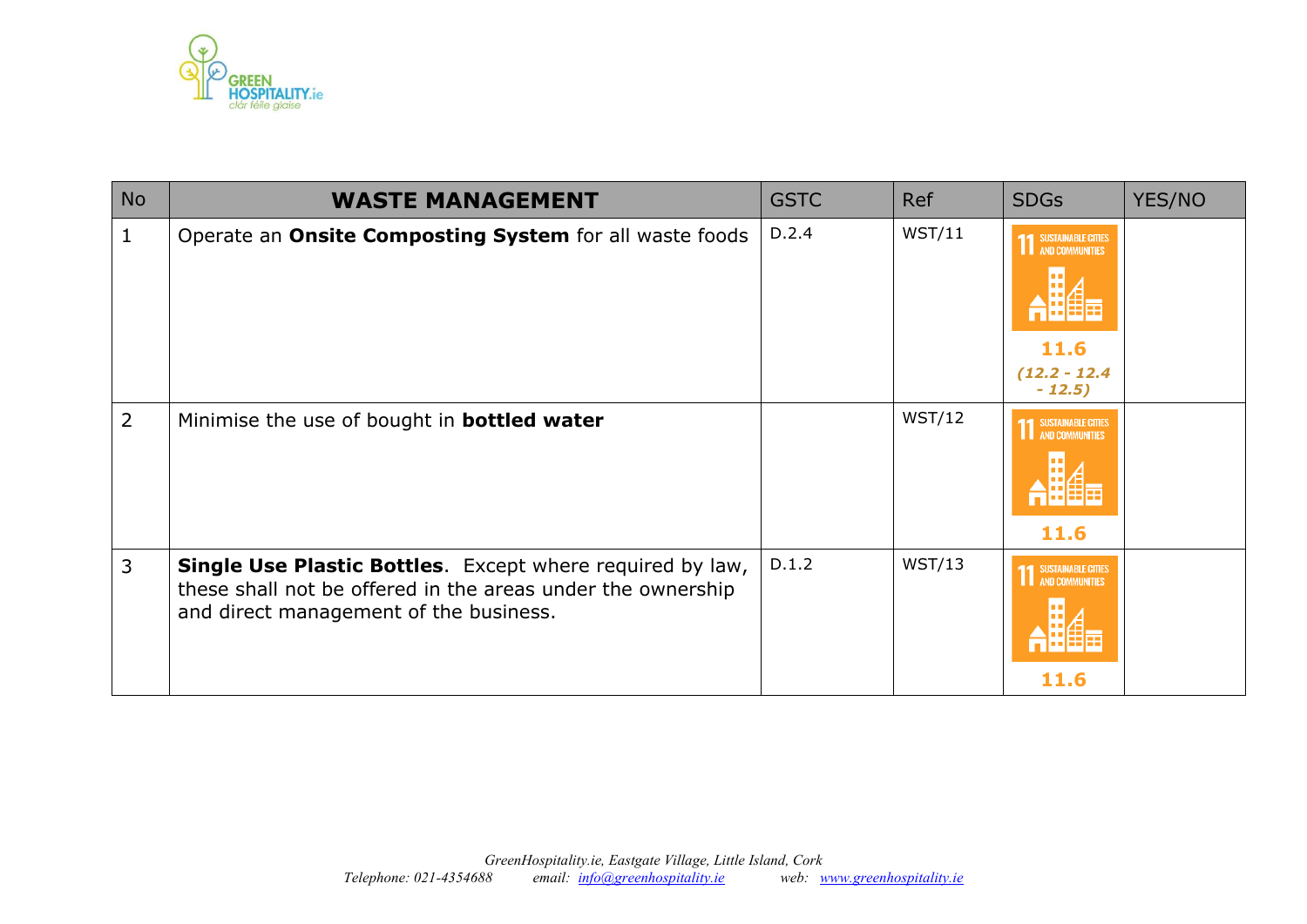

| <b>No</b>      | <b>WASTE MANAGEMENT</b>                                                                                                                                                                                 | <b>GSTC</b> | Ref    | <b>SDGs</b>                                                 | YES/NO |
|----------------|---------------------------------------------------------------------------------------------------------------------------------------------------------------------------------------------------------|-------------|--------|-------------------------------------------------------------|--------|
| $\overline{4}$ | Donate goods to local charities or re-use<br>centres/companies - linen, old equipment, furniture, office<br>equipment, etc.                                                                             |             | WST/14 | <b>SUSTAINABLE CITIES</b><br><b>AND COMMUNITIES</b><br>11.6 |        |
| 5              | <b>Paper products.</b> At least 50% of toilet/tissue paper/office<br>paper used shall have been awarded the Community eco-<br>label or another national or regional EN ISO Type I eco-<br><b>labels</b> |             | WST/15 | <b>SUSTAINABLE CITIES</b><br>AND COMMUNITIES<br>11.6        |        |
| 6              | Reused/Refilled Office Products: The business uses<br>reused/refilled printer cartridges and toners for more than<br>50% of annual consumption                                                          |             | WST/16 | <b>SUSTAINABLE CITIES</b><br>AND COMMUNITIES<br>11.6        |        |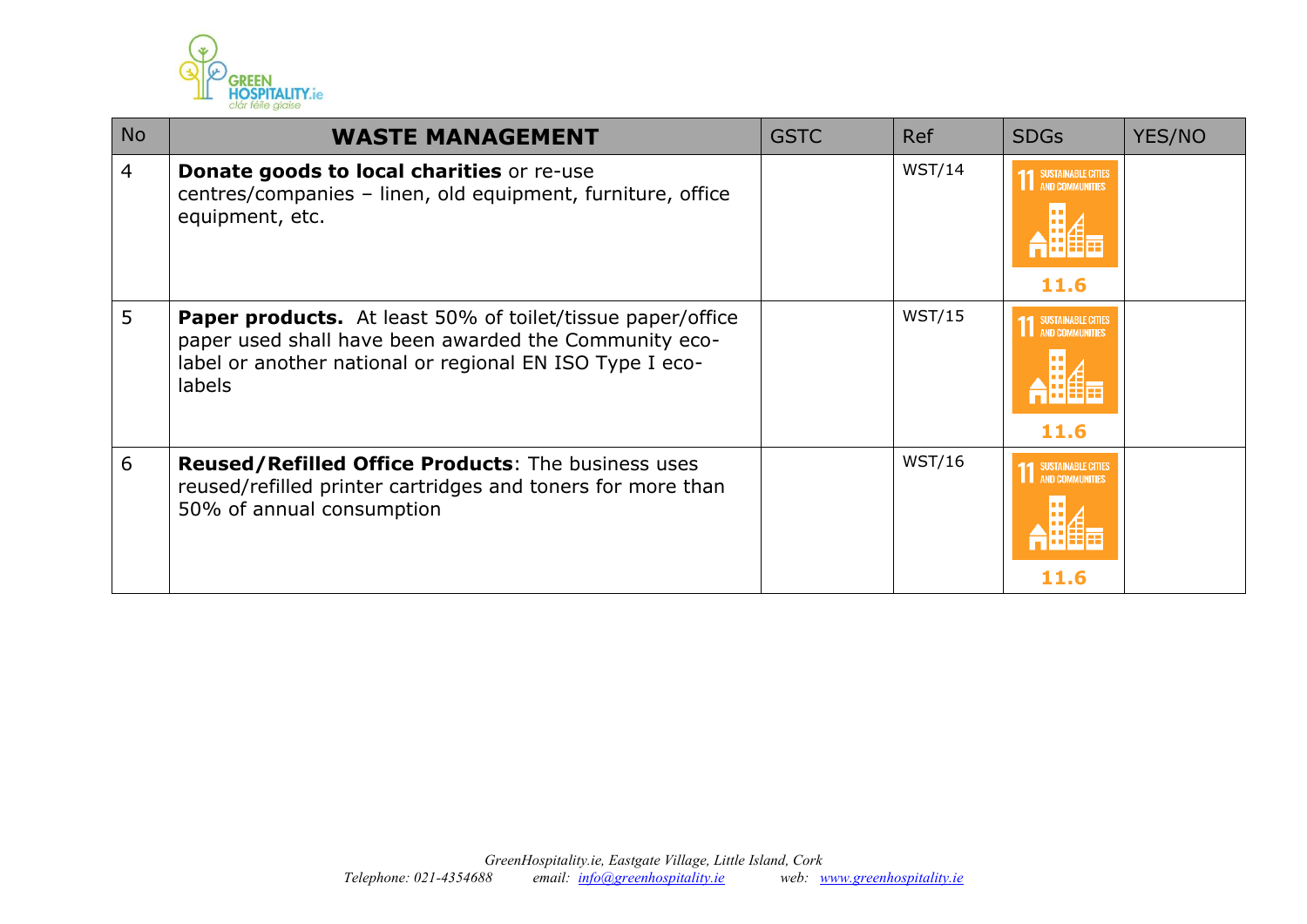

| <b>No</b> | <b>WASTE MANAGEMENT</b>                                          | <b>GSTC</b> | Ref    | <b>SDGs</b>                                                            | YES/NO |
|-----------|------------------------------------------------------------------|-------------|--------|------------------------------------------------------------------------|--------|
| 7         | <b>Buy cooking oil in bulk</b>                                   |             | WST/18 | <b>11 SUSTAINABLE CITTES</b><br>11.6                                   |        |
| 8         | Provide a <b>battery collection point</b> for visitors and staff |             | WST/19 | <b>SUSTAINABLE CITIES</b><br><b>I</b> AND COMMUNITIES<br>11.6<br>(6.3) |        |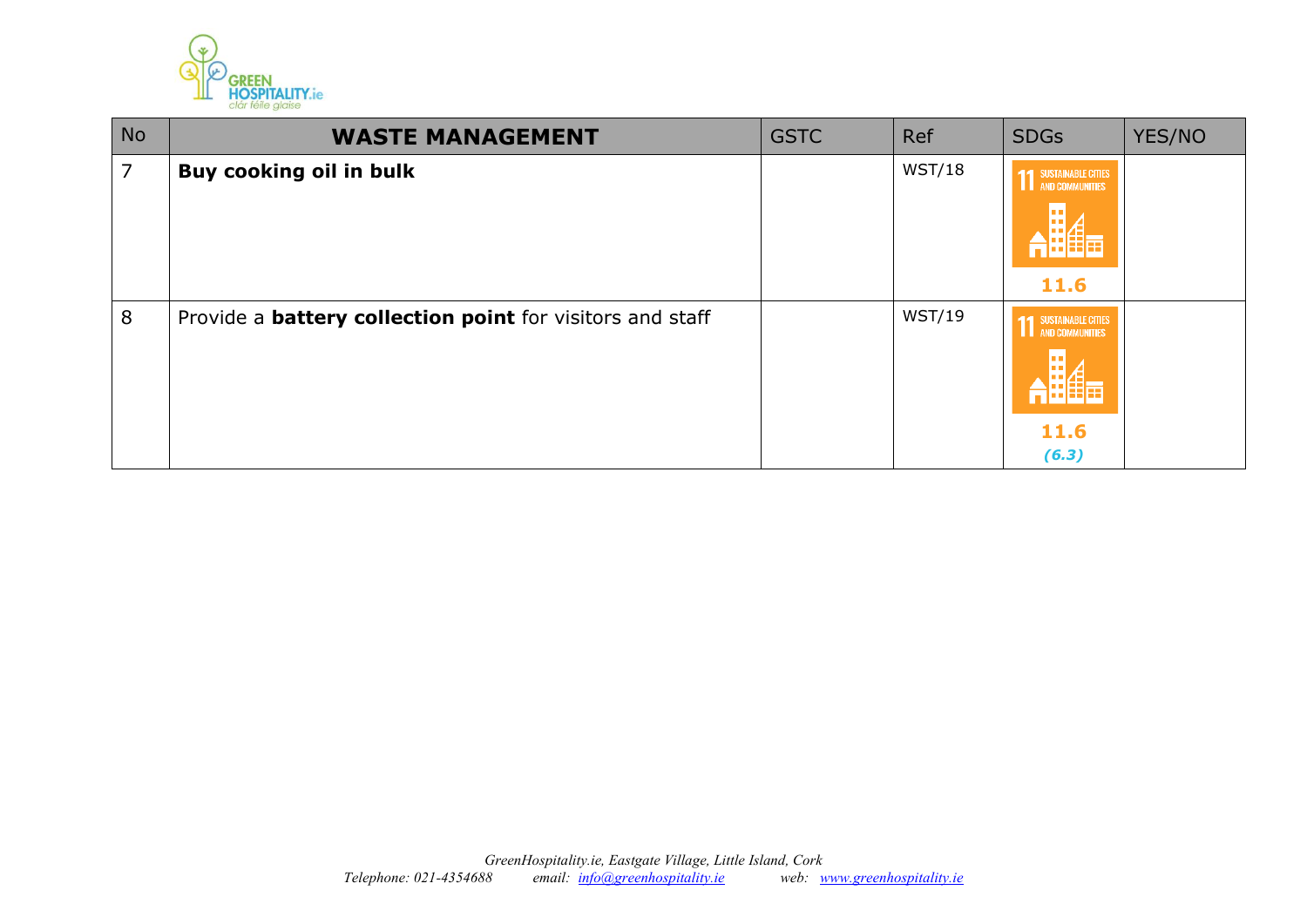

| <b>No</b>      | <b>WATER MANAGEMENT</b>                                                                          | <b>GSTC</b> | <b>Ref</b> | <b>SDGs</b>                                 | YES/NO |
|----------------|--------------------------------------------------------------------------------------------------|-------------|------------|---------------------------------------------|--------|
| 1              | Rain water is saved and used for non-drinking purposes                                           | D.2.3       | WTR/14     | <b>6</b> CLEAN WATER<br>6.4<br>(12.2, 15.1) |        |
| $\overline{2}$ | Use of Recycled Water. Water is collected and used for<br>non-sanitary and non-drinking purposes |             | WTR/15     | <b>6</b> CLEAN WATER<br>6.4<br>(12.2, 15.1) |        |
| 3              | <b>Showers.</b> Water flows shall not exceed 8 Litres per<br>minute.                             | D.1.4       | WTR/16     | <b>6</b> CLEAN WATER<br>6.4                 |        |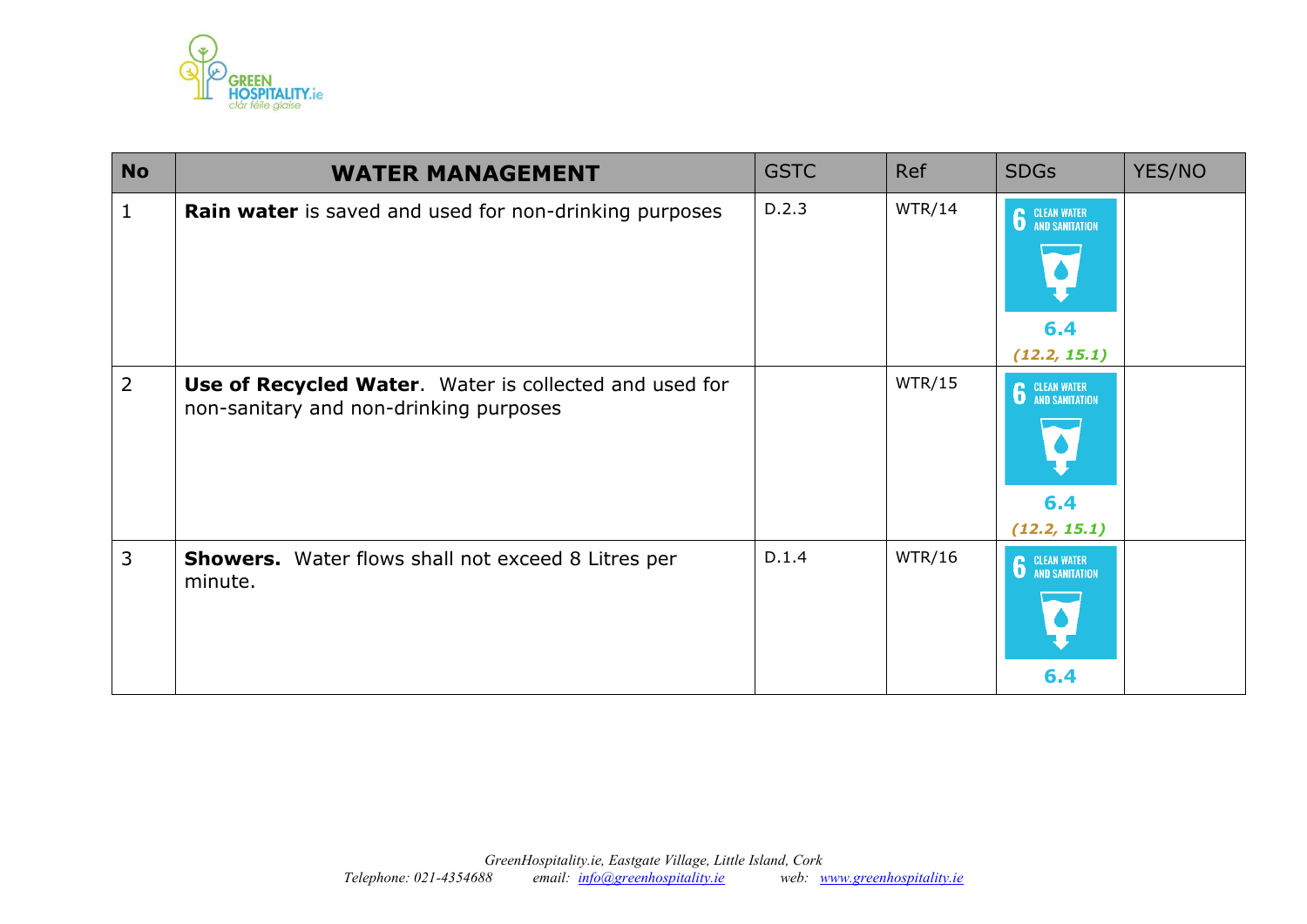

| <b>No</b>      | <b>WATER MANAGEMENT</b>                                                                                                                      | <b>GSTC</b> | <b>Ref</b> | <b>SDGs</b>                 | YES/NO |
|----------------|----------------------------------------------------------------------------------------------------------------------------------------------|-------------|------------|-----------------------------|--------|
| $\overline{4}$ | <b>Toilet Flushing.</b> At least 95% of WCs shall consume 6<br>litres per flush or less                                                      | D.1.4       | WTR/17     | <b>6</b> CLEAN WATER<br>6.4 |        |
| 5              | Laundry Washing. The commercial washing machines<br>used in the accommodation shall use 12 litres of water or<br>less per kg of wash load    |             | WTR/18     | <b>6</b> CLEAN WATER<br>6.4 |        |
| 6              | <b>Mixer Taps.</b> At least 95% of the taps shall allow a precise<br>and prompt regulation of the water temperature and of the<br>water flow |             | WTR/19     | <b>6</b> CLEAN WATER<br>6.4 |        |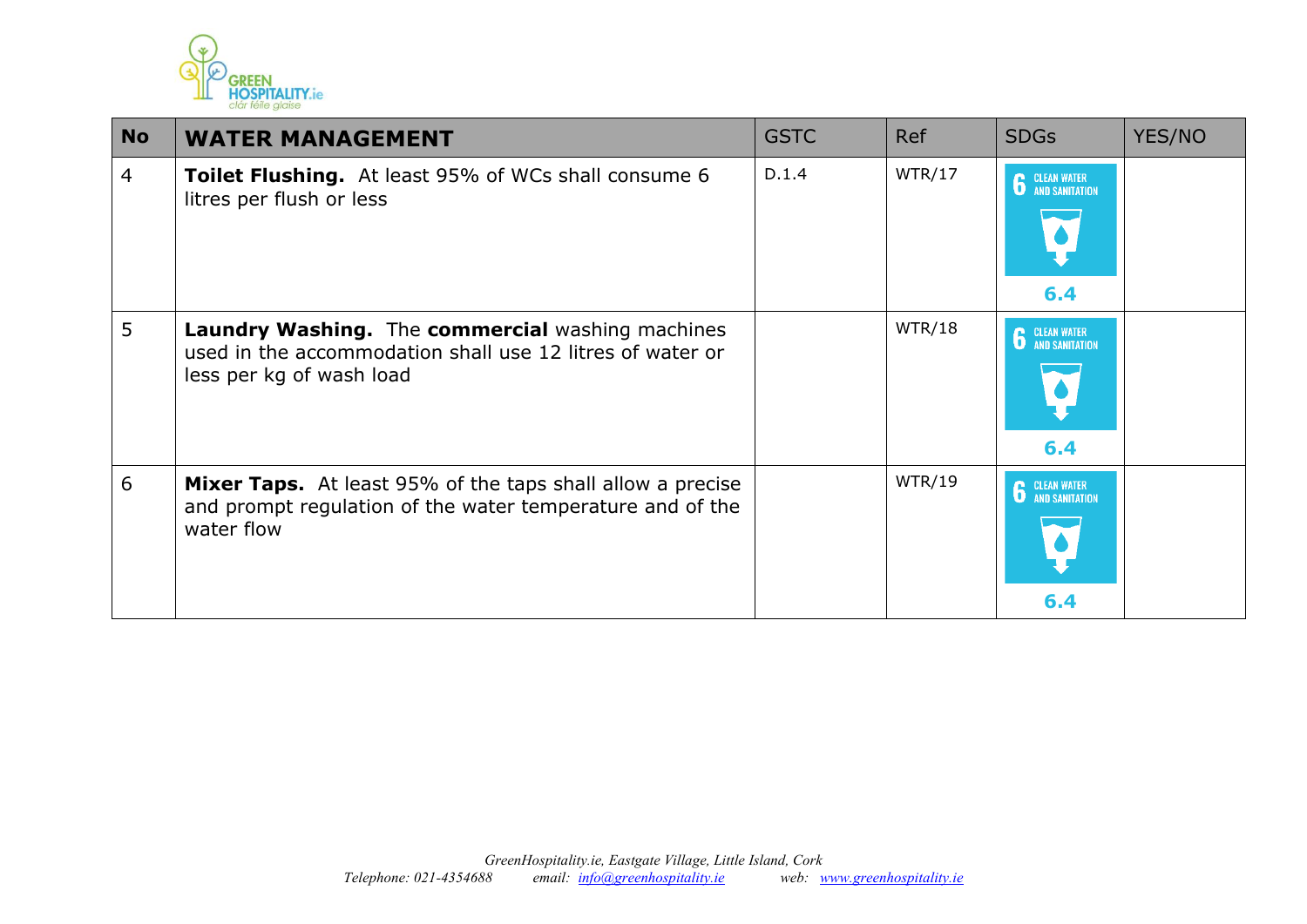

| <b>No</b> | <b>WATER MANAGEMENT</b>                                                                                                                | <b>GSTC</b> | Ref           | <b>SDGs</b>                                        | YES/NO |
|-----------|----------------------------------------------------------------------------------------------------------------------------------------|-------------|---------------|----------------------------------------------------|--------|
|           | <b>Shower Timers.</b> Showers in Leisure Centres, staff<br>facilities etc. shall be controlled by push button timer or by<br>infra-red |             | <b>WTR/20</b> | <b>CLEAN WATER</b><br><b>AND SANITATION</b><br>6.4 |        |
| 8         | <b>Sub Meter Departmentally.</b> Sub metering shall be<br>extended to all departments within the property                              |             | WTR/21        |                                                    |        |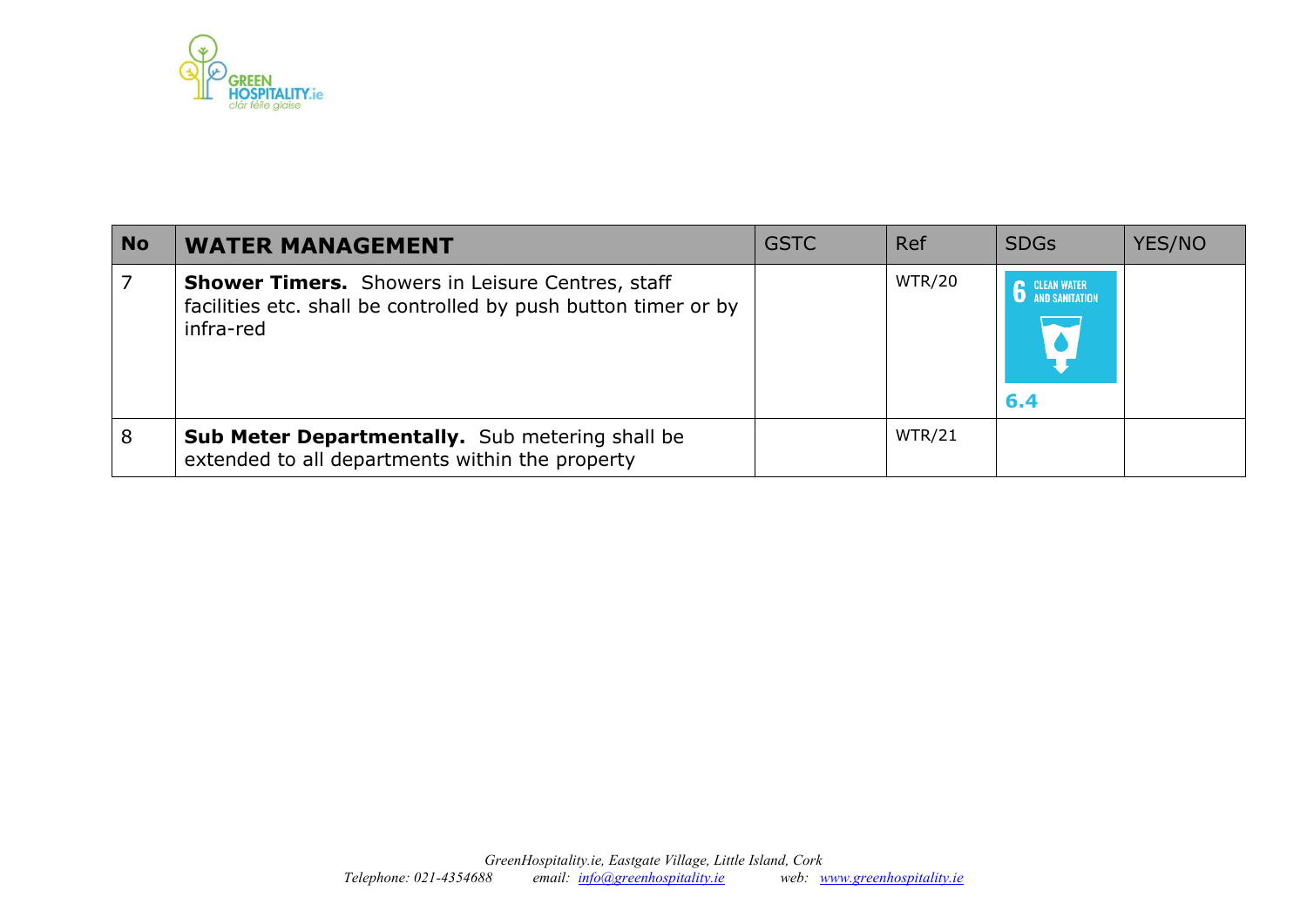

| <b>No</b>      | <b>ENERGY MANAGEMENT</b>                                                                                                                                                                                      | <b>GSTC</b> | <b>Ref</b> | <b>SDGs</b>                                          | YES/NO |
|----------------|---------------------------------------------------------------------------------------------------------------------------------------------------------------------------------------------------------------|-------------|------------|------------------------------------------------------|--------|
| $\mathbf{1}$   | <b>Generation of electricity through Renewable Energy</b><br>Sources (RES). The business shall have a system that<br>supplies or will supply at least 20% of the overall electricity<br>consumption per year. | D.1.3       | E/23       | <b>AFFORDABLE AND</b><br><b>CLEAN ENERGY</b>         |        |
| 2              | Heating from renewable energy sources (RES). At least<br>70% of the total energy used for heating/hot water shall<br>come from renewable energy sources.                                                      |             | E/24       | <b>AFFORDABLE AND</b><br><b>CLEAN ENERGY</b><br>12.2 |        |
| 3              | <b>Electricity Consumption:</b> At least 80% of the electricity<br>used within the building shall be sourced from a renewable<br>energy source.                                                               | D.1.3       | E/25       | <b>AFFORDABLE AND</b><br><b>CLEAN ENERGY</b><br>12.2 |        |
| $\overline{4}$ | Insulation of existing buildings. The building shall have<br>insulation above the minimal national requirements, so as to<br>ensure a significant reduction of energy consumption.                            | D.1.3       | E/26       | <b>INDUSTRY, INNOVATION</b><br>AND INFRASTRUCTURE    |        |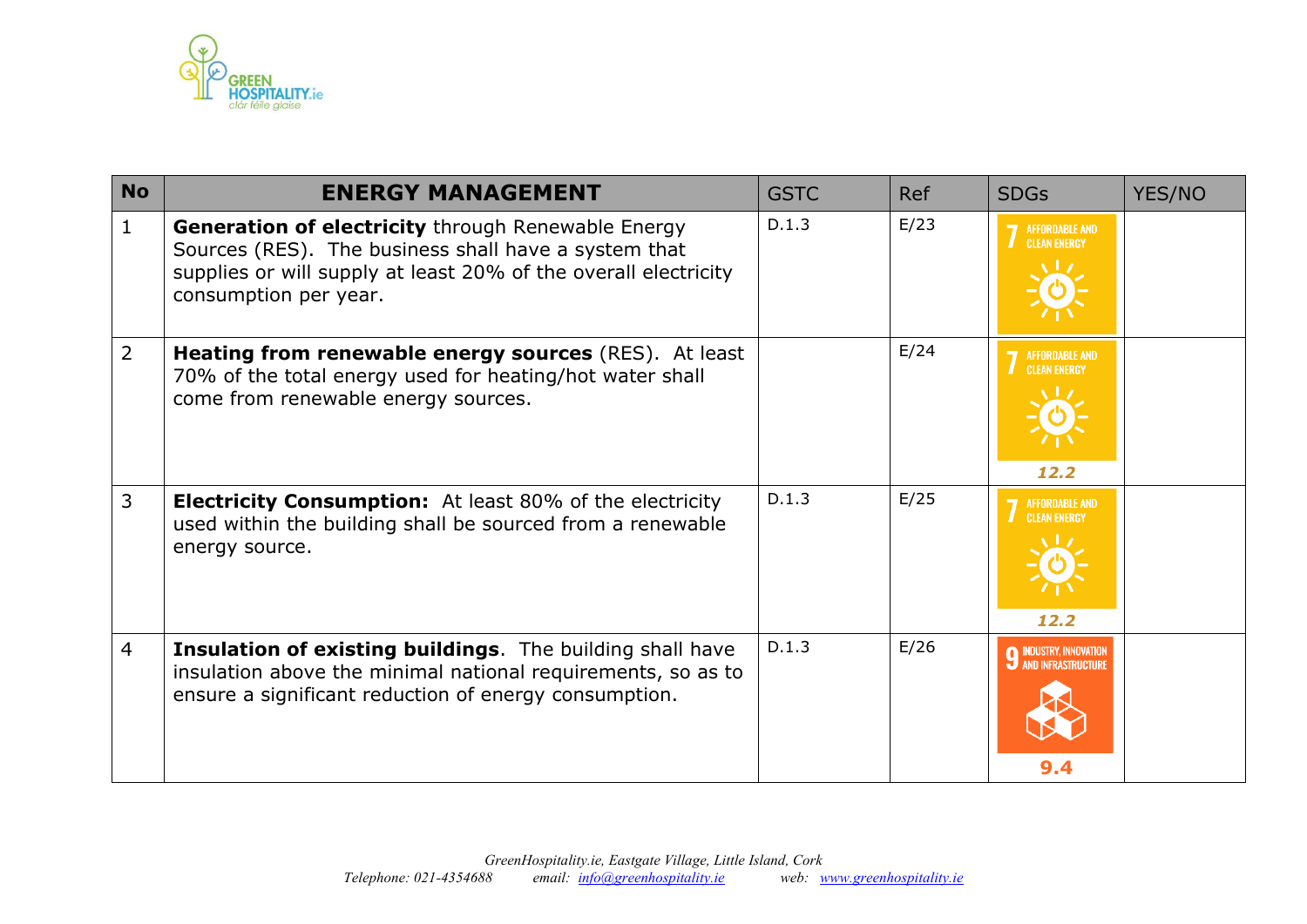

| <b>No</b>      | <b>ENERGY MANAGEMENT</b>                                                                                                                                                          | <b>GSTC</b> | <b>Ref</b> | <b>SDGs</b>                                  | YES/NO |
|----------------|-----------------------------------------------------------------------------------------------------------------------------------------------------------------------------------|-------------|------------|----------------------------------------------|--------|
| 5              | Air Conditioning - A rated. The air conditioning system<br>shall have a Class A+ or A++ energy efficiency rating                                                                  |             | E/27       | AFFORDABLE AND<br>CLEAN ENERGY               |        |
| 6              | Air Conditioning and Heating - Automatic turn off.<br>There shall be an automatic system that turns off the air<br>conditioning and heating when windows are open                 |             | E/28       | AFFORDABLE AND<br>CLEAN ENERGY               |        |
| $\overline{7}$ | <b>Class A Energy Efficient Equipment: Business chooses</b><br>Class A Energy efficient refrigerators dishwashers, washing<br>machines and office equipment                       |             | E/29       | AFFORDABLE AND<br>CLEAN ENERGY               |        |
| 8              | Automatic lights off in rooms/bedrooms. Automatic<br>systems which turn the lights off when guests leave their<br>rooms shall be installed in 80% of the quest<br>rooms/bedrooms. |             | E/30       | AFFORDABLE AND<br><b>CLEAN ENERGY</b>        |        |
| 9              | Automatic lights off outdoors. Unnecessary outside<br>lights shall be turned off automatically                                                                                    |             | E/31       | <b>AFFORDABLE AND</b><br><b>CLEAN ENERGY</b> |        |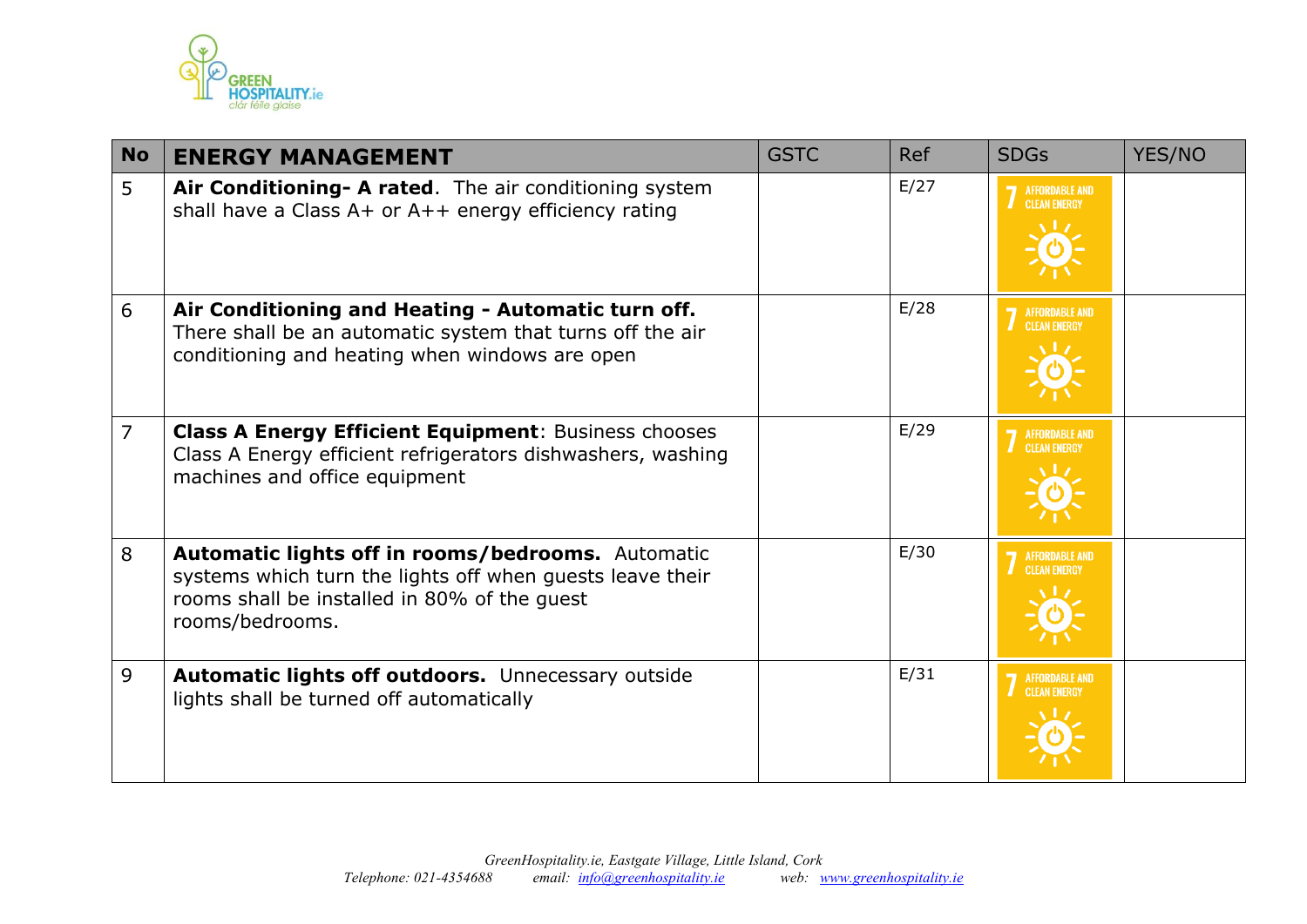

| <b>No</b> | <b>ENERGY MANAGEMENT</b>                                                                                                                                                                 | <b>GSTC</b> | <b>Ref</b> | <b>SDGs</b>                                  | YES/NO |
|-----------|------------------------------------------------------------------------------------------------------------------------------------------------------------------------------------------|-------------|------------|----------------------------------------------|--------|
| 10        | <b>Building Management System.</b> The building shall have an<br>Electronic Building Management System which regulates<br>heating/cooling throughout the building.                       |             | E/32       | <b>AFFORDABLE AND</b><br><b>CLEAN ENERGY</b> |        |
| 11        | Weather Compensator. The Heating/Cooling systems shall<br>be linked to an automatic Weather Compensator system to<br>allow for the automatic management for air temperatures.            |             | E/33       | AFFORDABLE AND<br>CLEAN ENERGY               |        |
| 12        | <b>Heating/Cooling is zoned</b>                                                                                                                                                          |             | E/34       | AFFORDABLE AND<br>CLEAN ENERGY               |        |
| 13        | <b>Refrigeration Positioning.</b> The refrigerator(s) shall be<br>positioned and regulated according to energy saving<br>principles. This criterion applies to the kitchen refrigerators |             | E/35       | <b>AFFORDABLE AND</b><br><b>CLEAN ENERGY</b> |        |
| 14        | Boiler Energy Efficiency. The Heating and Hot Water<br>boilers shall be classified as 4 star (92% @ 50°C and<br>95%@70°C).                                                               |             | E/36       | <b>AFFORDABLE AND</b><br><b>CLEAN ENERGY</b> |        |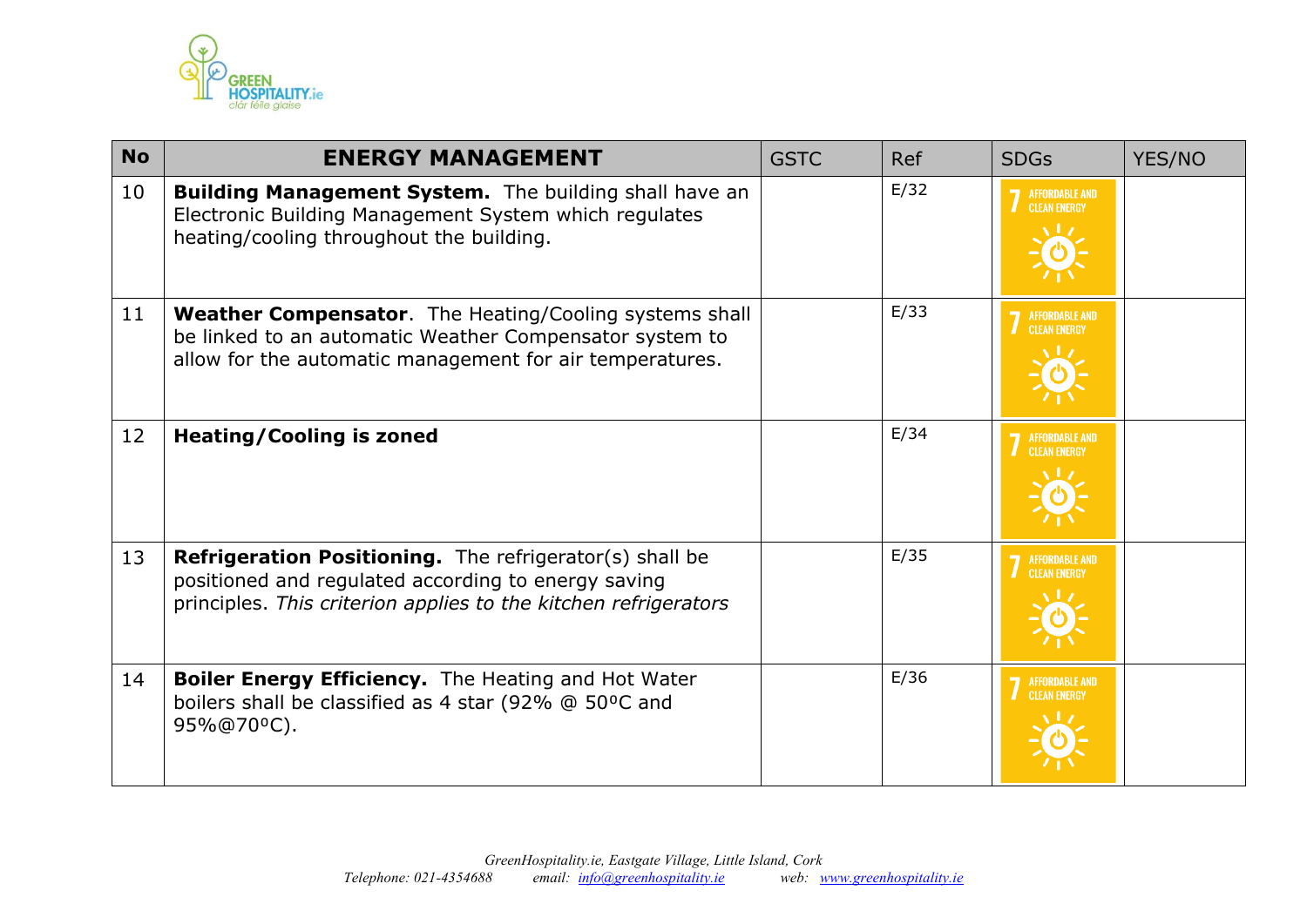

| <b>No</b> | <b>ENERGY MANAGEMENT</b>                                                                                                                                                                                                              | <b>GSTC</b> | <b>Ref</b> | <b>SDGs</b>                                  | YES/NO |
|-----------|---------------------------------------------------------------------------------------------------------------------------------------------------------------------------------------------------------------------------------------|-------------|------------|----------------------------------------------|--------|
| 15        | <b>Combined Heat &amp; Power Plant.</b> The business has<br>installed and uses a Combined Heat & Power system.                                                                                                                        | D.1.3       | E/37       | <b>AFFORDABLE AND</b><br><b>CLEAN ENERGY</b> |        |
| 16        | <b>Heat recovery.</b> The business shall have a heat recovery<br>system for any of the following categories: refrigeration<br>systems, general ventilation/air handling, washing machines,<br>dishwashers, sanitary waste water, etc. | D.1.3       | E/38       | <b>AFFORDABLE AND</b><br><b>CLEAN ENERGY</b> |        |
| 17        | <b>Thermoregulation.</b> The temperature in every room can be<br>individually regulated.                                                                                                                                              |             | E/39       | <b>AFFORDABLE AND</b><br><b>CLEAN ENERGY</b> |        |
| 18        | <b>Sub Meter Departmentally.</b> Sub metering shall be<br>extended to all departments within the property                                                                                                                             |             | E/40       | <b>AFFORDABLE AND</b><br><b>CLEAN ENERGY</b> |        |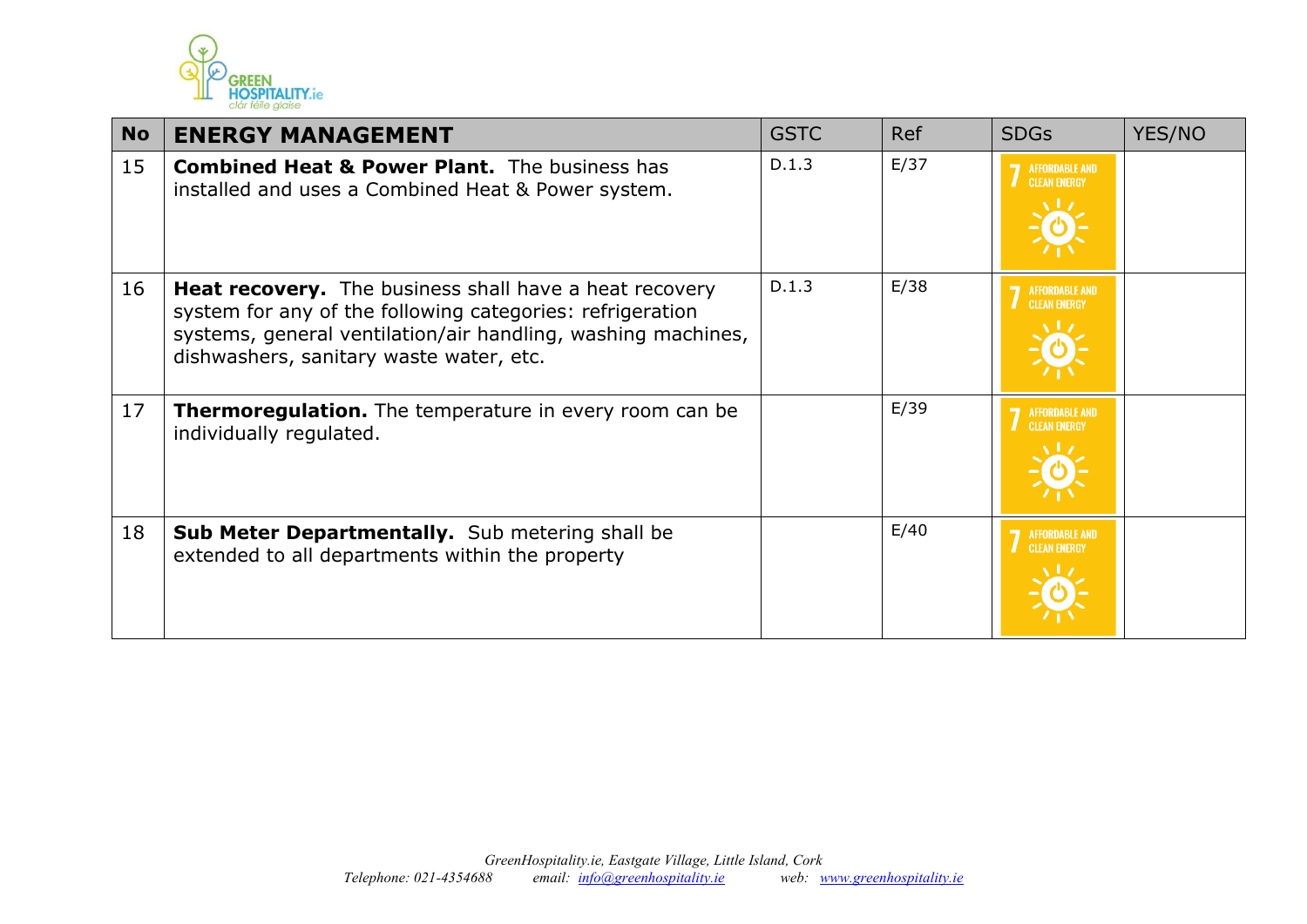

| <b>No</b> | <b>ENERGY MANAGEMENT</b>                                                                                                                    | <b>GSTC</b> | Ref  | <b>SDGs</b>                                           | YES/NO |
|-----------|---------------------------------------------------------------------------------------------------------------------------------------------|-------------|------|-------------------------------------------------------|--------|
| 19        | Light Sensors/Timers in Back of House areas. The<br>business has installed sensors/timers in all back of house<br>areas to control lighting |             | E/41 | <b>AFFORDABLE AND</b><br><b>CLEAN ENERGY</b>          |        |
| 20        | <b>Carbon Smart.</b> The business is part of the Carbon Smart<br><b>GREENMark programme</b>                                                 | D.2.1       | E/43 | <b>3</b> CLIMATE<br>$\widetilde{\mathcal{L}}$<br>13.2 |        |